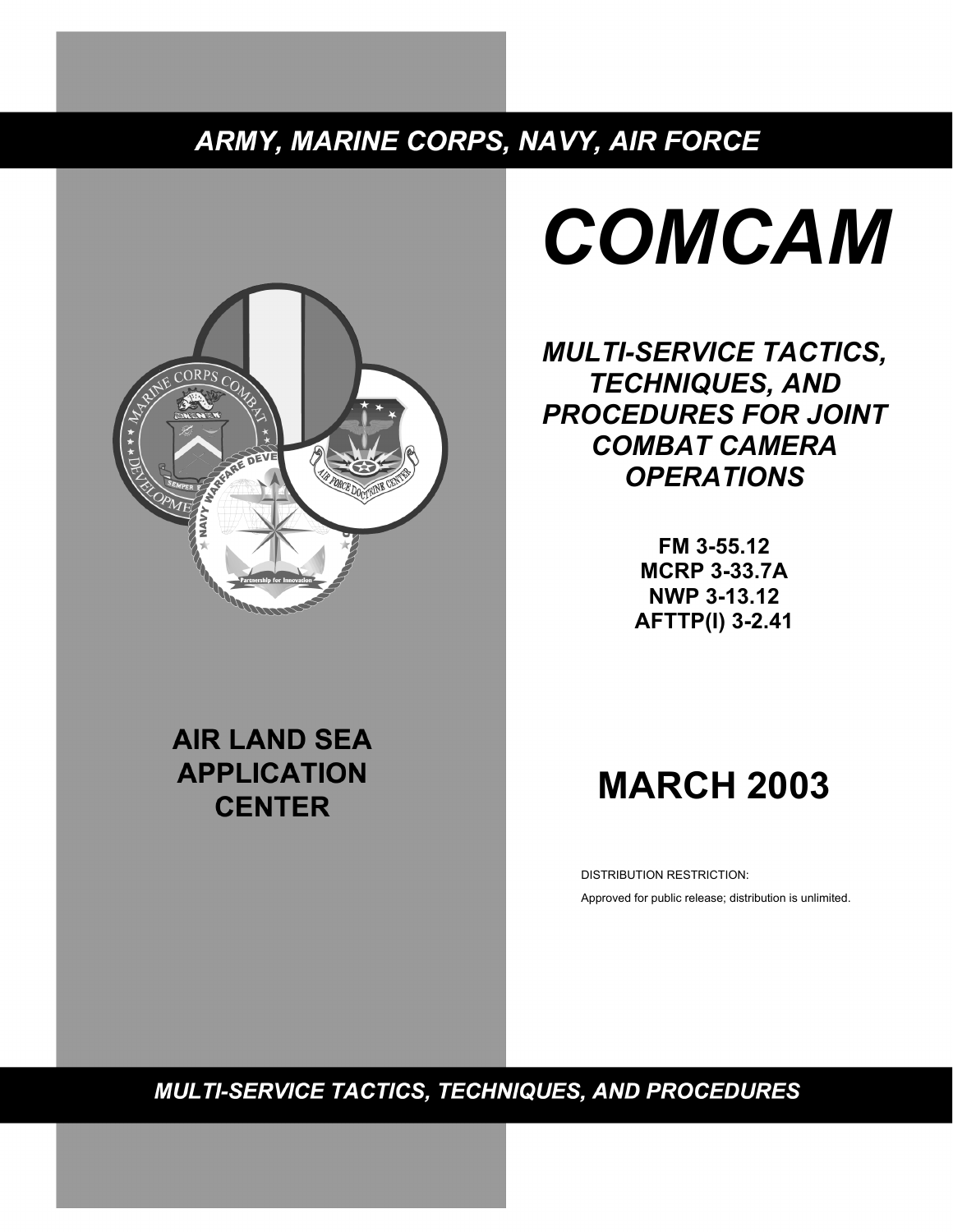## **FOREWORD**

This publication has been prepared for use by respective commands and other commands as appropriate.

**MICHAEL A. VANE EDWARD HANLON**  Brigadier General, U.S. Army Lieutenant General, USMC Deputy Chief of Staff for Commanding General U.S. Army Training and Doctrine Command Command

Doctrine, Concepts and Strategy Marine Corps Combat Development

**R. A. ROUTE DAVID F. MacGHEE, JR.** Rear Admiral, USN Major General, USAF Commander Commander

Navy Warfare Development Command Headquarters Air Force Doctrine Center

**This publication is available at Army Knowledge Online (www.us.army.mil) and the General Dennis J. Reimer Training and Doctrine Digital Library at (www.adtdl.army.mil).**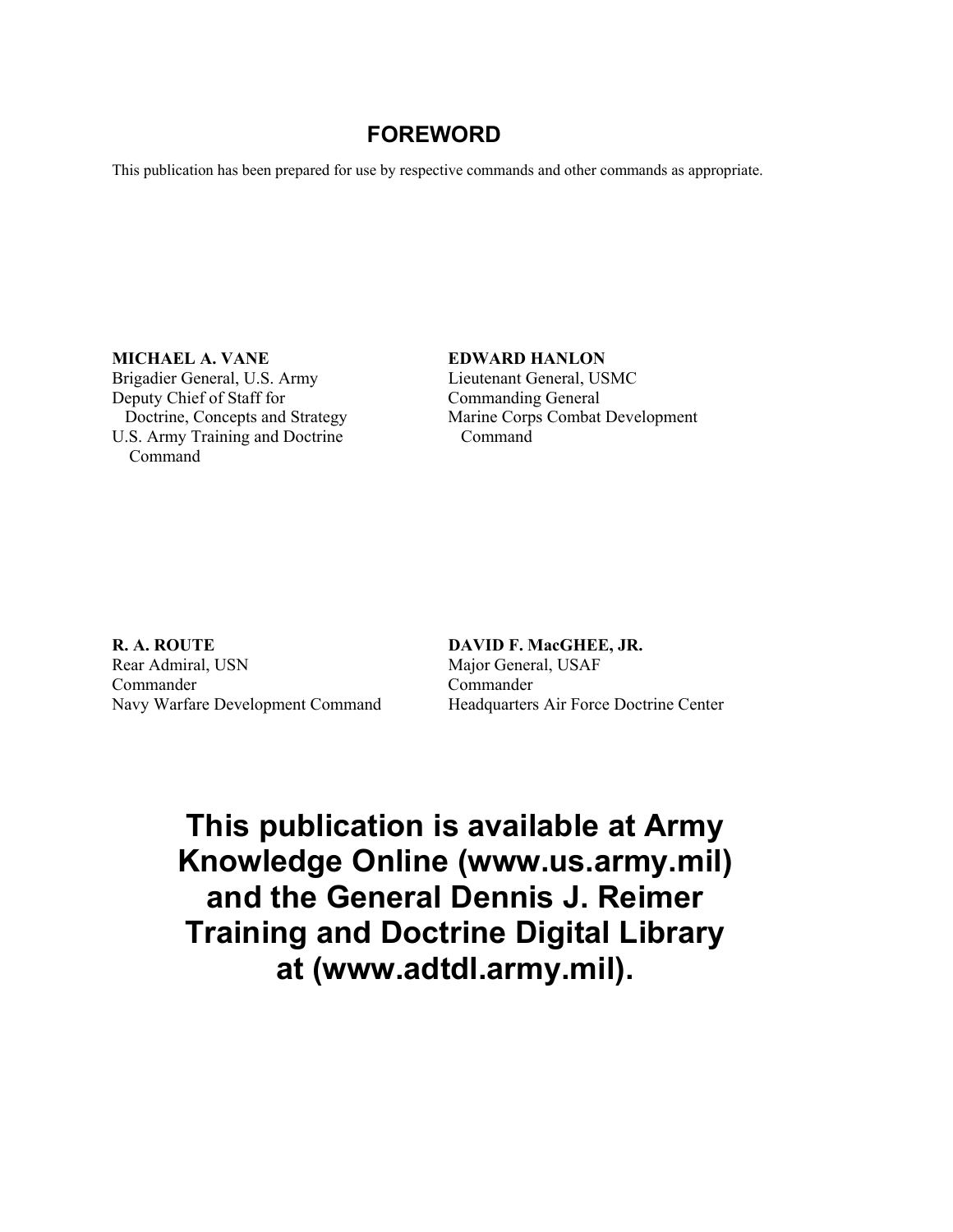## **PREFACE**

#### **1. Purpose**

The purpose of the joint COMCAM operations multi-Service tactics, techniques and procedures (MTTP) is to provide combatant command, joint force, and joint task force (JTF) staffs with essential information to effectively employ and utilize COMCAM capabilities. It will help narrow the void that exists in joint doctrine related to COMCAM operations.

## **2. Scope**

This publication is designed for planners at all levels. It will define methods to ensure COMCAM capabilities are fully integrated and utilized to the maximum extent possible, to provide a directed imagery capability to warfighting staffs in support of battlefield and strategic information objectives. This document is written for planners and commanders at all levels.

#### **3. Application**

a. This publication provides joint force commanders, component commanders and their operational staffs unclassified guidance concerning the planning for, capabilities, employment and effective integration of COMCAM forces. Operational planners can use this publication to more effectively employ the unique skills of COMCAM forces and tailor the force packages to meet the needs of the joint force commander. In addition, this document serves as a reference for COMCAM planners and operators to build and execute coordinated joint operations. Enhanced mission effectiveness is the result.

b. This is a multi-Service publication approved for use by the United States Army, Marine Corps, Navy and Air Force.

#### **4. Implementation Plan**

Participating Service command offices of primary responsibility will review this publication, validate the information and references, and incorporate it in Service manuals, regulations and curricula as follows:

**Army.** The Army will incorporate the procedures in this publication in US Army training and doctrinal publications as directed by the Commander, US Army Training and Doctrine Command (TRADOC). Distribution is in accordance with Department of the Army Form 12-99R.

**Marine Corps.** The Marine Corps will incorporate the procedures in this publication into US Marine Corps training and doctrinal publications as directed by the Commanding General, US Marine Corps Combat Development Command (MCCDC). Distribution is in accordance with Marine Corps publication distribution system.

**Navy.** The Navy will incorporate the procedures in this publication in US Navy training and doctrinal publications as directed by the Commander, Navy Warfare Development Command (NWDC). Distribution of this publication is IAW MILSTRIP Desk Guide and NAVSOP Pub 409.

**Air Force.** Air Force units will validate and incorporate appropriate procedures in accordance with applicable governing directives. Distribution is in accordance with AFI 33-360.

## **5. User Information**

#### **Marine Corps PCN: 144 000132 00**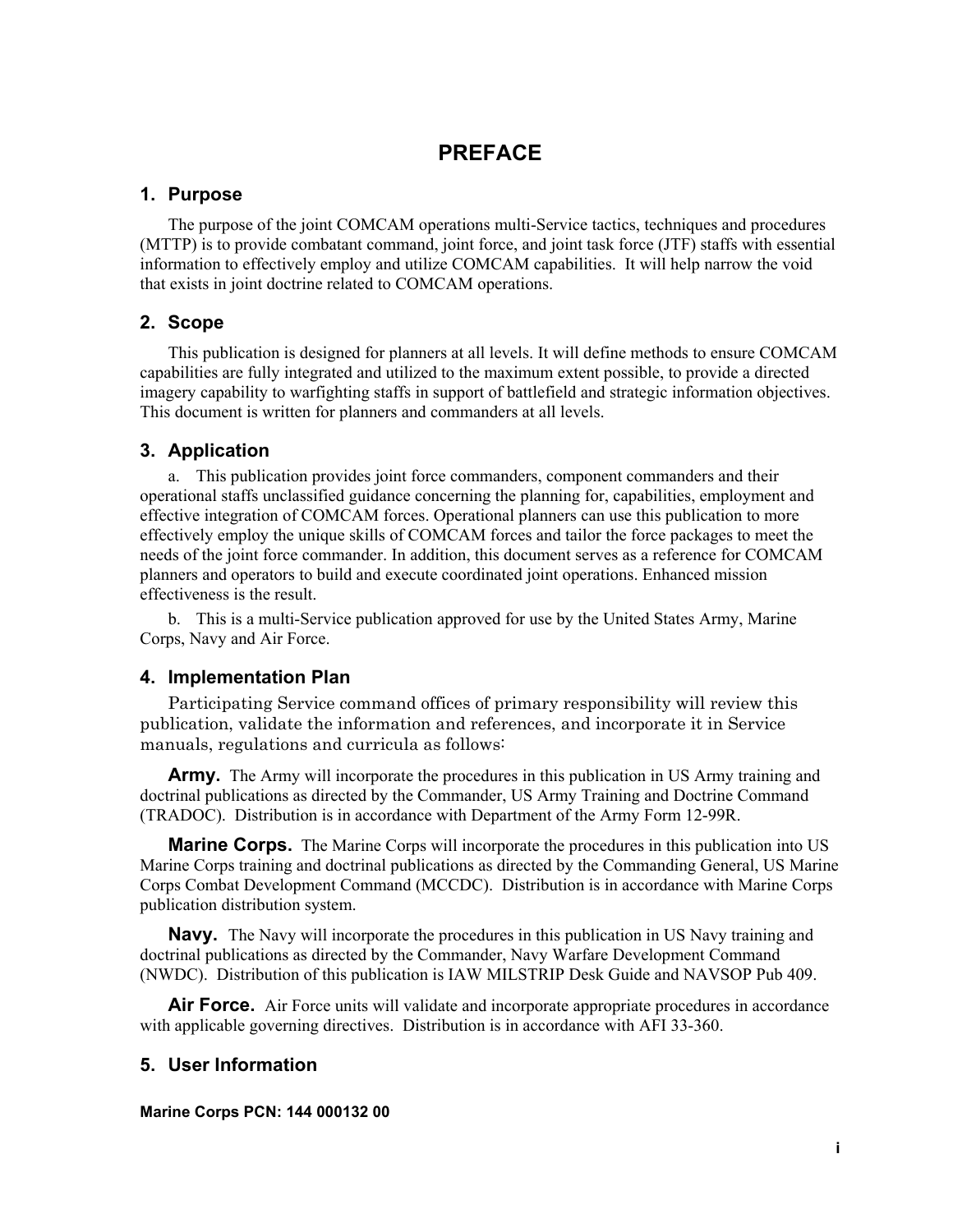a. TRADOC, MCCDC, NWDC, HQ AFDC, and the Air Land Sea Application (ALSA) Center developed this publication with the joint participation of the approving Service commands. ALSA will review and update this publication as necessary.

b. This publication reflects current joint and Service doctrine, command and control organizations, facilities, personnel, responsibilities, and procedures. Changes in service protocol, appropriately reflected in joint and service publications, will likewise be incorporated in revisions to this document.

c. We encourage recommended changes for improving this publication. Key your comments to the specific page and paragraph, and provide a rationale for each recommendation. Send comments and recommendation directly to—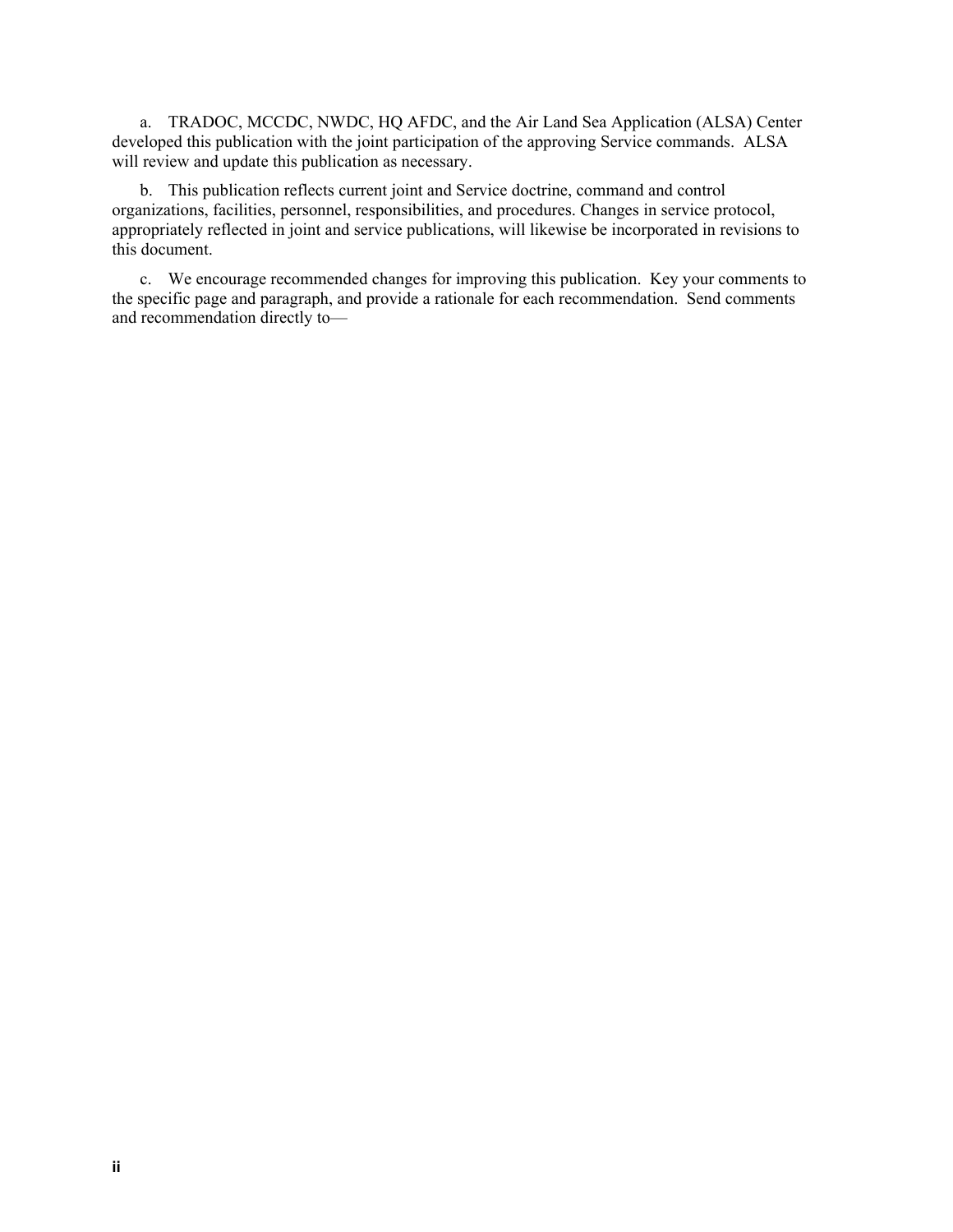#### **Army**

**Commander US Army Training and Doctrine Command ATTN: ATDO-A Fort Monroe VA 23651-5000 DSN 680-3951 COMM (757) 727-3951 E-mail: doctrine@monroe.army.mil** 

#### **Marine Corps**

**Commanding General US Marine Corps Combat Development Command ATTN: C42 3300 Russell Road, Suite 318A Quantico VA 22134-5021 DSN 278-6233/6234 COMM (703) 784-6233/6234 E-mail: deputydirectordoctrine@mccdc.usmc.mil** 

#### **Navy**

**Navy Warfare Development Command Doctrine Development Division ATTN: N5 686 Cushing Road Newport, RI 02841-1207 DSN 948-1164/4189 COMM (401) 841-1164/4189 E-mail: alsapubs@nwdc.navy.mil** 

#### **Air Force**

**HQ AFDC/DJ 204 Dodd Blvd, Ste 301 Langley AFB, VA 23665-2788 DSN 574-8091 COMM (757) 764-8091 E-mail: afdc.dj@langley.af.mil** 

#### **ALSA**

**ALSA Center ATTN: Director 114 Andrews Street Langley AFB VA 23665-2785 DSN 574-0902 COMM (757) 764-0902 E-mail: alsa.director@langley.af.mil**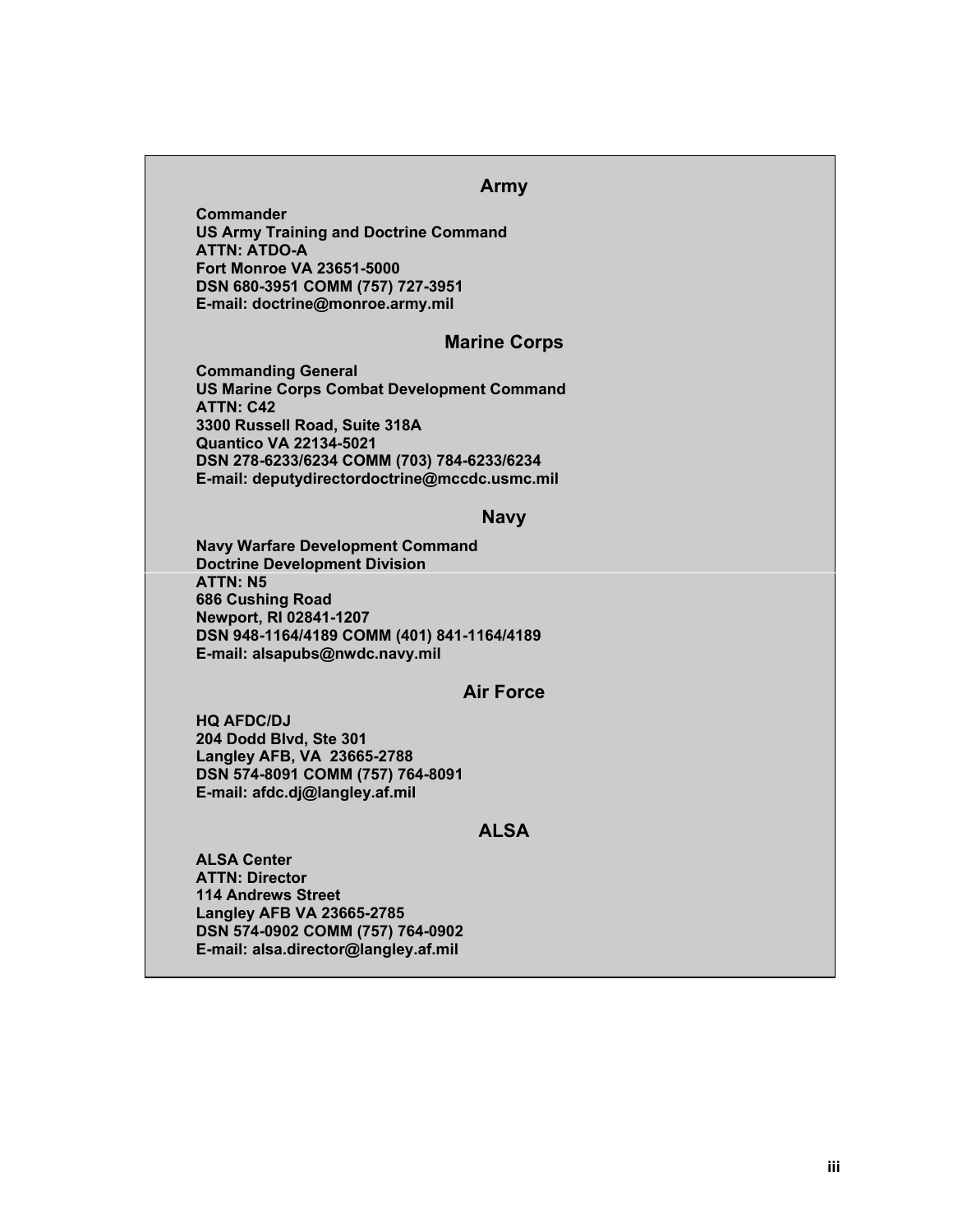#### **FM 3-55.12 MCRP 3-33.7A NTTP 3-13.12 AFTTP (I) 3-2.41**

| FM 3-55.12              | <b>US Army Training and Doctrine Command</b><br><b>Fort Monroe, Virginia</b>            |
|-------------------------|-----------------------------------------------------------------------------------------|
| <b>MCRP 3-33.7A</b>     | <b>Marine Corps Combat Development Command</b><br>Quantico, Virginia                    |
| <b>NTTP 3-13.12</b>     | <b>Navy Warfare Development Command</b><br><b>Newport, Rhode Island</b>                 |
| <b>AFTTP (I) 3-2.41</b> | <b>Headquarters Air Force Doctrine Center</b><br><b>Maxwell Air Force Base, Alabama</b> |

**15 March 2003** 

## **COMBAT CAMERA MTTP for Joint Combat Camera Operations**

## **TABLE OF CONTENTS**

|                                              | Page |
|----------------------------------------------|------|
| <b>CHAPTER I</b> Overview Of Combat Camera   |      |
| <b>CHAPTER II Roles And Responsibilities</b> |      |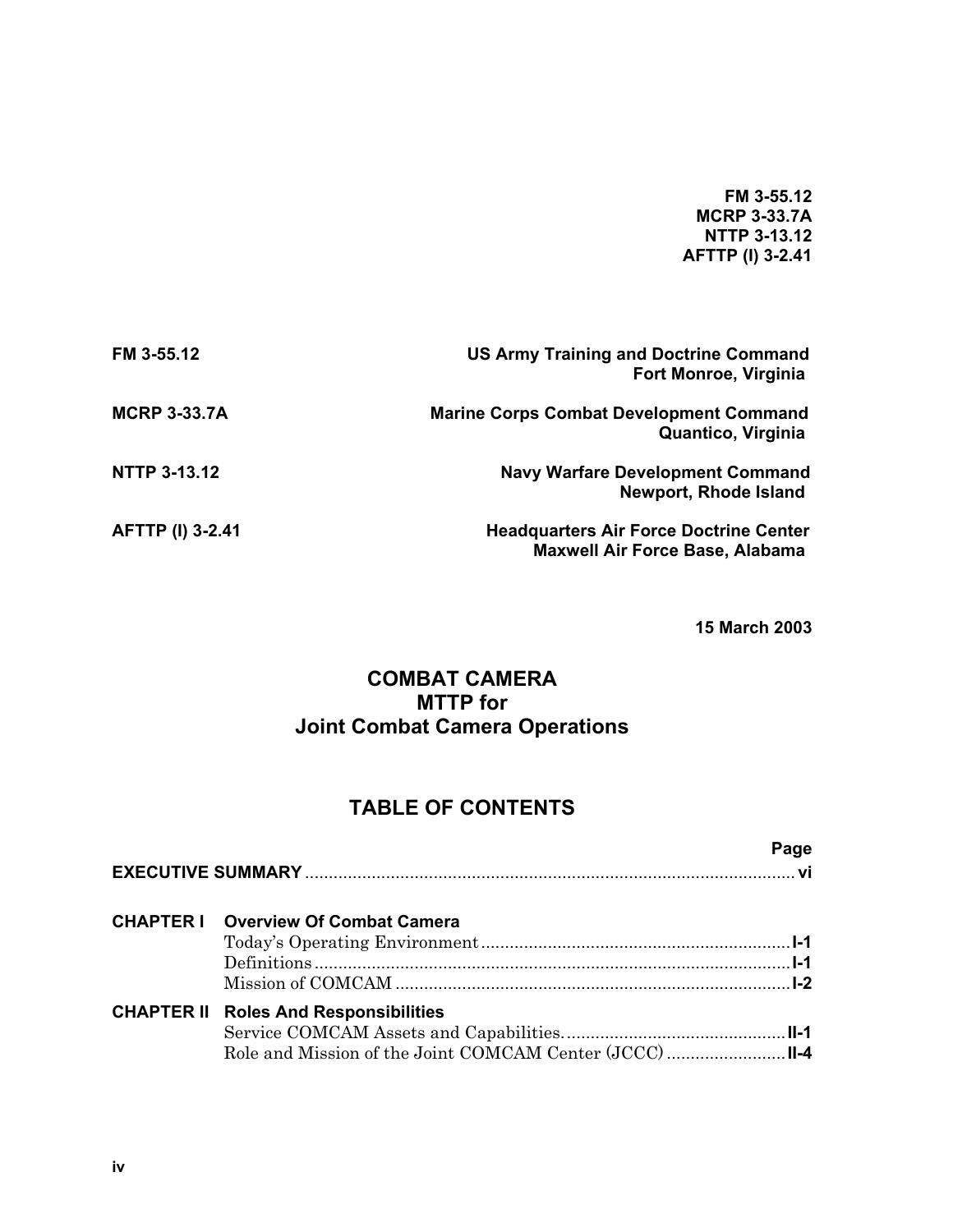|                   |                | <b>CHAPTER III Joint Combat Camera Operations</b> |  |
|-------------------|----------------|---------------------------------------------------|--|
|                   |                |                                                   |  |
|                   |                |                                                   |  |
|                   |                |                                                   |  |
|                   |                |                                                   |  |
|                   |                |                                                   |  |
|                   |                |                                                   |  |
| <b>APPENDIX A</b> |                |                                                   |  |
| <b>APPENDIX B</b> |                |                                                   |  |
| <b>APPENDIX C</b> |                |                                                   |  |
| <b>APPENDIX D</b> |                |                                                   |  |
|                   |                |                                                   |  |
|                   |                |                                                   |  |
|                   |                |                                                   |  |
| FIGURES II-1      |                |                                                   |  |
|                   | $II-2$         |                                                   |  |
|                   | $II-3$         |                                                   |  |
|                   | $II-4$         |                                                   |  |
|                   | $III-1$        |                                                   |  |
|                   | $III-2$        |                                                   |  |
|                   | $III-3$        |                                                   |  |
|                   | $III -4$       |                                                   |  |
|                   | $III-5$        |                                                   |  |
|                   | $III-6$        |                                                   |  |
|                   | $B-1$<br>$C-1$ |                                                   |  |
|                   |                |                                                   |  |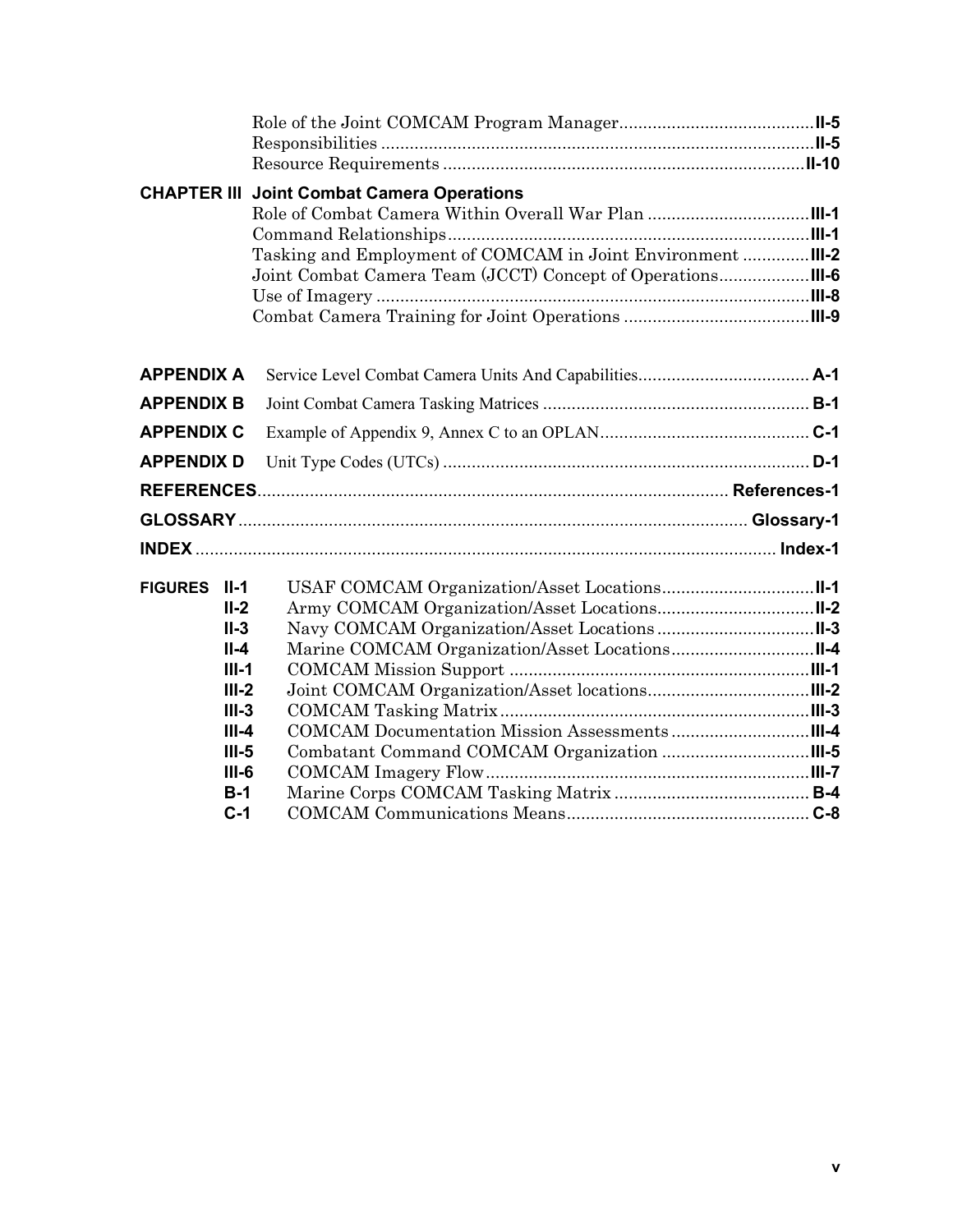## **EXECUTIVE SUMMARY**

## **COMBAT CAMERA MTTP For Joint Combat Camera Operations**

Combat Camera (COMCAM) is visual information documentation covering air, sea and ground actions of the Armed Forces of the United States in combat, combat support and contingency operations and in related peacetime training activities such as exercises and war games.

It encompasses the acquisition, processing, transmission and production of classified and unclassified still and motion imagery. COMCAM forces are an integral part of operations to ensure complete documentation of the entire scope of United States military activities having significant national and worldwide interest.

Each Service has dedicated COMCAM units to support their individual documentation requirements. These COMCAM units receive specialized training to effectively operate with combat units in hostile and austere environments.

The Joint Combat Camera Center (JCCC), located in the Pentagon, is responsible for the receipt, rapid processing and distribution of current still and motion imagery, most of which is provided by deployed COMCAM teams. COMCAM teams transmit their imagery to the JCCC in near real-time using state-of-the-art communications technology.

COMCAM forces are tasked, deployed and employed as an integral part of joint and combined operations to ensure documentation of the entire scope of United States military activities during wartime operations, worldwide crises, contingencies, joint exercises and other events involving Department of Defense (DOD) components that are of significant national interest.

Most unified commands do not have COMCAM assets assigned. US Joint Forces Command (USJFCOM), US Transportation Command (USTRANSCOM) and US Pacific Command (USPACOM) are the primary COMCAM force providers. The process for tasking and employing COMCAM assets in the joint environment begins at the unified command level. Each unified command must have a designated COMCAM planner within the operations directorate (J-3), information operations (IO) officer (J-39) to coordinate requirements with force providers, joint forces, and the joint staff.

COMCAM is an operational mission assigned to the J-3.The joint force J-39 is responsible for COMCAM activities. The J-39 will generate COMCAM mission assignment tasking and receive mission assignments from both higher authority and from within the JTF. The J-39 will establish priorities and coordinate support for COMCAM missions with requesting commanders within the joint force. The joint combat camera team (JCCT) or joint COMCAM management team (JCMT) OIC reports directly to the J-39 to integrate COMCAM into the joint force's campaign plan and serve as the senior advisor on the J-3 staff. It is important that the JCCT OIC work to keep the J-39 informed of all COMCAM activities, because the COMCAM operation in support of the joint force's plan expands beyond the role of the IO plan.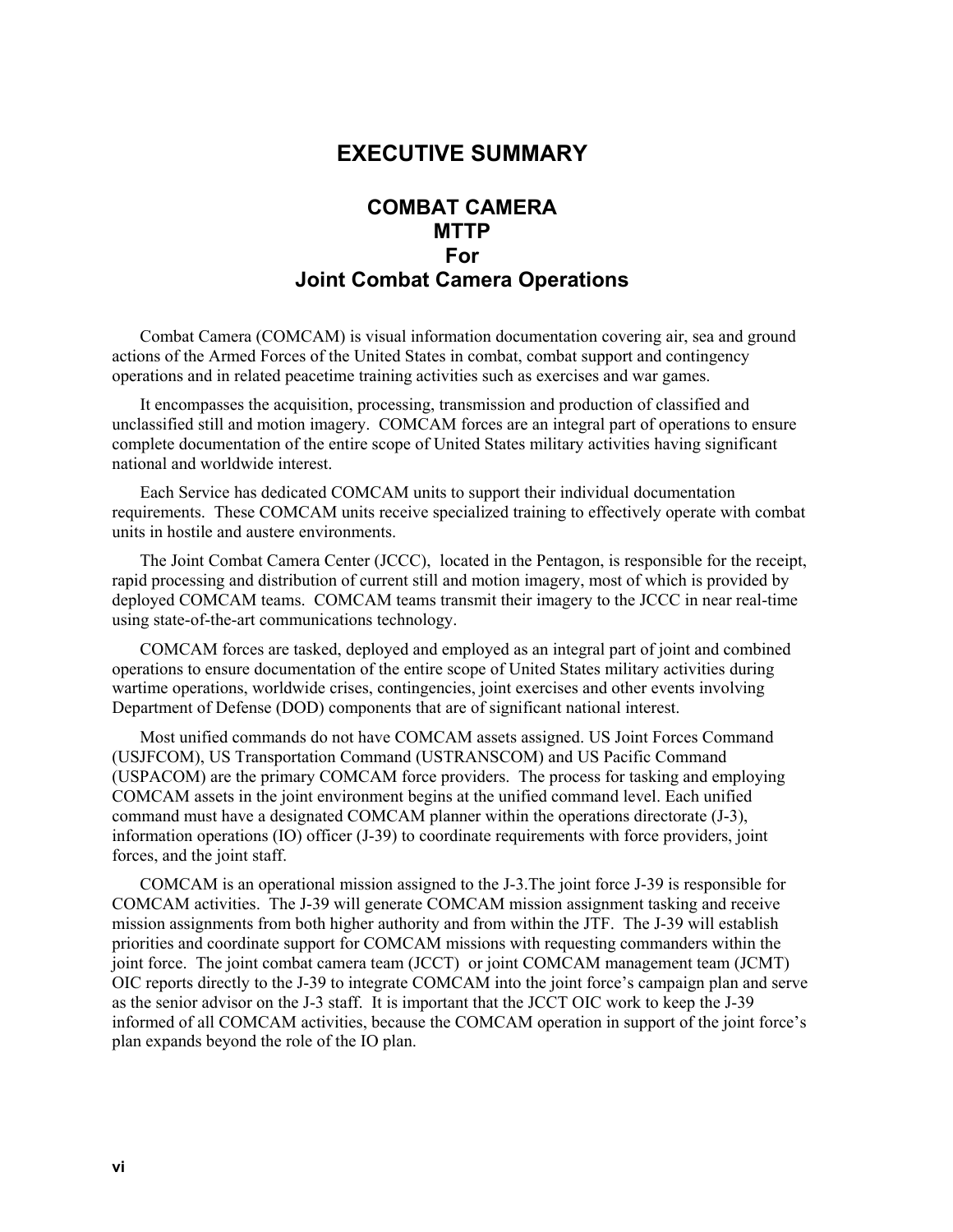## **PROGRAM PARTICIPANTS**

The following commands and agencies participated in the development and review of this publication:

#### **Joint**

Joint Combat Camera Center (Pentagon), Alexandria, VA Joint Combat Camera Program Manager, Alexandria, VA HQ USPACOM/J-39 (Combat Camera), Camp H. M. Smith, HI

#### **Army**

55th Signal Company (Combat Camera), Ft. Meade, MD US Army Forces Command (FORSCOM) G-3/5/7, Fort McPherson, GA 982 Signal Company (Combat Camera), Wilson, NC HQ, Department of the Army CIO/G-6, Washington, DC

#### **Marine Corps**

Marine Corps Combat Development Command, Joint Doctrine Branch (C427), Quantico, VA First Marine Division, Camp Pendleton, CA Combat Visual Information Command (CVIC), Parris Island, SC

#### **Navy**

Chief of Naval Operations (N09C1), Washington, DC Fleet Combat Camera Atlantic, Norfolk, VA Fleet Combat Camera Group Pacific, San Diego, CA

#### **Air Force**

Air Mobility Command, Scott AFB, IL 1st Combat Camera Squadron, Charleston AFB, SC 4th Combat Camera Squadron, March ARB, CA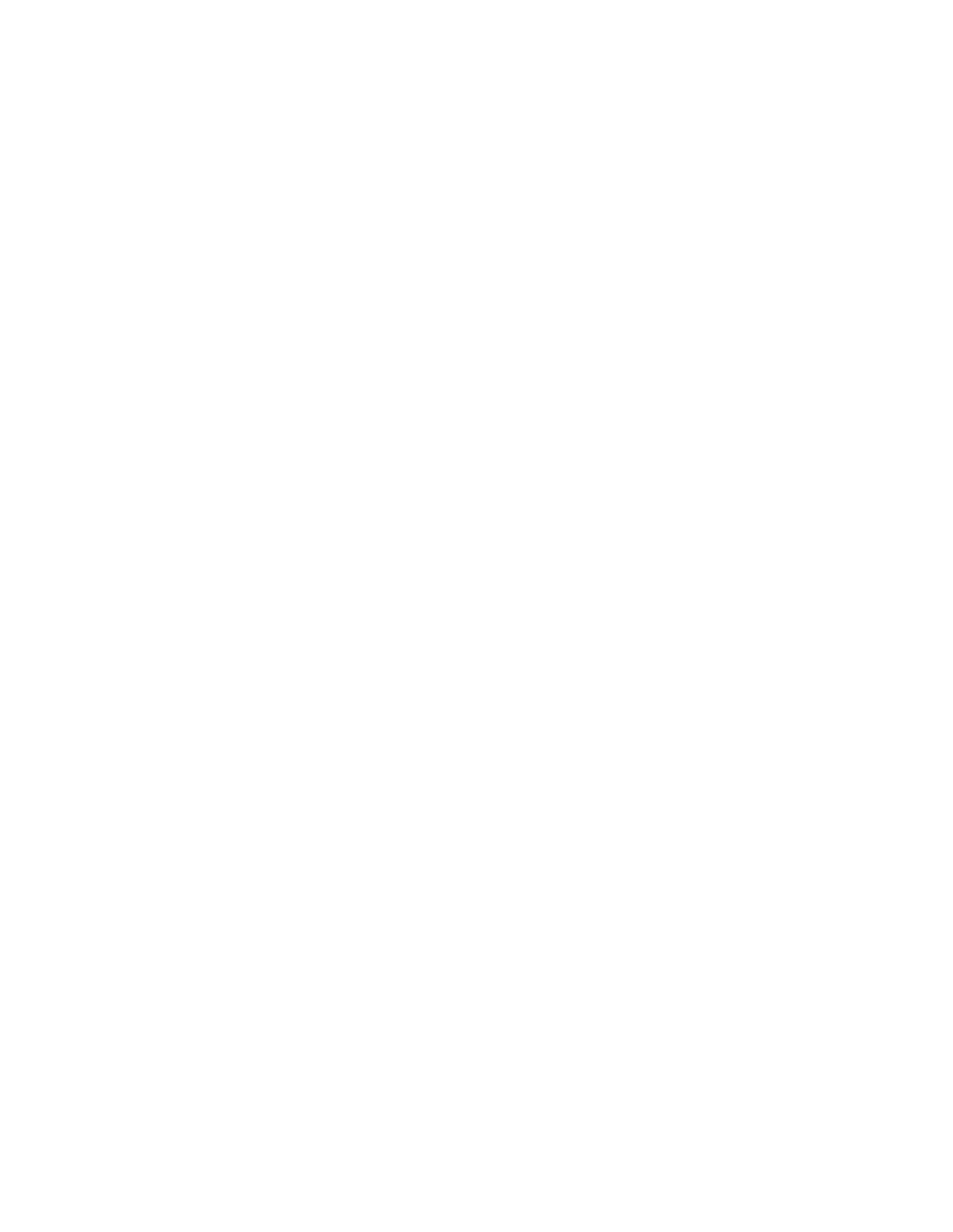#### **Chapter I**

## **OVERVIEW OF COMBAT CAMERA**

This publication will educate joint force commanders (JFCs) and their staffs about COMCAM's valuable mission and capabilities. It will guide planners through the process of requesting, deploying, employing and benefiting from COMCAM's unique, highly specialized and mission enhancing services. Joint warfighters and planners should never consider entering armed conflict, contingency operations or even a joint training exercise without first understanding the capabilities and value that COMCAM forces bring to the battle.

#### **1. Today's Operating Environment**

a. COMCAM Value. In an increasingly technological world, the ability to transmit visual imagery worldwide at near real-time has enabled the warfighter to clearly visualize and comprehend the battlefield like never before. COMCAM imagery assists commanders with current visual information, enhancing the precision and timeliness of combat decisions. This imagery fully empowers a commander with an invaluable decision-making tool and the benefit of seeing battlefield developments and areas of concern first-hand. Additionally, ensuring that COMCAM forces document all phases of operations provides a reliable source of imagery as opposed to relying on imagery provided by the news media with its possible bias.

b. Visual Information (VI) Impact. No American can forget the horrific images of the terrorist attacks on the United States on September 11, 2001. These graphic scenes, captured on still and motion imagery, told a vivid story and brought to life the reality of the day's events. These memorable images, and others like them over the years, have brought to the forefront the impact of visual imagery. COMCAM forces captured still and motion imagery of America's military response to these acts, documenting the destruction of terrorist forces in Afghanistan and further emphasizing the value of visual imagery. Additionally, COMCAM documented America's humanitarian relief and civil affairs efforts throughout Afghanistan, providing the world a more complete understanding of our Armed Forces' evolving role in promoting world peace. Since the time of the United States Civil War, images of America's wartime and peacetime efforts have visually told the story of our military forces and have preserved a lasting impact on our nation's historical record.

#### **2. Definitions**

#### a. COMCAM

(1) COMCAM is the acquisition and utilization of still and motion imagery in support of combat, information, humanitarian, special operations force, intelligence, reconnaissance, engineering, legal, public affairs and other operations involving the Military Services.

(2) COMCAM encompasses the acquisition, processing, transmission and production of classified and unclassified still and motion imagery. The COMCAM mission can support, but is independent from, unique imagery operations and systems designed to meet VI mission requirements, such as intelligence and operational test and evaluation (DOD Directive 5040.4). COMCAM forces are an integral part of operations to ensure complete documentation of the entire scope of United States military activities having significant national and worldwide interest.

(3) COMCAM is an essential battlefield information resource that supports strategic, operational and tactical mission objectives. It is a deployable force multiplier that supplies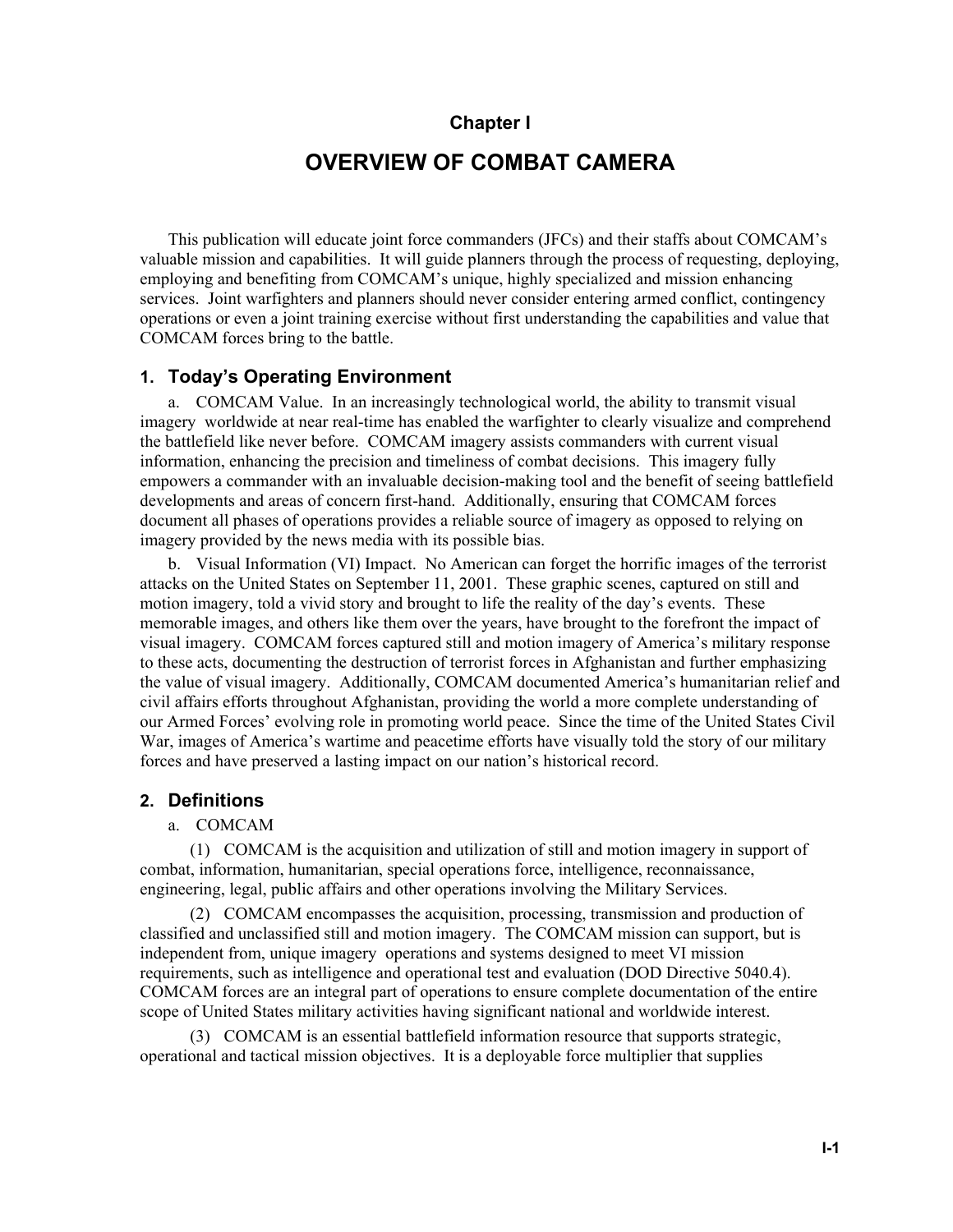commanders with combat trained documentation teams. These teams provide accurate and timely still and motion imagery to support wide-ranging visual information requirements.

b. Visual Information (VI). The use of one or more of the various visual media, with or without sound. Generally, VI includes still imagery, motion media, video or audio recording, graphic arts, visual aids, models, display, visual presentation services and the support processes.

c. Visual Information Documentation (VIDOC). Visual Information Documentation is motion media, still photography, and audio recording of technical and non-technical events while they occur, usually not controlled by the recording crew. It encompasses COMCAM, operational documentation and technical documentation.

#### **3. Mission of COMCAM**

a. COMCAM provides the President, Office of the Secretary of Defense (OSD), Chairman of the Joint Chiefs of Staff (CJCS), combatant commands, and joint task forces with a directed imagery capability in support of operational and planning requirements during wartime operations, worldwide crises, contingencies and joint exercises.

b. COMCAM imagery provides tangible situational awareness information for use by military commanders and a valuable visual record of still and motion imagery used as historical evidence of military operations. Classic examples include: the Japanese attack on Pearl Harbor, the raising of the American flag on Iwo Jima, the capture of deposed Panamanian leader Manuel Noriega, and America's retaliation against terrorism in Afghanistan. COMCAM forces provided valuable assistance to the peacekeeping mission in Bosnia by documenting key occurrences of civil unrest. COMCAM photos were examined and stabilization force personnel were able to identify several instigators of violence at numerous civil disturbances. These instigators were detained and the unrest soon subsided.

c. COMCAM forces perform a unique and highly specialized mission. Their capabilities range from aerial photography and airborne qualification to special forces reconnaissance and underwater photography. COMCAM forces are assigned to J-3 Operations under the direct control of the J-39 staff officer. While their efforts and products routinely support the intelligence and public affairs missions, COMCAM exists as a separate and distinct operational entity with a clearly defined documentation mission. In order to maximize the availability of COMCAM personnel for operational commitments, COMCAM personnel should not perform routine duties of public affairs specialists: media escorts or administrative VI photographers.

d. COMCAM documentation often yields intelligence upon which operational decisions are made. The mission of COMCAM photographers requires access to all military events, regardless of unit mission sensitivity or whether or not the resultant visual material may become classified or eventually cleared for public release.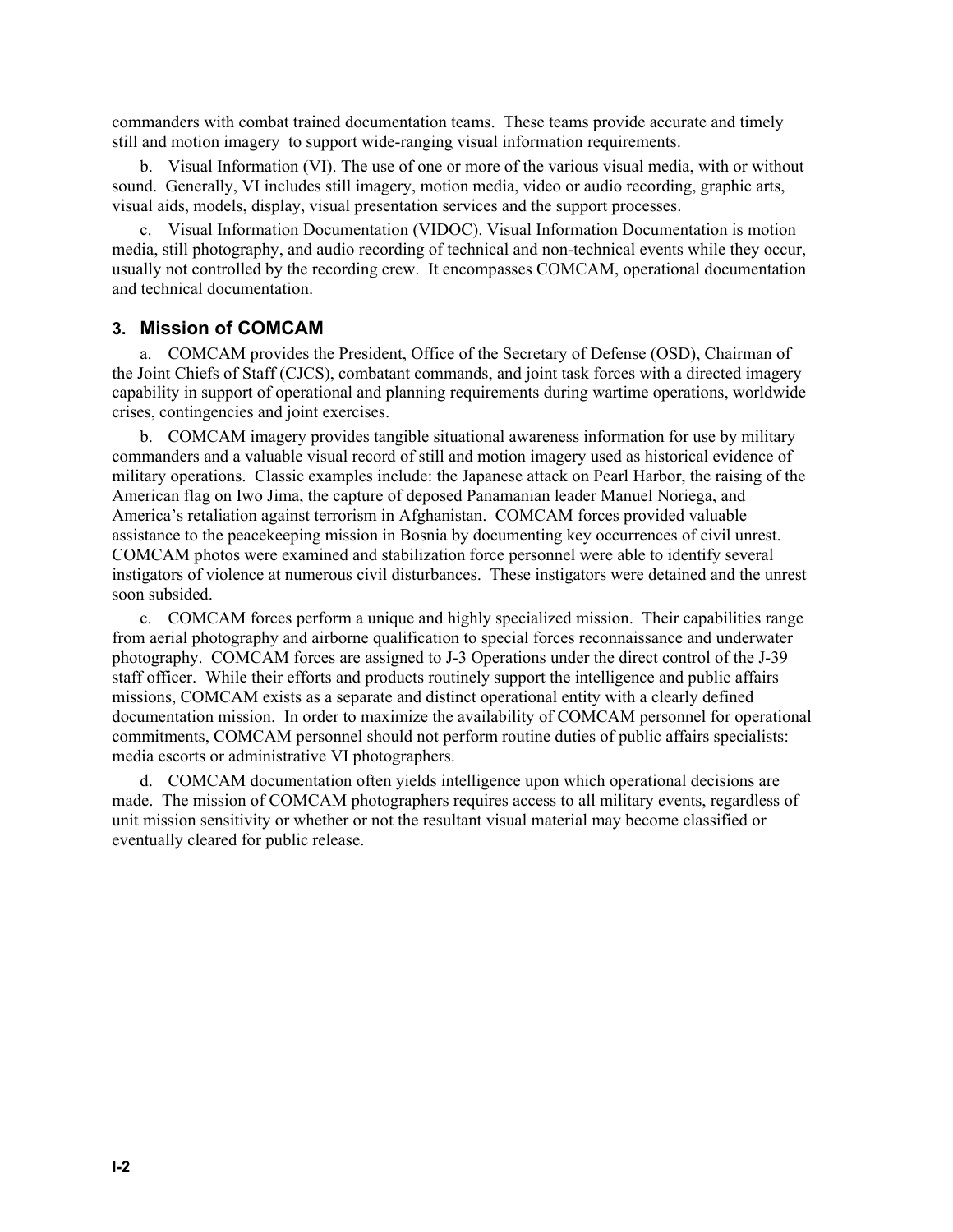## **Chapter II**

## **ROLES AND RESPONSIBILITIES**

Each Service has dedicated COMCAM units to support their individual documentation requirements. COMCAM units receive specialized training to effectively operate with combat units in hostile and austere environments. It is also common for COMCAM personnel to be assigned with units involved in special operations. For example, COMCAM has documented special operations forces (SOF) operations in Afghanistan during Operation ENDURING FREEDOM. All COMCAM personnel must complete a field-training course and have current small arms qualifications. Most obtain other specific qualifications to document specialized operations of any type, such as divers, airborne, fixed and rotary wing aircrew, visit, board, search and seizure (VBSS) and maritime interception operations/leadership interdiction operations (MIO/LIO)). Additionally, many COMCAM personnel are trained in survival, fast rope procedures, rappelling and other specialized combat skills. COMCAM forces are the commanders' eyes in the field, and at times, their imagery is the only source of information that best communicates real world operations.

## **1. Service COMCAM Assets and Capabilities**

a. Air Force. COMCAM teams are uniquely trained, equipped and organized for rapid global deployment to provide documentation of Air Force air and ground operations. Members of adaptive force packages are fully qualified and equipped for day/night operations and can expeditiously transmit imagery. COMCAM units also possess certified/qualified aircrew members for aerial documentation. In addition to its documentation mission, COMCAM is the lead for collecting, managing and distributing weapons system video (WSV), which provides the combat air forces and combatant commanders with a visual record of aircraft weapons delivery, targeting and accuracy.



**Figure II-1. USAF COMCAM Organization/Asset Locations**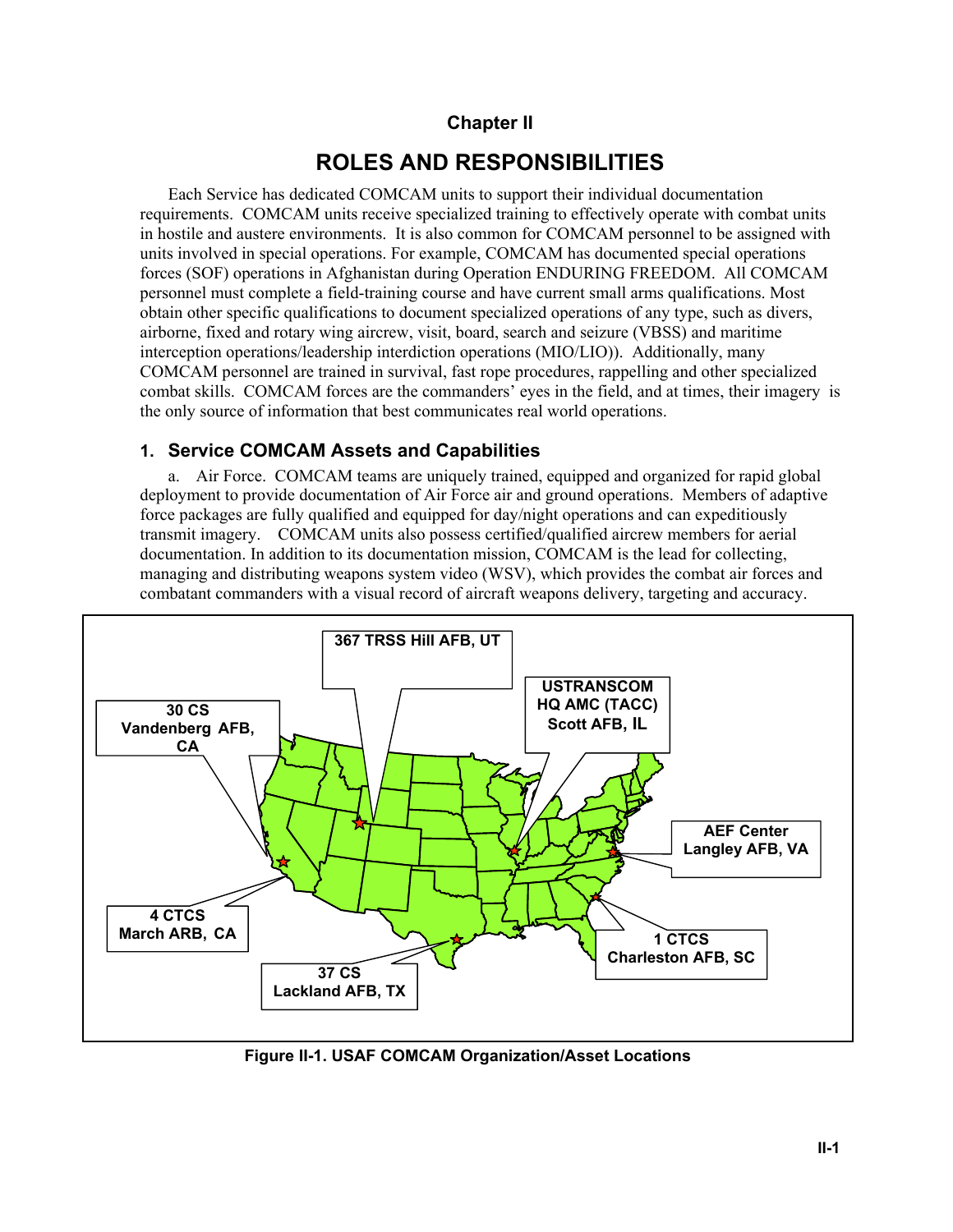COMCAM units are under the operational control of Air Mobility Command. See figure II-1 for unit locations.

b. Army. The COMCAM Company can provide day and night still and video acquisition of land, free fall, static airborne and air assault operations. COMCAM can deploy on short notice to support any level of combat force projection. Imagery can be expeditiously transmitted to the JCCC. The Army has limited capability to process



**Figure II-2. Army COMCAM Organization/Asset Locations**

WSV. When fully deployed, COMCAM supports the warfighter at all echelons in a theater of war. When necessary, its modular design facilitates the tailoring of support packages for lesser regional conflicts, small-scale contingencies and other operations in the spectrum, such as peacekeeping (PK) and foreign humanitarian relief operations. COMCAM units are under the operational control of US Army Forces Command (FORSCOM). See figure II-2 for unit locations.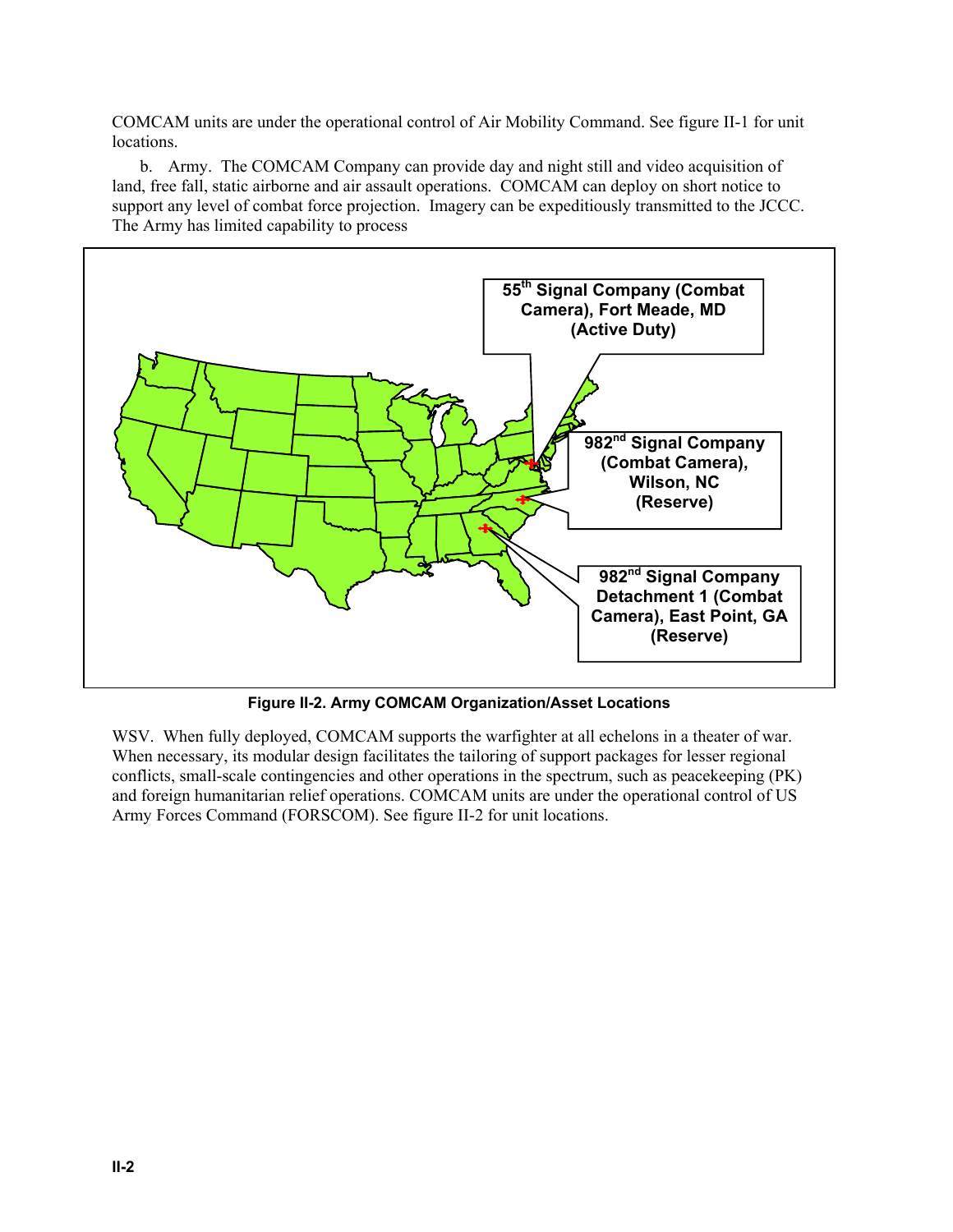c. Navy. Navy fleet COMCAM units are expressly organized, trained and equipped to provide rapid deployment of COMCAM assets to support military exercises, operations and contingencies. This includes providing specialized day/night, all-weather aerial (fixed and rotary wing), surface, underwater (Fleet Combat Camera, Atlantic only) and land imagery acquisition and transmission capabilities to document



**Figure II-3. Navy COMCAM Organization/Asset Locations**

force deployments and activities before, during and after military engagements. COMCAM units are under the operational control of the Commanders, Atlantic and Pacific Fleets, respectively. See figure II-3 for unit locations.

d. Marine Corps. Marine Corps COMCAM is organized to support the warfighters' imagery requirements at all levels within the Marine Air-Ground Task Force (MAGTF). COMCAM command and control (C2) and imagery management is resident with the Commanders of Marine Forces Atlantic, Pacific and Reserves, and the First, Second and Third Marine Expeditionary Forces. Operational COMCAM assets are organic to all Marine Divisions (I, II, and III), Marine Aircraft Wings (MAWs) (1st, 2nd, and 3rd), Marine Force Service Support Groups (FSSGs) (1st, 2nd, and 3rd) and all seven (11th, 13th, 15th, 22nd, 24th, 26th and 31st) Marine Expeditionary Units (MEUs). Marine Corps operational COMCAM provide the MAGTF Commander direct VI support in the form of photography, videography, graphic arts and lithography. The MAGTF COMCAM teams deploy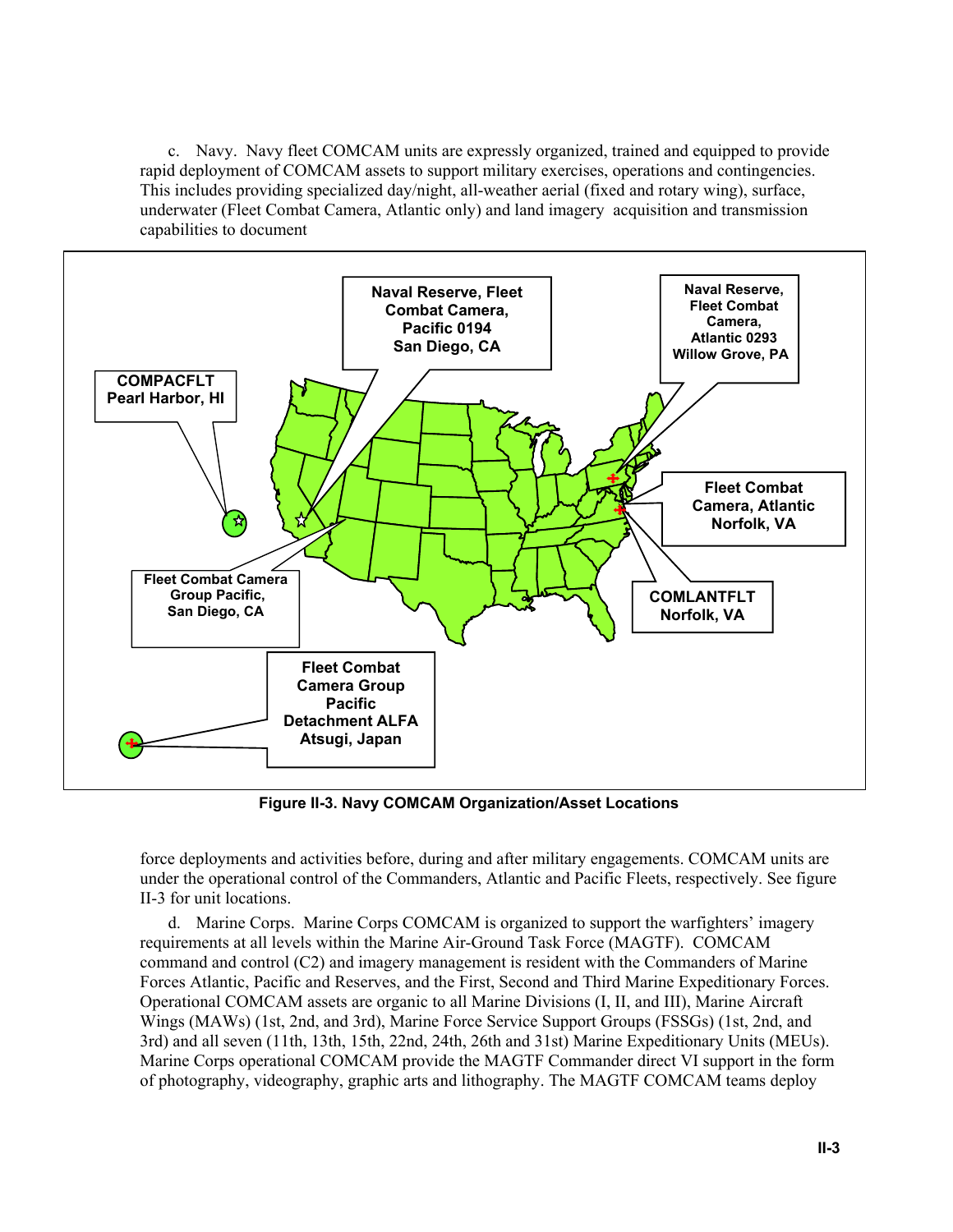with man pack systems capable of all-weather, day and night digital acquisition. The teams use organic Marine Corps communications systems to

disseminate VI both horizontally and vertically throughout the MAGTF. Additionally, Marine Corps



**Figure II-4. Marine COMCAM Organization/Asset Locations**

COMCAM personnel are resident within the supporting establishment VI centers aboard Marine bases, stations and recruit training depots. These centers fall under the cognizance of Commanders, Marine Forces (MARFOR), Atlantic and Pacific. The MARFOR commanders may task these supporting establishment COMCAM Marines to support joint COMCAM operations within their joint operations area for a joint COMCAM team requirement. They are also the personnel replacement resource for the MAGTF COMCAM teams for sustainment. See figure II-4 for unit locations.

## **2. Role and Mission of the Joint Combat Camera Center (JCCC)**

a. The JCCC, located in the Pentagon, is responsible for the receipt, rapid processing and distribution of current still and motion imagery, most of which is provided by deployed COMCAM teams. COMCAM teams transmit their imagery to the JCCC in near real-time using state-of-the-art communications technology.

b. JCCC customers include the OSD, the Joint Staff, combatant commands and other military and government agencies. Distribution of imagery is largely accomplished online, via the Defense Imagery Server.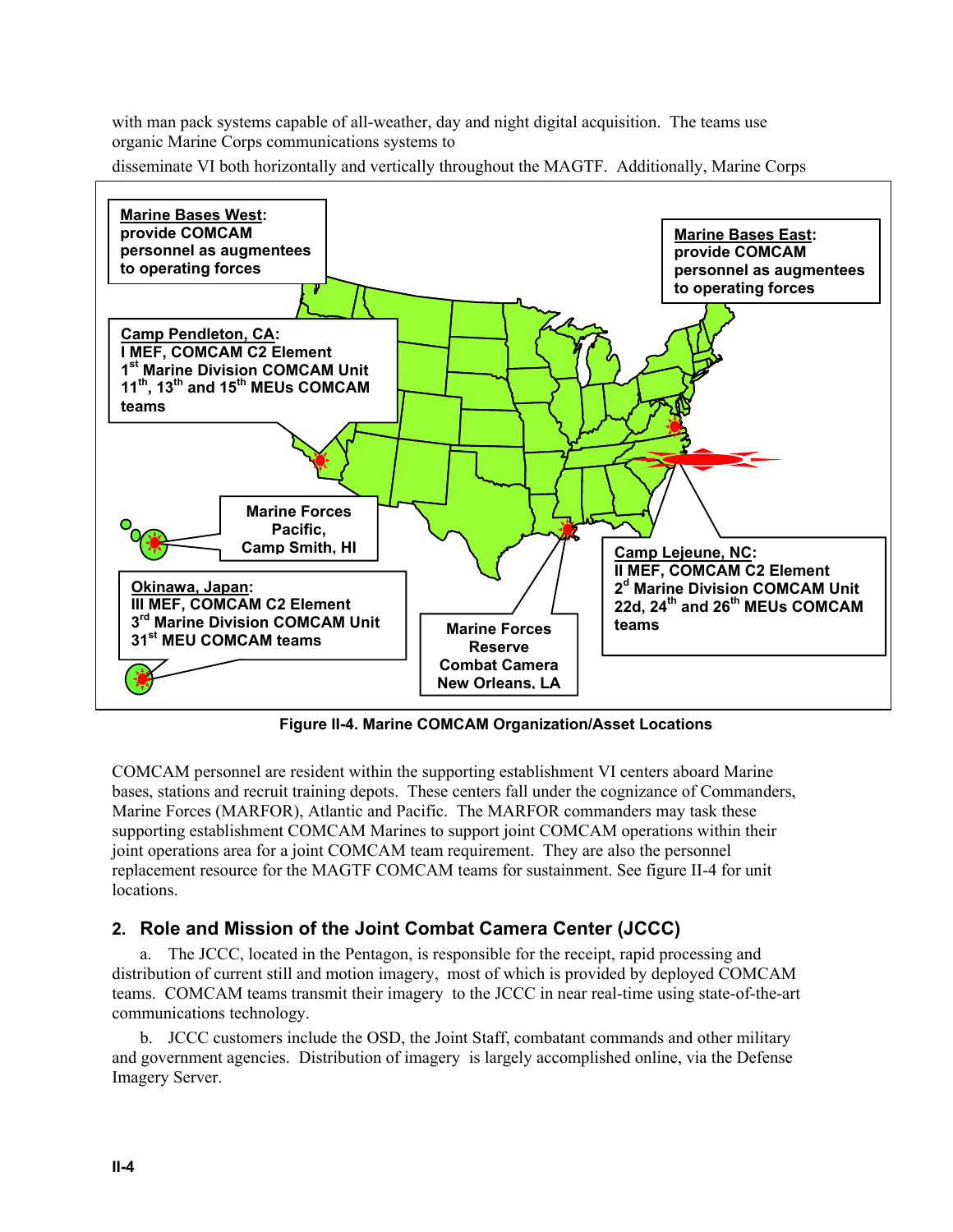c. The Defense Imagery Server is managed by the JCCC and contains vast amounts of still images and previews of motion imagery. Imagery on the server is accessible to a worldwide customer base of registered users. The database offers both high-resolution files suitable for printing and lowresolution files suitable for electronic presentations.

d. The JCCC also distributes broadcast quality video in a variety of videotape formats and digital file formats for broadcast or electronic presentation use.

e. The JCCC is not responsible for clearing imagery for public release. This function is the responsibility of on-scene commanders or their designated representatives. Public release clearance should be expedited at local levels and should not prohibit the timely transmission of imagery. **Uncleared imagery should be forwarded to the JCCC, but will be utilized for official use only until cleared for public release by the proper authority.** The JCCC can routinely receive imagery classified up to the SECRET level via electronic means on the SECRET Internet Protocol Router Network (SIPRNET).

f. The JCCC is a part of the Defense Visual Information (DVI) directorate of the Office of the Assistant Secretary of Defense for Public Affairs (OASD/PA). The JCCC can be contacted by E-mail at jccc@hq.afis.osd.mil, or visited online at http://DODimagery.afis.osd.mil/

#### **3. Role of the Joint Combat Camera Program Manager (JCCPM)**

 The JCCPM is assigned to the DVI directorate of OASD/PA. The JCCPM is responsible for the development of Joint COMCAM policy and doctrine, and serves as liaison between the Joint Staff J-39 and service COMCAM units to assist in COMCAM tasking. Additionally, the JCCPM provides assistance to combatant commands in development of the COMCAM portion of deliberate plans and maintains the COMCAM contingency equipment pool. The JCCPM chairs the Joint COMCAM Planning Group (JCCPG).

#### **4. Responsibilities.**

a. Chairman of the Joint Chiefs of Staff (CJCS).

(1) Identify and include, in all applicable implementing orders, COMCAM mission objectives, priorities and taskings in support of the OSD. This will include coordination of COMCAM imagery requests from the Office of Global Communications (OGC), and other government agencies as received from the OSD, the CJCS, the Unified combatant commands and the Military Departments during wartime operations, worldwide crises contingencies, joint exercises and other events involving the DOD components having significant national interest.

(2) Plan for and coordinate the deployment of COMCAM forces with the combatant commands and the Military Departments.

(3) Promulgate joint COMCAM doctrine.

(4) Establish a position on the Joint Staff to coordinate integration of COMCAM forces into operations and identify imagery requirements for the Joint Staff. The incumbent shall be the CJCS representative on the Joint COMCAM Planning Group (JCCPG) (Note: The Deputy Director for Information Operations (DDIO) , otherwise known as the Joint Staff J-39, has been designated as the COMCAM proponent).

(5) Request joint COMCAM representation to CJCS response cell in the National Military Command Center during crises to coordinate imagery mission requirements and direct imagery distribution.

b. Combatant Commanders.

(1) Plan for, task, deploy and employ COMCAM forces during wartime operations, worldwide crises, contingencies, joint exercises and other events involving the DOD components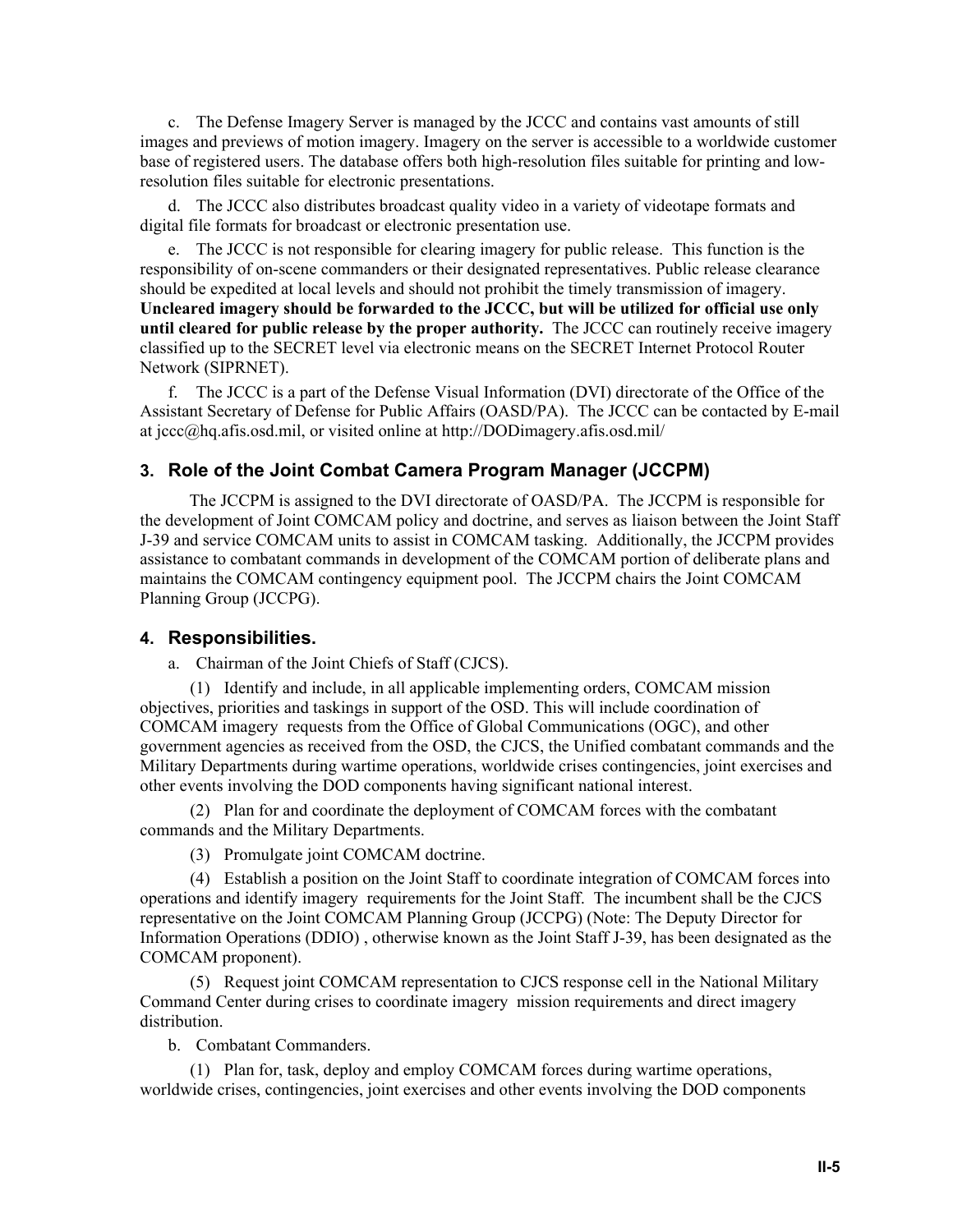having significant national interest. In all applicable crisis action and deliberate plans, include a COMCAM Appendix 9 to Annex C that establishes a joint COMCAM concept of operations and initial imagery requirements (Note: the imagery movement plan for all imagery produced by COMCAM and non-COMCAM VI personnel is governed by these COMCAM appendices).

(2) Expeditiously provide classified and unclassified COMCAM imagery to the JCCC for immediate distribution (Note: the goal is movement of imagery to the JCCC within 12-24 hours of the time it is shot.)

(3) Assist COMCAM forces in coordinating facilities, transportation and communications and provide other logistical support to sustain deployed personnel.

(4) Plan to employ COMCAM forces during the initial phases of an operation to ensure comprehensive mission documentation. Ensure that COMCAM forces have full mission access, as is reasonably and tactically feasible, during each phase of the operation.

(5) Identify a COMCAM staff position within the J-39 to plan for the employment of COMCAM forces. The COMCAM staff position will have the primary responsibility to integrate COMCAM forces in theater, establish mission priorities, and coordinate imagery requirements for the supported staff. The incumbent will be the Combatant Command representative on the JCCPG.

(6) Ensure tasking orders and requests for forces identify the operational controlling authority for COMCAM forces in advance of deployment and provide an in-theater point of contact for initial coordination.

(7) Establish a JCMT in JTFs, when appropriate, to coordinate COMCAM imagery missions and direct documentation and imagery distribution efforts. The JCMT shall receive guidance from the combatant command or the supported JTF commander.

(8) Assign operational control for the WSV COMCAM team to the JTF. The WSV team will normally be collocated with the Commander, Air Force forces or the joint force air component commander.

(9) Ensure COMCAM imagery is reviewed for protection of classified information and transmitted in accordance with applicable security regulations and local instructions.

(10) Include within Annex F (Public Affairs) of the operations plan procedures to ensure that, immediately after acquisition, unclassified COMCAM imagery is reviewed by a public affairs (PA) representative and designated either cleared or not cleared for distribution to sources external to the DOD. Authority to clear imagery for release may be delegated to the JTF, component commander or local PA representative to expedite the movement of imagery.

(11) Coordinate with the Joint Staff, JCCPM and JCCC, and publish specific guidelines for imagery distribution, clearance and security classification requirements.

(12) Include within Annex K (Command, Control and Communication Systems) of the operations plan the communication requirements necessary for the transmission of COMCAM imagery to the JCCC.

(13) Ensure COMCAM forces participating in joint exercises receive training based on criteria from the mission essential task list (METL).

c. Service and Component Headquarters and Staff.

(1) Air Force

(a) Headquarters United States Air Force

- Manages the Air Force VI Program (of which COMCAM is a part).
- Sets policy and procedures for VI activities and programs.

• Helps plan the development and use of VI resources to ensure effective support of Air Force mission objectives.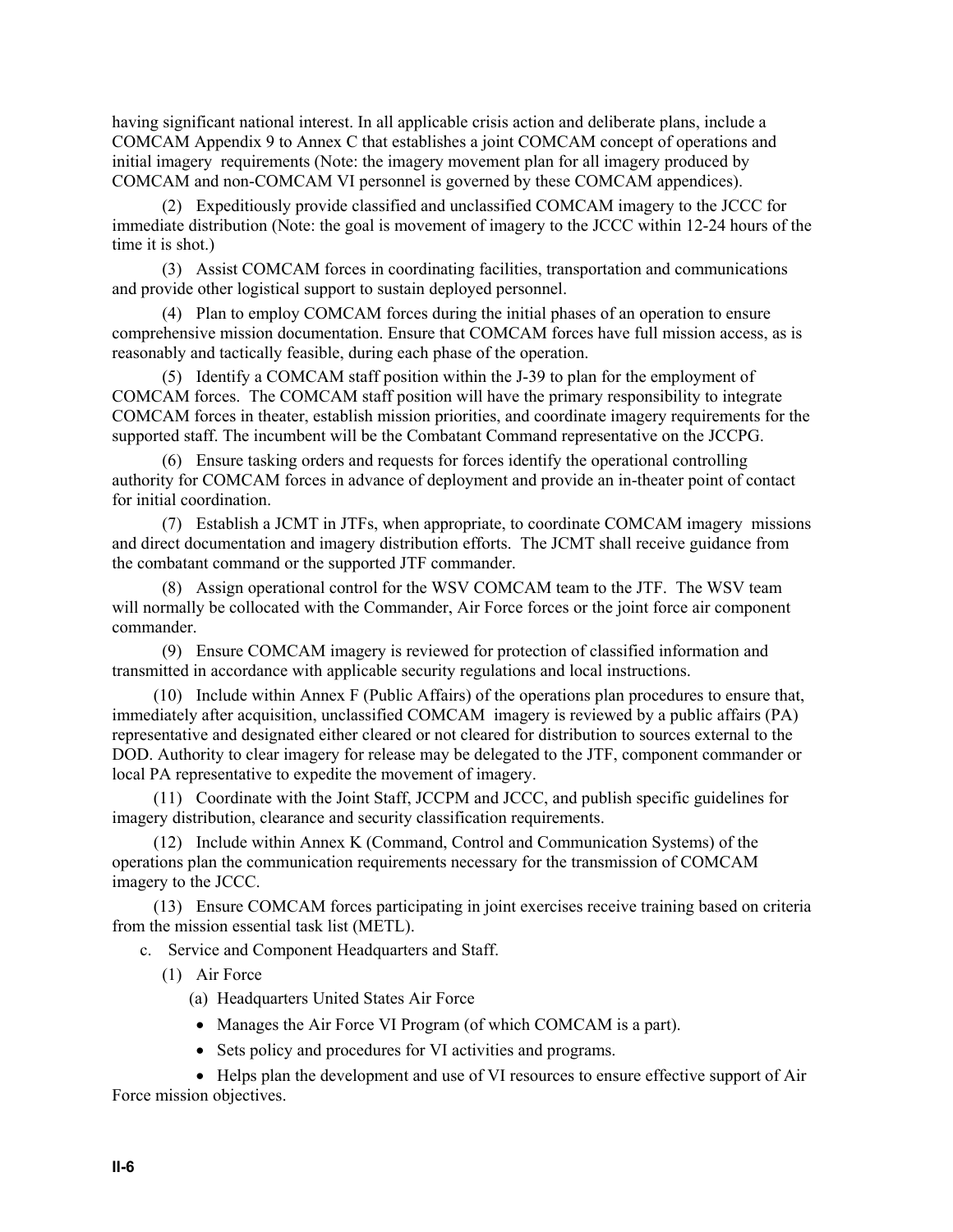• Serves as the single air staff point of contact for VI systems and support to the Air Force, DOD and other government agencies.

• Manages the Air Force VI career field to ensure proper manning, training and policy for the career field.

• Monitors the Air Force VI planning, programming and budgeting functions.

• Approves requests for new VI facilities or requests to add VI functions.

(b) Air Components

• Establish requirements for visual documentation support, for both steady state and surge operations, within their area of responsibility.

• Manage all air component COMCAM and multimedia activities in their areas of responsibility.

• Coordinate with Major Command multimedia managers to plan COMCAM documentation of war and contingencies.

(2) Army

(a) Army VI COMCAM teams will be maintained to provide rapid VI support to JTF commanders for military operations, emergencies and field exercises. Each Major Command, Combatant Command, and HQDA Chief Information Officer/G-6 (CIO/G6) will ensure that all contingency and war plans include COMCAM requirements in their operations plans.

(b) COMCAM teams will provide still and motion imagery coverage of force deployments and events before, during and after military engagements.

(c) Forces Command (FORSCOM) is responsible for COMCAM mission requests and taskings. Requirements for COMCAM support will be identified to FORSCOM.

(d) Corps COMCAM teams are organic to specific Corps units and will provide VI documentation at corps headquarters down to division and brigade level. COMCAM soldiers will be trained and equipped to respond as an integral part of a combat support force.

(e) Army COMCAM personnel or teams will be tasked to participate in DOD joint exercises along with COMCAM personnel or teams from other Services. Only the President, OSD, CJCS and Combatant Commanders have the authority to task joint Service COMCAM teams.

(f) COMCAM capabilities will be maintained by the Major Command (MACOM)/field operating agencies to augment active Army resources to support mobilization plans.

(g) COMCAM is not a contractible function.

(h) Material requirements for COMCAM will be documented and approved per Army Regulation (AR) 70-1, Army Acquisition Plan, and AR 71-9, Material Requirements. VI authorization to table of organization and equipment (TOE) and table of distribution and allowance (TDA) units will be documented per AR 71-32, Force Development and Documentation Consolidated Policies.

(i) HQDA Chief Information Officer/G-6 (CIO/G6), Army VI Management Office.

• Serves as the functional proponent for VI.

• Provides, with the Chief, Army VI Management Office as spokesperson, the senior Army VI representation to the OSD, Office of the Secretary of the Army, the Army staff and Major Commands.

• Manages the Army VI Documentation Program. This includes initiating and assigning VI COMCAM documentation projects to MACOMs for execution. Evaluates Army operational plans to ensure rapid COMCAM responses to wartime, contingencies, joint exercise, disaster response operations and other peacetime engagements.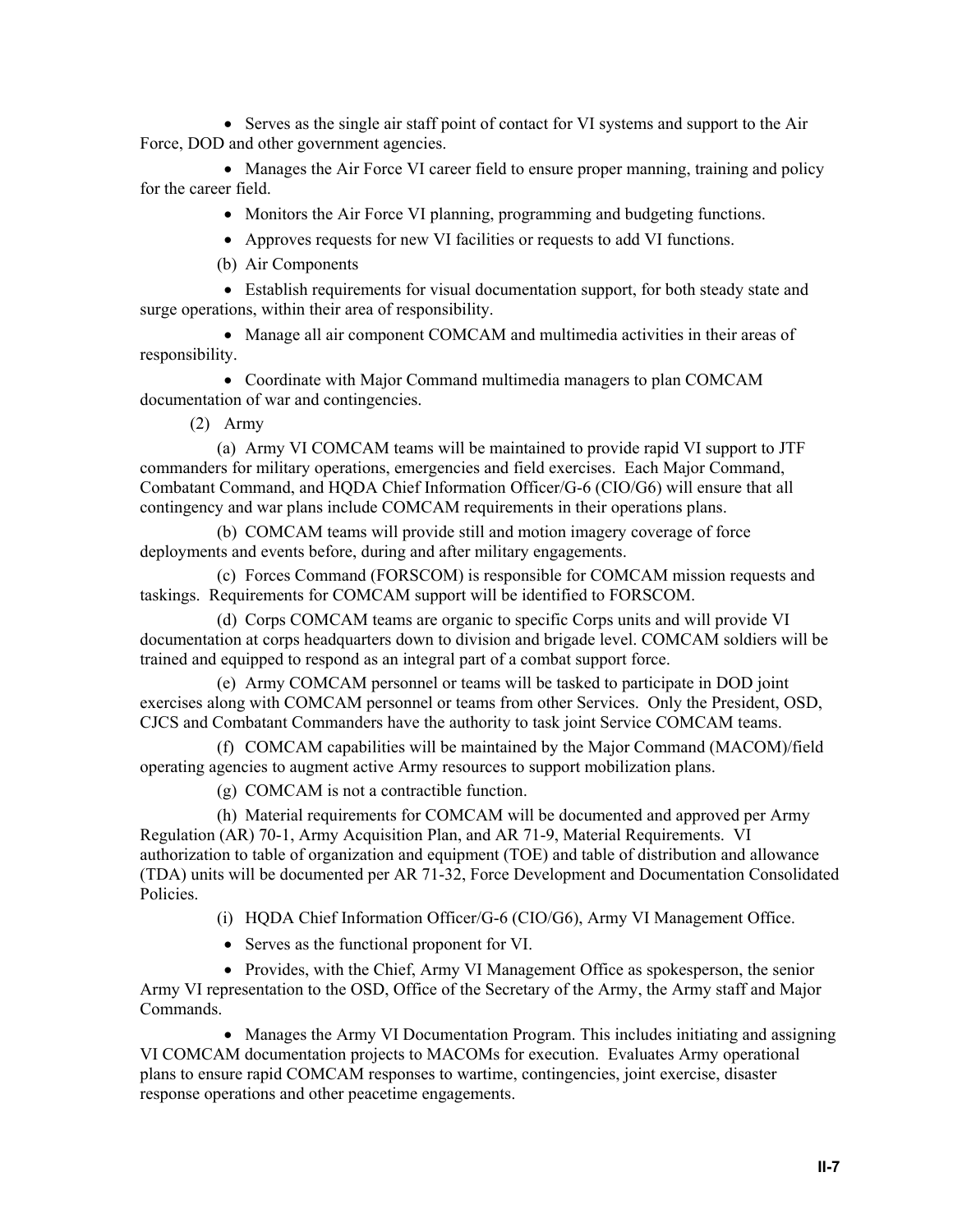• Reviews and evaluates VI combat developments for tactical VI force structure manpower and systems requirements.

(j) Deputy Chief of Staff for Operations and Plans. Ensures that tactical VI COMCAM documentation supports are included in Army operational planning documents for contingencies, emergencies, training exercises and other peacetime engagements.

(k) The Commanding General, US Army Network Enterprise Technology Command/9<sup>th</sup> Army Signal Command (NETCOM/ $9<sup>th</sup>$  ASC).

• Organizes and operates Army deployable COMCAM units to provide visual documentation of operational contingencies, exercises, joint operation and relief activities in response to major disasters and other peacetime engagements.

• Provides worldwide tactical VI COMCAM documentation support for Army and joint service military operations, contingencies, emergencies, and other peacetime engagements. This includes participation in development and maintenance of appropriate war plans.

(l) The Commanding General, US Army Training and Doctrine Command (TRADOC)

• Develops combat and materiel development plans and concepts for tactical VI COMCAM organizations and systems. Prepares tables of organization and equipment within the force structure for VI. Prepares tactical VI operational concepts along with associated systems and equipment.

• Develops tactical VI COMCAM doctrinal manuals.

(m) The Commanding General, US Army Materiel Command, serves as the materiel developer for tactical VI systems.

(n) The Commanding General, US Army Medical Command, provides medical COMCAM documentation support by ensuring applicability to internal command operation plans and rapid response to wartime, contingencies, joint exercises, relief activities in response to major disasters and other peacetime engagements.

(o) Commanders of Army components of unified and specific commands. Integrate tactical VI COMCAM support requirements into operational plans for contingencies and national disasters in accordance with the Joint Operations Planning and Execution System, Volumes I and IV.

(3) Navy

(a) Service. The Special Assistant for Public Affairs Support (N09C) provides policy oversight and management of the Navy COMCAM program and serves as the warfare sponsor. The Office of the Chief of Naval Operations (OPNAV) COMCAM officer liaisons with the Chief of Naval Operation (CNO) and Fleet Combatant Command N3/N5/N7 staffs to ensure Secretary of Defense (SECDEF), Secretary of the Navy (SECNAV) and CNO COMCAM requirements are properly coordinated and met.

(b) Component. Commander, Atlantic Fleet (COMLANTFLT), Commander, Pacific Fleet (COMPACFLT) and Commander, Naval Reserve Force (COMNAVRESFOR) develop, maintain, train and equip COMCAM resources to provide rapidly deployable COMCAM assets for the documentation of war, planning and execution of force deployments and activities before, during and after military engagements, operations and emergency actions. Additionally, they integrate COMCAM into Navy-specific exercises and include them in appropriate operation orders and annexes.

(4) Marine Corps

(a) Service. The Commanding General, Marine Corps Combat Development Command (MCCDC), has been assigned by the Commandant of the Marine Corps as the centralized manager for COMCAM within the Marine Corps. Commanding General, MCCDC, will: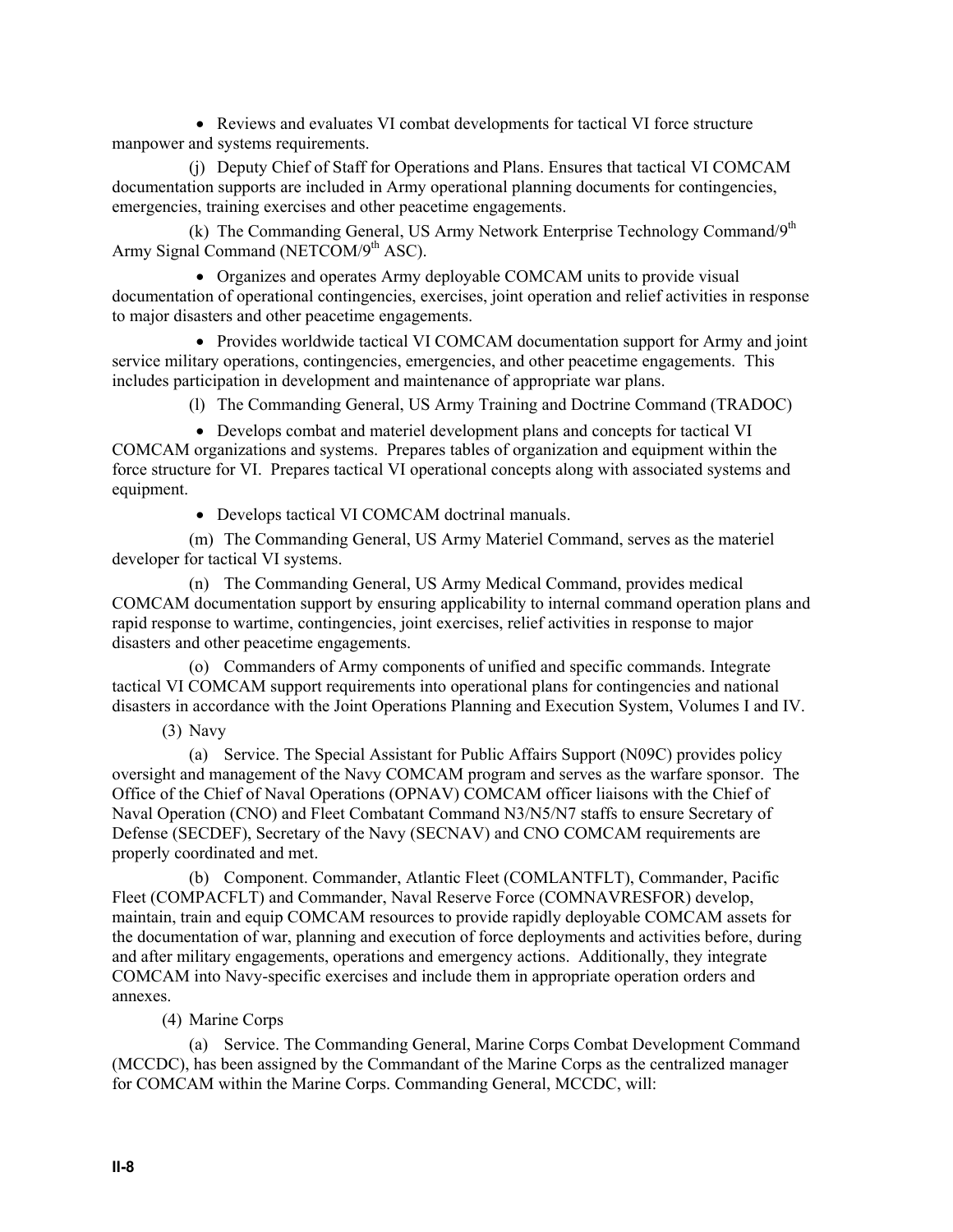• Provide visual imaging system policy and guidance to commanders concerning the operation and management of VI activities in accordance with existing regulations.

• Designate and provide qualified representatives to panels, working groups, boards and committees relevant to Marine Corps Visual Information Systems (VIS) programs.

• Serve as functional proponent and sponsor for COMCAM.

• Ensure that all COMCAM activities support commanders' requirements, the Marine Corps multimedia-accessioning program and the JCCC.

(b) Components. Commanders of Marine Forces Atlantic, Pacific and Reserves are responsible for the operational planning, training and employment of COMCAM in Marine Corps and joint exercises, contingencies and operations.

#### **5. Resource Requirements**

a. Due to the nature of operations, resource requirements will vary greatly from one operation to another. COMCAM load requirements vary based on mission requirements and crew size. COMCAM typically uses small, lightweight, and commercial off-the-shelf equipment. The equipment, once packed in cases, weighs less than 100 pounds each and can be loaded in the belly of an aircraft or can be palletized. More robust capabilities will require movement of larger amounts of cargo, which may include vehicles.

b. Services are responsible for training and equipping personnel for their mission responsibilities.

c. Planners should contact COMCAM units directly for category 4 time-phased force and deployment data (TPFDD) level inputs. DOD Directive 5040.4, Joint COMCAM Program, paragraph 5.3.3, outlines combatant commanders' resource responsibilities for sustained operations. Refer to the COMCAM Appendix 9 to Annex C, basic operation plan, for detailed guidance pertaining to specific requirements. In general, COMCAM units will need the following support in order to fully accomplish their mission:

(1) In-theater air, land and sea transportation for COMCAM forces, equipment and imagery.

(2) Force protection.

(3) Access to dedicated data and voice communications relative to imaging support requirements. In addition, access is required to SECRET Internet Protocol Router Network (SIPRNET) and Non-Secure Internet Protocol Router Network (NIPRNET) to expedite image transmission.

- (4) Messing and billeting/berthing facilities.
- (5) Environmentally controlled, secure workspace with adequate power sources.
- (6) Land mobile radios to coordinate COMCAM coverage of theater activity.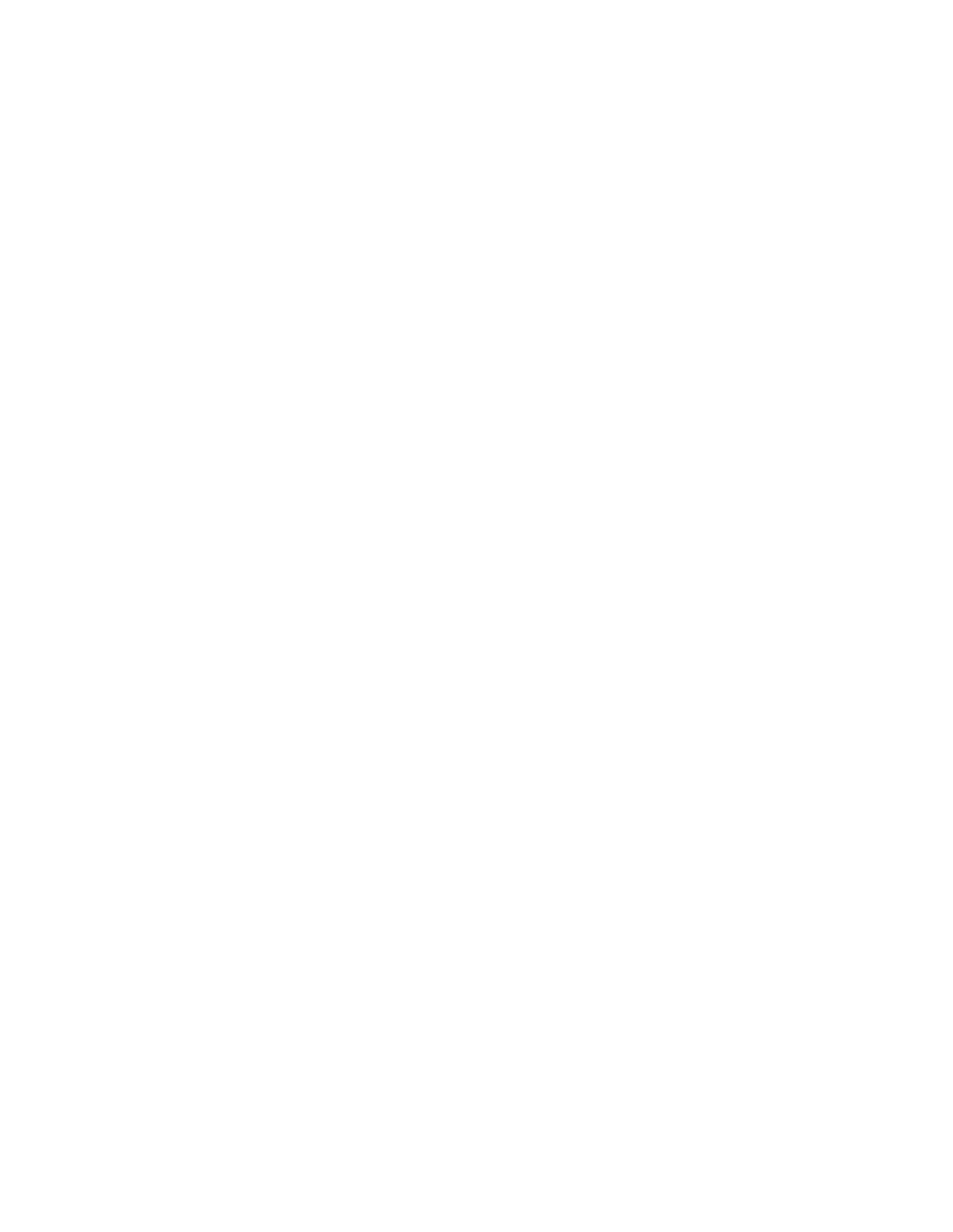## **Chapter III**

## **JOINT COMBAT CAMERA OPERATIONS**

COMCAM forces are tasked, deployed and employed as an integral part of joint and combined operations to ensure documentation of the entire scope of United States military activities during wartime operations, worldwide crises, contingencies, joint exercises and other events involving DOD components that are of significant national interest.

## **1. Role of COMCAM within Overall War Plan**

a. COMCAM provides the President, OSD, CJCS, combatant commanders, commanders of joint forces and subordinate commanders with highly qualified and specially trained personnel equipped to operate in austere/hostile environments to document the full range of military operations.

b. COMCAM is a primary supplier of operational imagery to support battlefield information superiority objectives. This is achieved through imagery support to a wide variety of operations. See Figure III-1 for a list of supported operations.

|                     | <b>Information Operations</b><br>Counterterrorism<br><b>Psychological Operations</b><br>Peace Operations |
|---------------------|----------------------------------------------------------------------------------------------------------|
|                     | <b>Investigation Support</b><br>Crisis Management                                                        |
|                     | Civil Affairs<br>Public Affairs                                                                          |
|                     | <b>Intelligence</b><br>Battle Damage Assessment<br>Homeland Security<br>Medical                          |
|                     | Operational Test and Evaluation<br>Legal Documentation                                                   |
|                     | Civil-Military Operations combat Camera Unit, Camp Lejeune NC<br>Special Operations<br>Disaster Relief   |
|                     | <b>Force Protection</b><br>Historical Decumentation                                                      |
|                     | Operational Assessment<br>Combat Camera), Ft Meade MD tions                                              |
|                     | Counterdrug Greenling Company (Combat Camera) (Reserve), Wilson Ne                                       |
|                     | <b>COMLANTFEigure III-1. COMCAM Mission Support</b>                                                      |
|                     | Fleet Combat Camera, Atlantic, Norfolk, VA                                                               |
|                     | Naval Reserve, Fleet Combat Camera Atlantic 0293, Willow Grove, PA                                       |
| $\mathbf{2}$        | <b>USPACOM UNITS</b>                                                                                     |
| $p_{i}$             | <b>COMPACFLT</b>                                                                                         |
| $\alpha$            | Fleet Combat Camera Group Pacific, NAS North Island CA                                                   |
| $\mathsf{C}$        | Naval Reserves, Combat Camera Group Pacific 0194, NAS North Island CA                                    |
| $\mathcal{C}$       | DET ALFA, Fleet Combat Camera Group Pacific, NAF Atsugi, Japan                                           |
| $\mathcal{C}$<br>tŀ | <b>MARFORPAC</b>                                                                                         |
| $\operatorname{fr}$ | 1st Marine Division Combat Camera Unit, Camp Pendleton CA                                                |
| fd                  | 3 <sup>rd</sup> Marine Division Combat Camera Unit, Okinawa Japan                                        |
| 3                   | <b>USTRANSCOM UNITS</b>                                                                                  |
| U                   | Air Mobility Command                                                                                     |
| N                   | 1 <sup>st</sup> Combat Camera Squadron, Charleston AFB SC                                                |
| as                  | 4 <sup>th</sup> Combat Camera Squadron (Reserve), March ARB CA                                           |
|                     |                                                                                                          |
|                     |                                                                                                          |
|                     |                                                                                                          |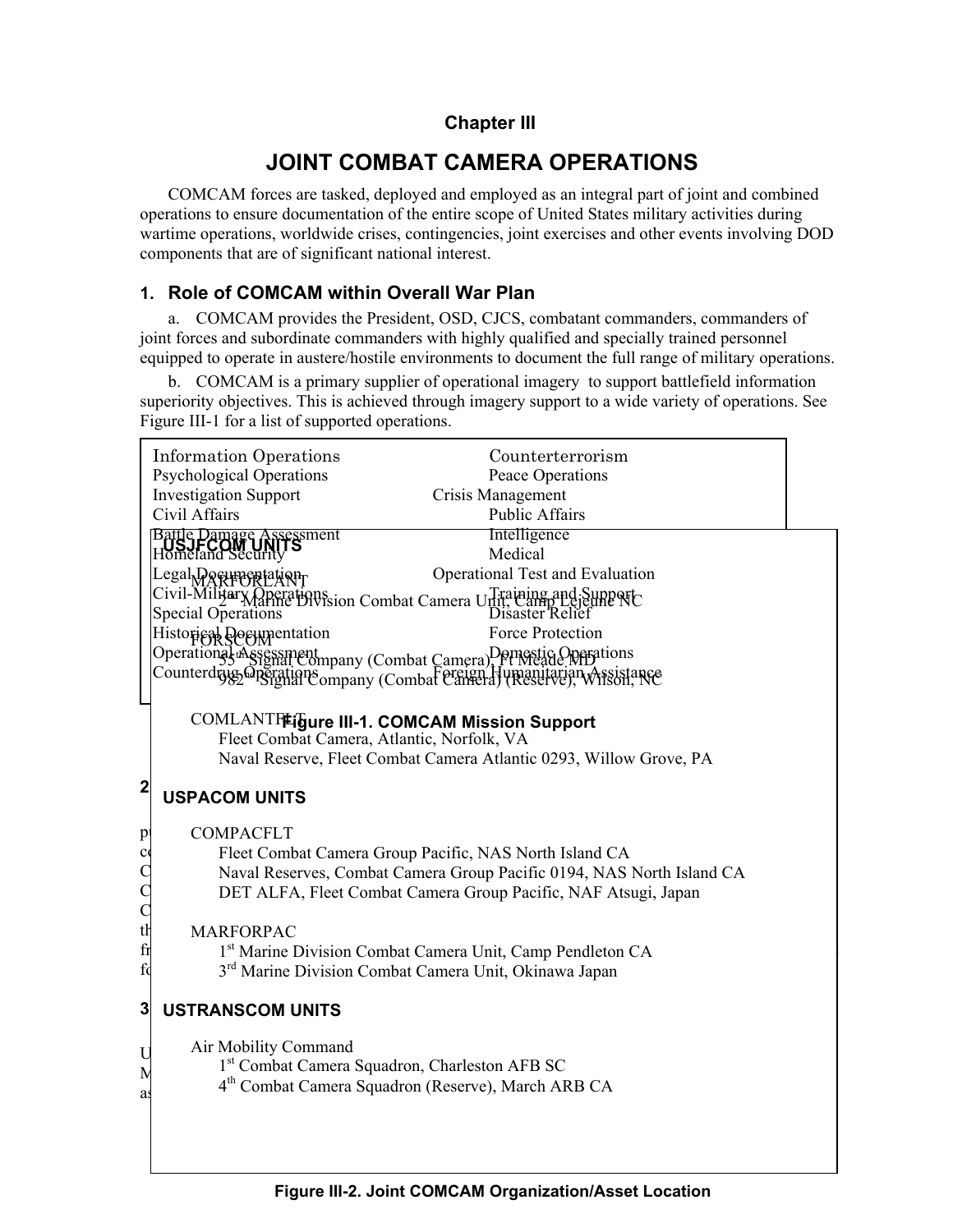have a designated COMCAM planner to coordinate requirements with force providers, joint forces and the joint staff. Upon initiation of crisis action planning for the development of a joint force, contact the Joint COMCAM Program Manager to request assistance in planning COMCAM integration into joint operations. Figure III-3 illustrates the COMCAM tasking matrix. The unified command must send a request for forces (RFF) to the joint staff to obtain COMCAM resources, unless resources are assigned within the unified command. Once the joint staff designates a supporting unified command, a COMCAM unit should be designated as the JCCT lead for planning the COMCAM mission and providing a representative to the joint planning group for that operation.

b. Forming a Joint COMCAM Team. The keys to determining the makeup of a JCCT are mission requirements and the force structure of the joint force. Normally the lead COMCAM unit should be from the same service as the designated joint force core staff organization. For example, if XVIII Airborne Corps is the designated joint force core staff, the lead COMCAM unit should be from the Army. Essentially, planners should ensure adequate COMCAM forces are requested to document each of the component's operations as well as a JCMT to provide support at the joint force/JTF level (or direct and oversee the joint force's COMCAM program). Additionally, the JCMT is able to coordinate activities of the deployed teams. In accordance with the joint force's priorities and objectives, the JCMT directs the execution of the joint force's COMCAM plan for acquisition, reception and distribution of imagery. Component support COMCAM teams will be formed and organized much like joint teams, but will be organized under the component IO officer vice the joint force's. In the case of smaller operations and exercises, a JCCT may be assigned in lieu of a JCMT. In that situation, the JCCT will take on a management function. The difference between the two is that a JCCT is geared toward imagery acquisition, while a JCMT is geared toward management of other teams and movement/distribution of imagery. Planners should also ensure special requirements are identified early (underwater, aerial, night vision, airborne, special operations support).

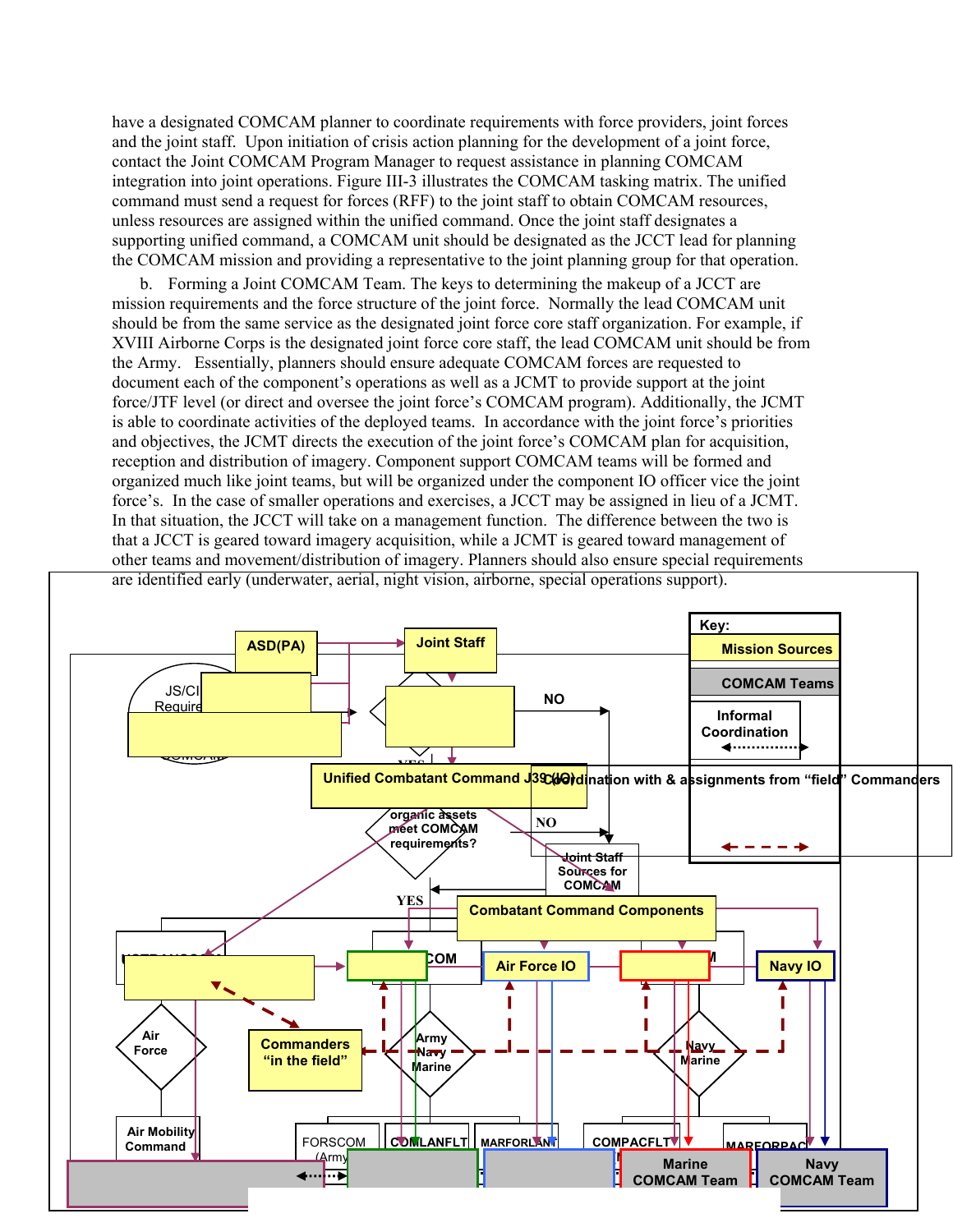c. Command and control structure. COMCAM is an operational mission assigned to the joint force J-3. Figure III-4 shows COMCAM mission assignment relationships. The joint force J-3 IO Officer (J-39) is responsible for COMCAM activities. The J-39 will generate COMCAM mission assignments and receive assignments from both higher authority and from within the joint force. The J-39 will establish priorities and coordinate support for COMCAM missions with requesting commanders within the joint force. Figure III-4 shows how COMCAM mission assignments flow through the chain of command, and show that these assignments not only require the support of commanders "in the field", but that these commanders can also generate mission assignments via the joint force or component J-39 (IO) . The JCMT OIC reports directly to the J-39 to integrate



COMCAM teams.

force's campaign plan and serve as the senior COMCAM advisor on the J-3 JCMT OIC keeps the J-39 informed of all COMCAM activities because the upport of the joint force's plan expands beyond the role of the IO campaign. er that COMCAM provides operational documentation support to multiple  $\vert$ s (e.g., intelligence, legal, engineering, foreign humanitarian assistance and imagery). Under guidance of the J-39, the JCMT OIC is responsible for ecting and coordinating operational assignments for the deployed



**Figure III-5. Combatant Command COMCAM Organization**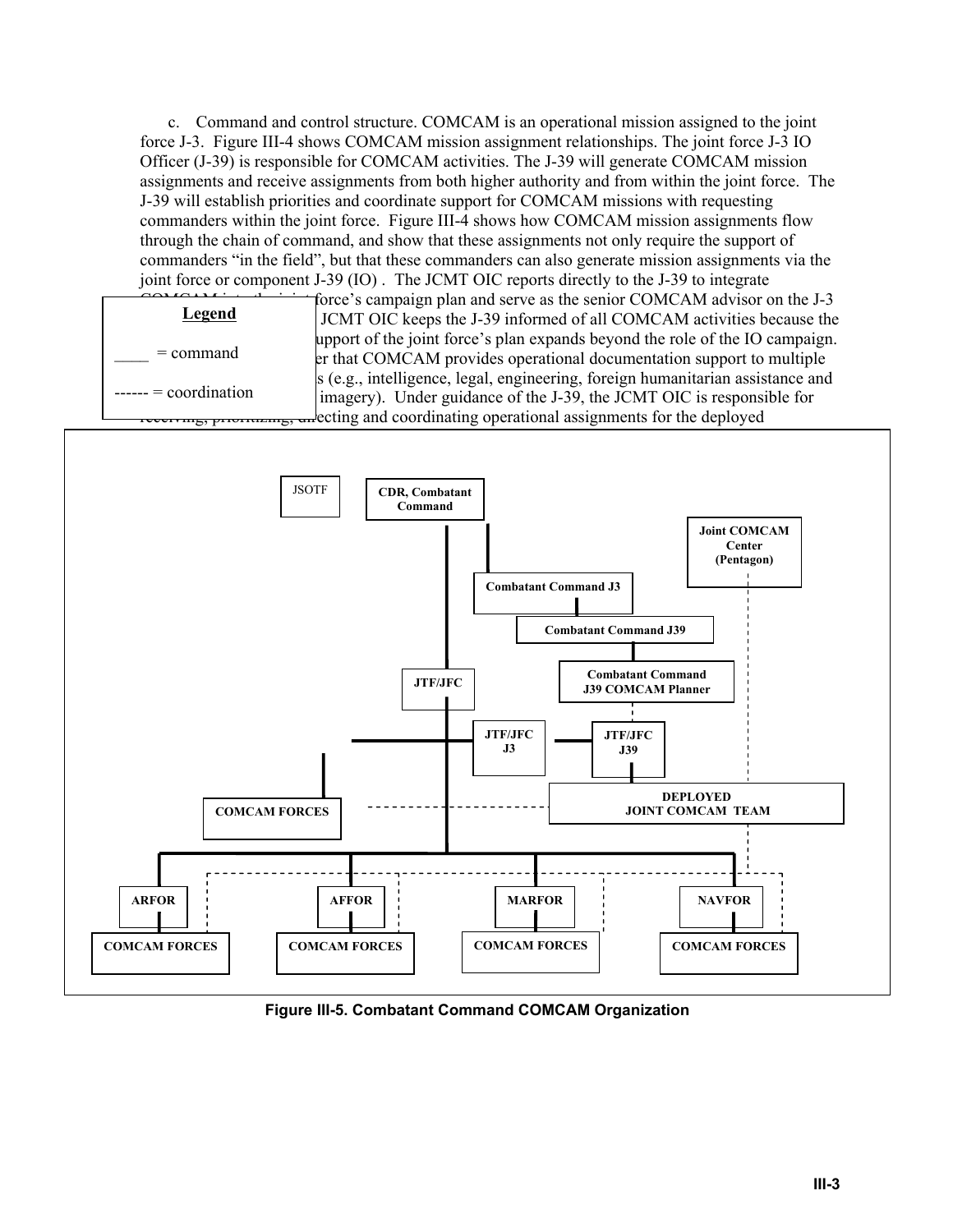the JCMT OIC develops a weekly documentation plan for both the JCCT and component service COMCAM assets. Joint COMCAM Management Team can direct a JCCT to document, but joint force components retain OPCON for their COMCAM forces within the joint force (see figure III-5). In order to task component COMCAM teams for specific mission support, the JCMT can use the daily fragmentary order for tasking other activities within the joint force. COMCAM routinely receives documentation requests from other functional areas through the J-3 via the J-39. The JCMT OIC advises the various staff elements on effective application of COMCAM assets and can be depended upon for aiding in developing requirements.

e. Utilization of COMCAM assets. COMCAM imagery is an information tool for commanders. Combat imagery is tangible evidence used to affect battlefield decision-making and is valuable for frontline commanders' information operations. It should be employed in all significant operations, both classified and unclassified. Commanders can depend upon COMCAM teams to help exploit the power of horizontal information flow, speed up the decision-making cycle and facilitate execution at lower levels because COMCAM imagery is an internal asset. Furthermore, at the operational and strategic warfare levels, COMCAM imagery can be used to shape world opinion in favor of the United States and allied nations. On occasion, commanders who are unfamiliar with COMCAM capabilities have been hesitant to employ COMCAM assets and have denied them access to vital operations, or prevented the movement of imagery to the JCCC. Fear of inadvertent disclosure of information, lack of understanding of the operational nature of COMCAM as a tactical and strategic asset, and ignorance of the training expertise of COMCAM teams have all resulted in the inefficient use of COMCAM assets in the past.

#### **4. Joint Combat Camera Team Concept of Operations**

The typical COMCAM team can produce both still and motion imagery and transmit imagery to multiple locations via portable and fixed long-range transmission systems, such as satellite communication (SATCOM), NIPRNET, SIPRNET, etc. Teams document day and night combat operations. When requested, specially trained COMCAM personnel can provide underwater, aerial and airborne documentation. All COMCAM personnel are field trained and can operate in forward areas. Many are survival, escape, resistance and evasion (SERE) trained and qualified to operate with special operations forces. The following procedures are applicable to every joint COMCAM deployment:

a. Acquisition. JCCTs acquire still and motion imagery via digital format. Teams commonly work in pairs, one photographer and one videographer. These pairs move and work closely together during specific missions and operations. Based on the requirement, the number of teams and makeup needed to document a specific mission will vary. The team is embedded into the unit it will document and is logistically supported by that unit. Frequently, COMCAM teams will move to cover multiple units within a theater and TACON may transfer multiple times at the discretion of the JCMT OIC. Field commanders are encouraged to utilize COMCAM teams for operational imagery requirements. COMCAM forces are not to be utilized for group photos, award presentations, official portraits or other non-operational assignments because they are high demand/low density assets required to support joint force requirements.

b. Transmission and Distribution. It is imperative that COMCAM imagery is moved through the JCMT to the JCCC in not more than 12-24 hours to meet the timeliness requirements of IO, PA and other imagery customers. Figure III-6 depicts COMCAM imagery flow from COMCAM teams to the JCCC. In an austere environment, COMCAM can deploy with limited stand-alone transmission capability via man-portable low data-rate satellite transmission systems. Most COMCAM still imagery and low-resolution video imagery is moved using theater-deployed communications or fixed communications, such as NIPRNET, SIPRNET, etc. COMCAM does not currently deploy with the capability to quickly transmit broadcast-quality video, but that is the ultimate goal. The current broadcast-quality video solution involves transmitting very short (10-30 second) MPEG-2 video clips,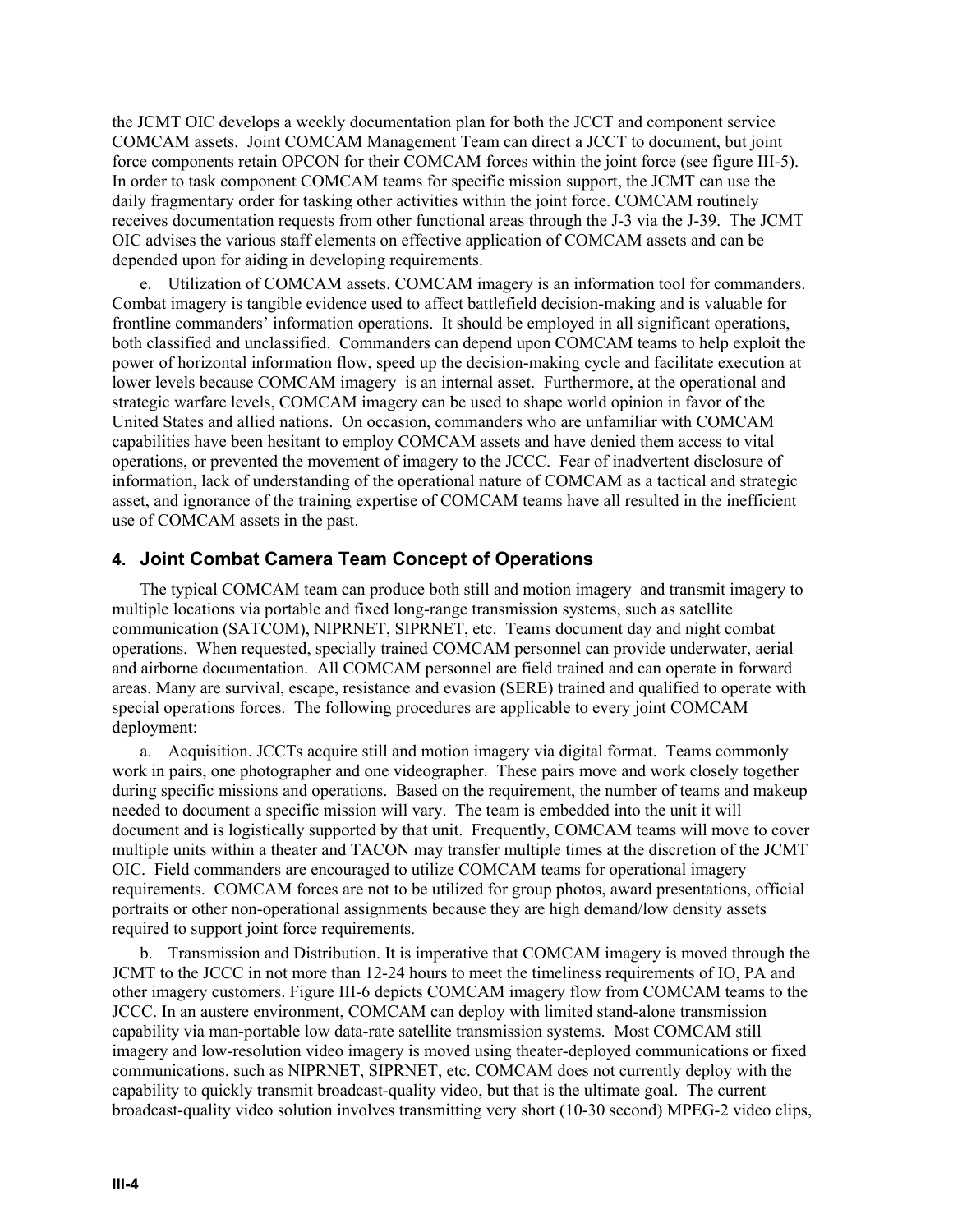but this is very time consuming and not always possible due to network issues. In addition to the transmission of high quality video clips, it is required that copies of all videotapes be made (on scene if possible, to ensure timeliness) and that the original tapes must be shipped by fastest available



**Figure III-6. COMCAM Imagery Flow**

means to the JCCC.

(1) Within the Joint Operations Area. After classification determination by the on-scene commander, imagery from forward locations is immediately transmitted via the fastest means possible to the JCMT at the joint force headquarters. COMCAM will utilize secure transmission procedures to handle classified imagery. At the JCCT, imagery is processed and distributed to the operational staff.

(2) External to Joint Operations Area. After classification determination, the JCMT immediately forwards imagery to the JCCC and, as requested, the combatant command.

c. JCCC distribution of imagery. The JCCC serves as the DOD's central reception and distribution point for joint-interest imagery. The JCCC has a primary mission of distributing operational imagery to the joint staff for the daily joint chiefs' briefing. In addition, unclassified imagery that has been cleared for public release by the appropriate PA authority is provided to Office of the Assistant Secretary of Defense (Public Affairs) for potential release to internal and external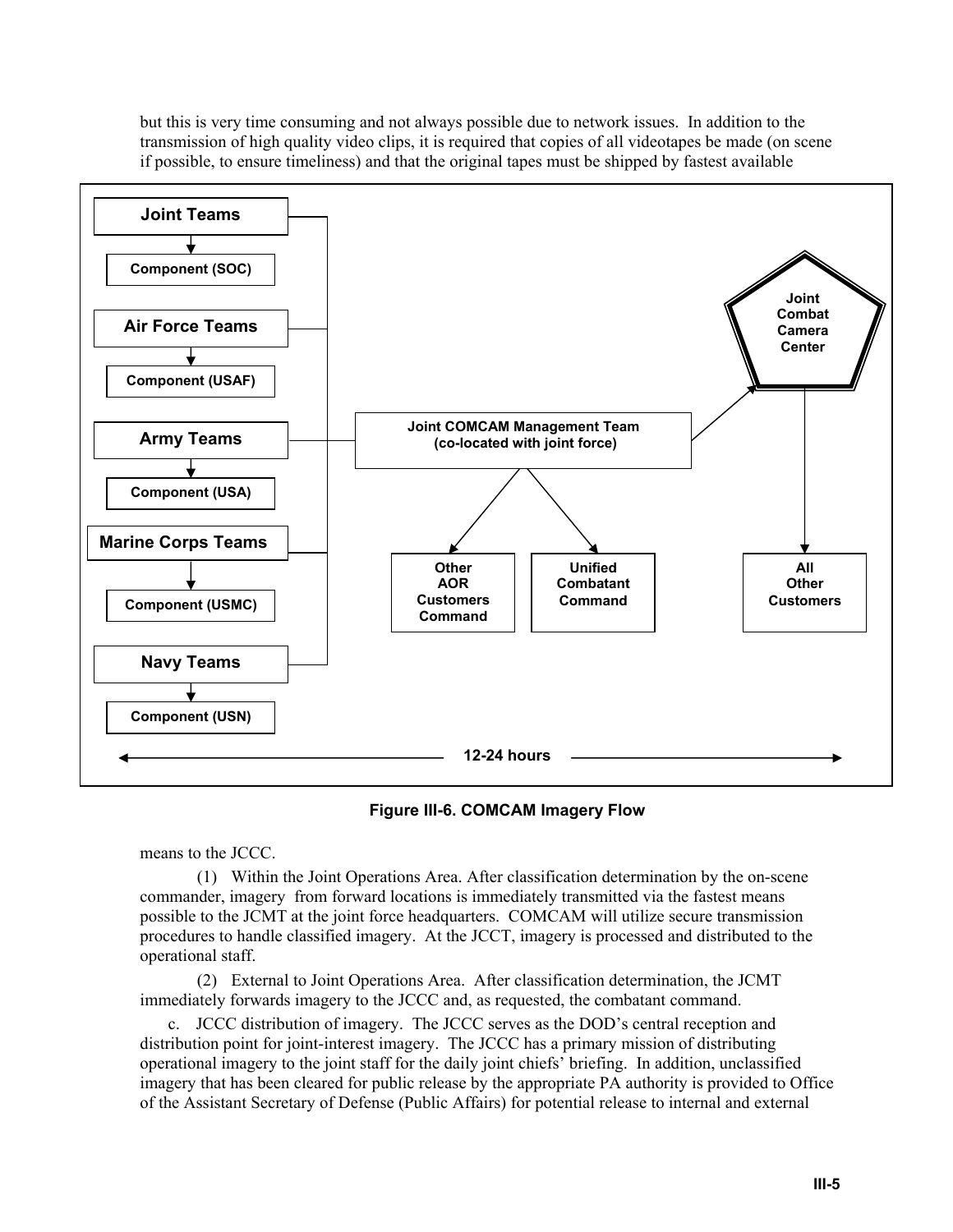media. Furthermore, imagery is provided to OSD, State Department, Service headquarters staffs and other DOD organizations.

d. Distribution to Other DOD and non-DOD entities. All non-DOD access to imagery, aside from the limited release to the State Department as listed above, is through DOD public affairs offices.

e. Security Review. A designated representative, working under the authority of the on-scene commander, typically will accomplish security review. The goal of the security review is to protect classified material and prevent inadvertent disclosure. Security review should be in accordance with DOD 5200.1-PH, DOD Guide to Marking Classified Documents, for classifying material. Unclassified imagery deemed sensitive in nature must be designated as "For Official Use Only, Not for Release." This security review must be done very quickly to avoid imagery movement delays, and should include review of photo and video captions and video run sheet data. If an image is deemed to contain classified information, the caption should specify what exactly was classified. In some cases, the text of a caption may be the only classified part of an image file. The authority that has classified an image must be listed in the caption, along with that person's title, unit name and contact information (in case of declassification review).

f. The local PA or other designated representative at the lowest possible level will review all unclassified imagery for possible public release unless otherwise directed by Public Affairs Guidance (PAG) or higher authority. COMCAM imagery can be specifically identified as "not releasable" at any level in the review process, to prevent inadvertent release of unclassified, but sensitive, imagery to the public. This review process should be established in advance to ensure imagery movement is not delayed. Reviewing and clearing imagery at the lowest possible level can more quickly provide it to PA, IO, PSYOP and other customers who have an immediate need for "cleared" imagery. Public release procedures must be spelled out in the applicable OPLAN/OPORD/supporting COMCAM annexes and coordinated with the joint force PA.

#### **5. Use of Imagery**

a. On-scene Commander. On-scene commanders are encouraged to utilize COMCAM teams for operational imagery requirements. On-scene commanders may utilize COMCAM imagery for daily battle briefings, targeting, operational assessment, force protection, battlefield orientation, airfield qualification or any other purpose that assists decision making and mission accomplishment.

b. Joint Force/JTF Commander. The joint force may utilize imagery for operational awareness, information operations, psychological operations, battle damage assessment, etc.

c. Supported Combatant Command. Imagery provides operational awareness, briefing support, information operations, public affairs support, etc.

d. President, Secretary of Defense, Joint Chiefs of Staff, Joint Staff and military Services. Imagery provides operational awareness, briefing support, information operations, public affairs support and support to the US Government information campaign. Additionally, imagery is used for congressional testimony support.

e. Public Affairs Operations. In today's world of the 24-hour news cycle and instant worldwide communications, the ability to provide unclassified information and images to the public of United States forces engaging in military operations is critical to achieving information superiority objectives across the spectrum of conflict. COMCAM and PA forces, working together, are at the heart of this important capability which contributes to operational objectives, such as countering enemy propaganda, force projection, deterrence and building public trust and support. COMCAM is often the "first responder" in obtaining visual images of United States military operations. COMCAM personnel at all levels are authorized to work with the appropriate PA staffs to obtain clearance for public release of imagery. COMCAM should provide these cleared images to PA personnel in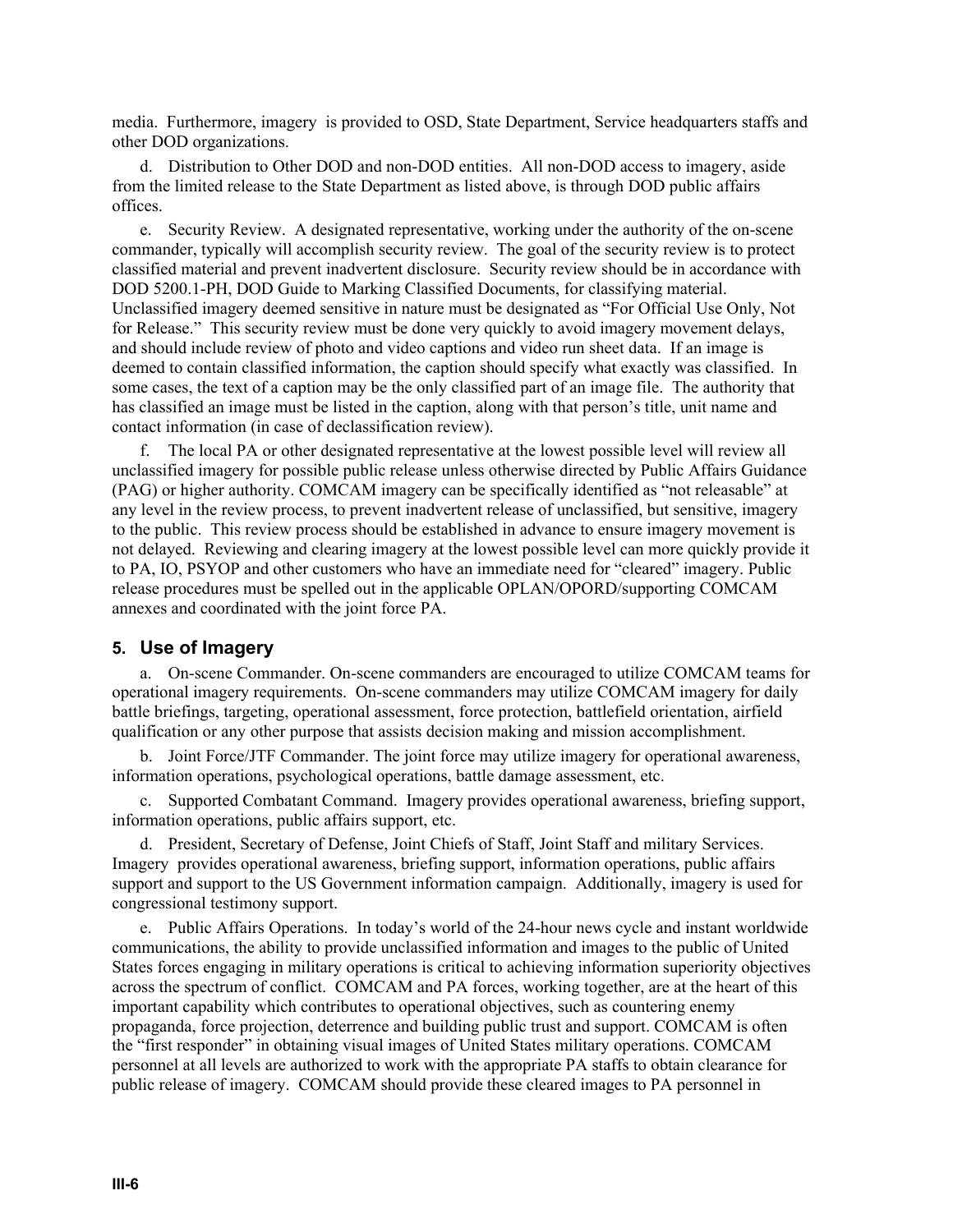concert with sending them to the JCCC. This ensures immediate release of unclassified, cleared images to the public and contributes to achieving United States information superiority objectives.

## **6. COMCAM Training for Joint Operations**

a. Joint exercises provide a valuable opportunity for service COMCAM teams to integrate and operate together. It offers commanders and their staffs the opportunity to train on the proper planning and employment of COMCAM in the joint exercise environment. Additionally, it gives the COMCAM teams and commanders experience on effective utilization of COMCAM imagery.

b. Commanders should incorporate joint COMCAM forces as a part of the actual exercise rather than used as a separate organization simply documenting the exercise. Exercise planners should write COMCAM into exercise joint mission essential task lists and master scenario events list because COMCAM must train as they will operate in a real-world environment.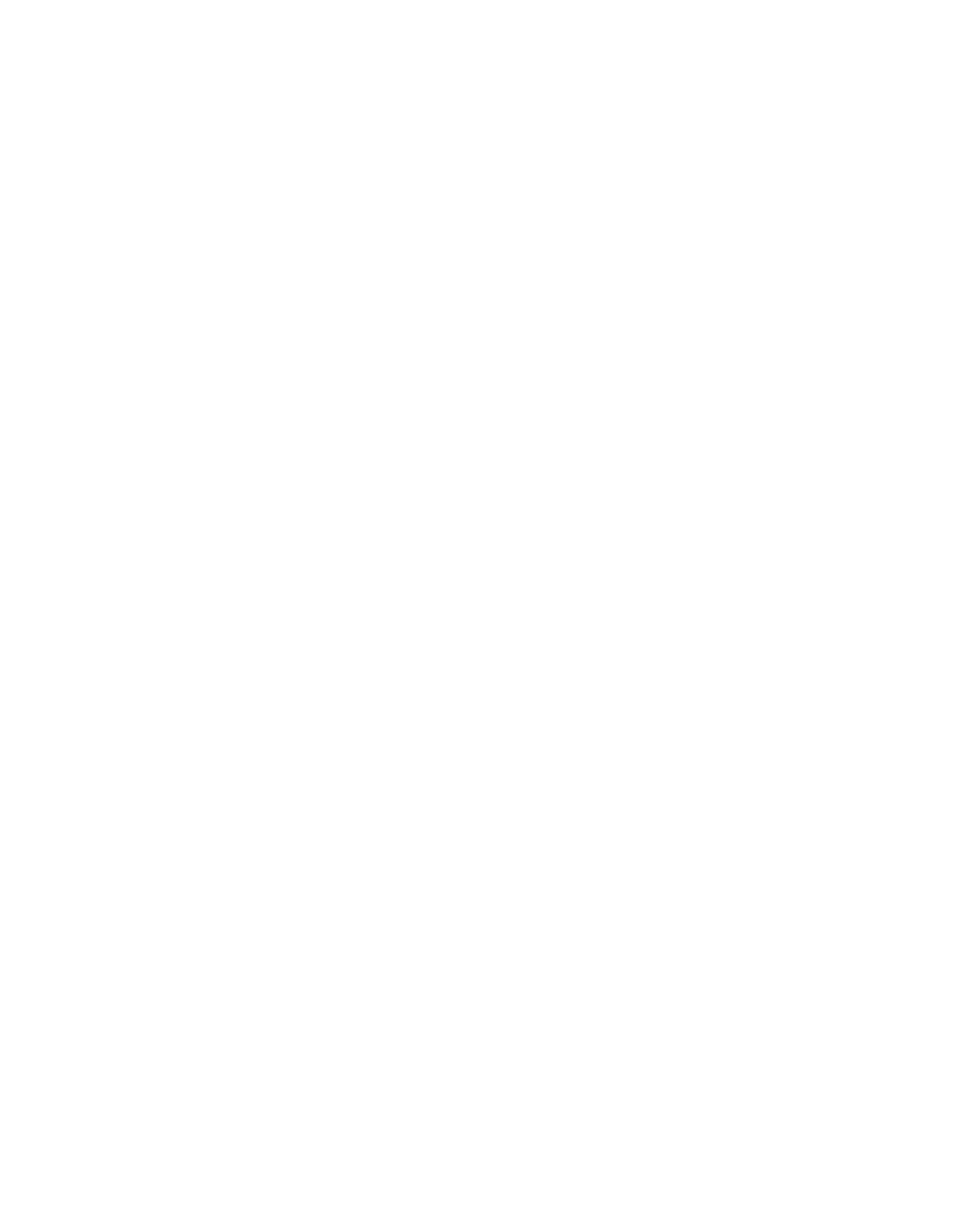#### **Appendix A**

## **Service Level COMCAM Units And Capabilities**

## **1. Air Force**

| <b>COMCAM Unit</b>                                        | Location           | Unit Type Code (UTCs)<br>Assigned                                             |
|-----------------------------------------------------------|--------------------|-------------------------------------------------------------------------------|
| 1st Combat Camera Squadron<br>(1CTCS)                     | Charleston AFB, SC | 6KPWV, 6KPMX, 6KPCM,<br>6KPCR, 6KPDT, 6KPED,<br>6KPHQ, 6KPSA, 6KPVA           |
| 4th Combat Camera Squadron<br>(4CTCS, Reserves)           | March ARB, CA      | 6KPWV, 6KPMX, 6KPCM,<br>6KPCR, 6KPDT, 6KPED,<br>6KPHQ, 6KPSA, 6KPVA,<br>3A0X1 |
| 30th Communications Squadron Vandenberg AFB, CA<br>(30CS) |                    | 6KPCM, 6KPDT, 6KPSA                                                           |
| 37th Communications Squadron Lackland AFB, TX<br>(37CS)   |                    | 6KPCM, 6KPED, 6KPVA                                                           |
| 367th TRSS (367TRSS)                                      | Hill AFB, UT       | 6KPWV, 6KPCM, 6KPVA                                                           |

The 1st Combat Camera Squadron is the lead active duty COMCAM squadron, with augmentation forces available from the 4CTCS, 30CS, 37CS, and 367TRSS. The following capabilities reside within COMCAM UTCs on a varying degree (review UTCs for specifics):

- a. Day/night still/video imagery acquisition.
- b. Still/video imagery transmission services.
- c. Aerial still/video imagery acquisition. Qualified aircrew (fixed & rotary wing platforms).
- d. Full video editing service.
- e. Graphic arts services.

#### **2. Army**

| <b>COMCAM Unit</b>                     | Location       | UTCs Assigned |
|----------------------------------------|----------------|---------------|
| 55th Signal Company (Combat<br>Camera) | Fort Meade, MD | 699BB         |
| 982nd Signal Company<br>(Reserves)     | Wilson, NC     |               |

The 55th Signal Company (COMCAM) is the only active-duty COMCAM company in the United States Army. The company can provide day and night still and video acquisition of land, free fall, static airborne and air assault operations. Imagery can be rapidly transmitted to the JCCC. It has limited capability to process weapons system video (WSV). When fully deployed it supports the warfighter at all echelons in a fully manned theater of war. When necessary, its modular design facilitates tailoring support packages for lesser regional conflicts (LRCs), small-scale contingencies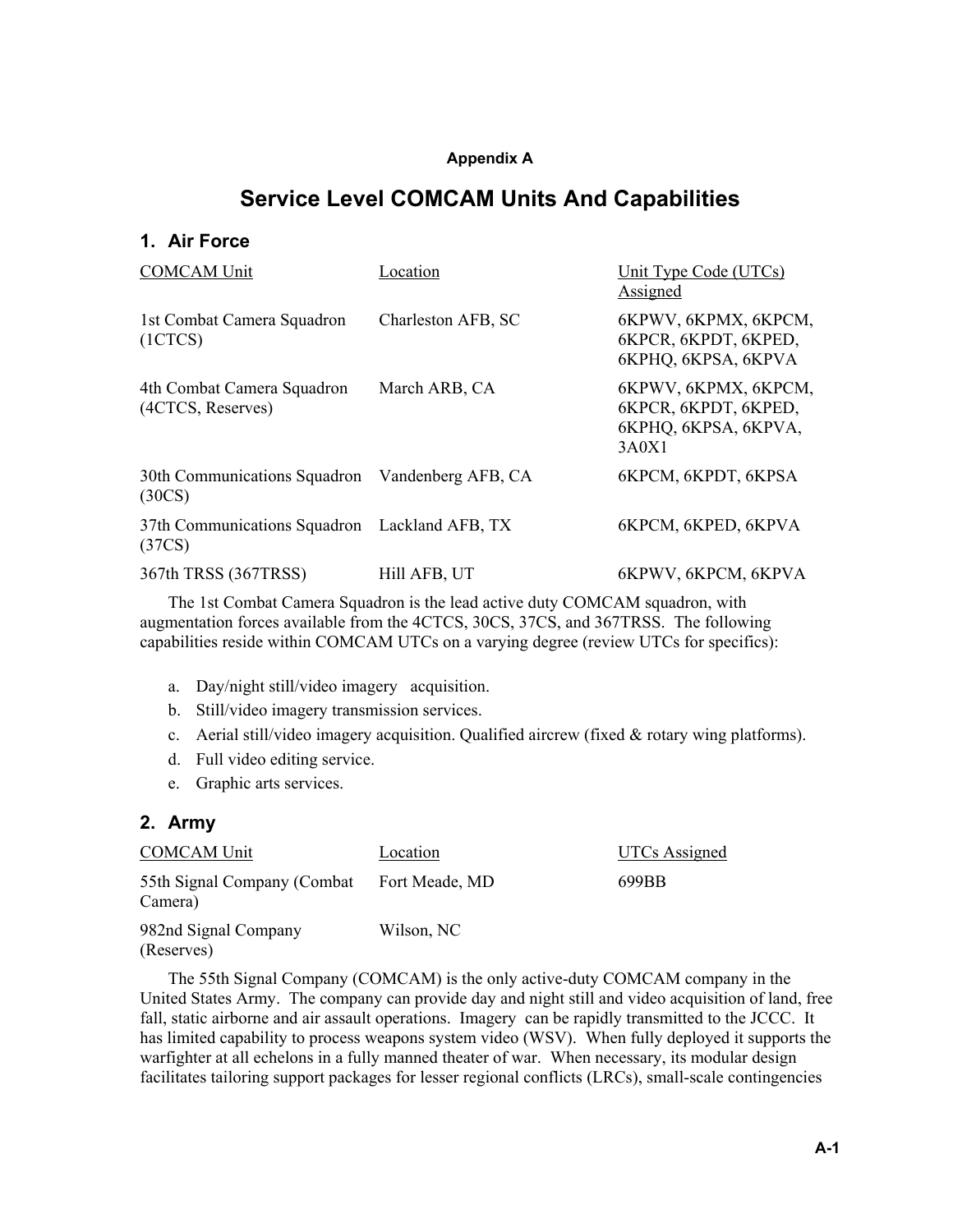(SSCs), and other operations in the spectrum, such as peacekeeping (PK) and humanitarian relief operations. COMCAM can deploy on short notice to support any level of combat force projection.

#### **3. Navy**

| <b>COMCAM Unit</b>                                        | Location                           | <b>UTCs Assigned</b>                                          |
|-----------------------------------------------------------|------------------------------------|---------------------------------------------------------------|
| Fleet Combat Camera, Atlantic<br>(FCCA)                   | Naval Station Norfolk, VA          | N26CM, N26DT, N26VA,<br>N26ED, N26SA, N26UW                   |
| Fleet Combat Camera Group, Pacific                        | NAS North Island, San<br>Diego, CA | N26CM, N26DT, N26VA<br>N <sub>26</sub> ED, N <sub>26</sub> SA |
| Detachment ALFA, Fleet Combat<br>Camera Group Pacific     | NAF Atsugi, Japan                  | Modified N26DT                                                |
| Fleet Combat Camera Atlantic 0293<br>(Naval Reserve)      | NAS Willow Grove, PA               | N26CM, N26DT                                                  |
| Fleet Combat Camera Group Pacific<br>0194 (Naval Reserve) | NAS North Island San<br>Diego, CA  | N <sub>26</sub> CM <sub>, N<sub>26</sub>D<sub>T</sub></sub>   |

Navy collective capabilities:

- a. Day/night still/video imagery acquisition, including infrared thermal imaging.
- b. Still/video imagery transmission services.

c. Aerial still/video imagery acquisition. Qualified Naval Aircrewmen & Observers (fixed  $\&$ rotary wing platforms).

d. Underwater still/video photography services (FCCA only). Qualified Navy Deep Sea Divers (NEC 5342 & 5343) capable of integrating with military diving operations or as a self-sufficient, deployable SCUBA diving team.

e. Full video editing service.

f. Fast rope qualified personnel.

## **4. Marine Corps**

a. Marine Forces Atlantic & Pacific

(1) Command and control of all organic COMCAM Forces within area of responsibility (AOR).

(2) Tasking authority for Marine forces, Atlantic AOR global sourcing for JCCT requirements.

(3) Imagery management

- (4) Develop OPLAN, COMCAM Appendix.
- b. Marine Expeditionary Forces (I, II & III)

(1) Command and control of all organic COMCAM forces within Marine Expeditionary Force (MEF).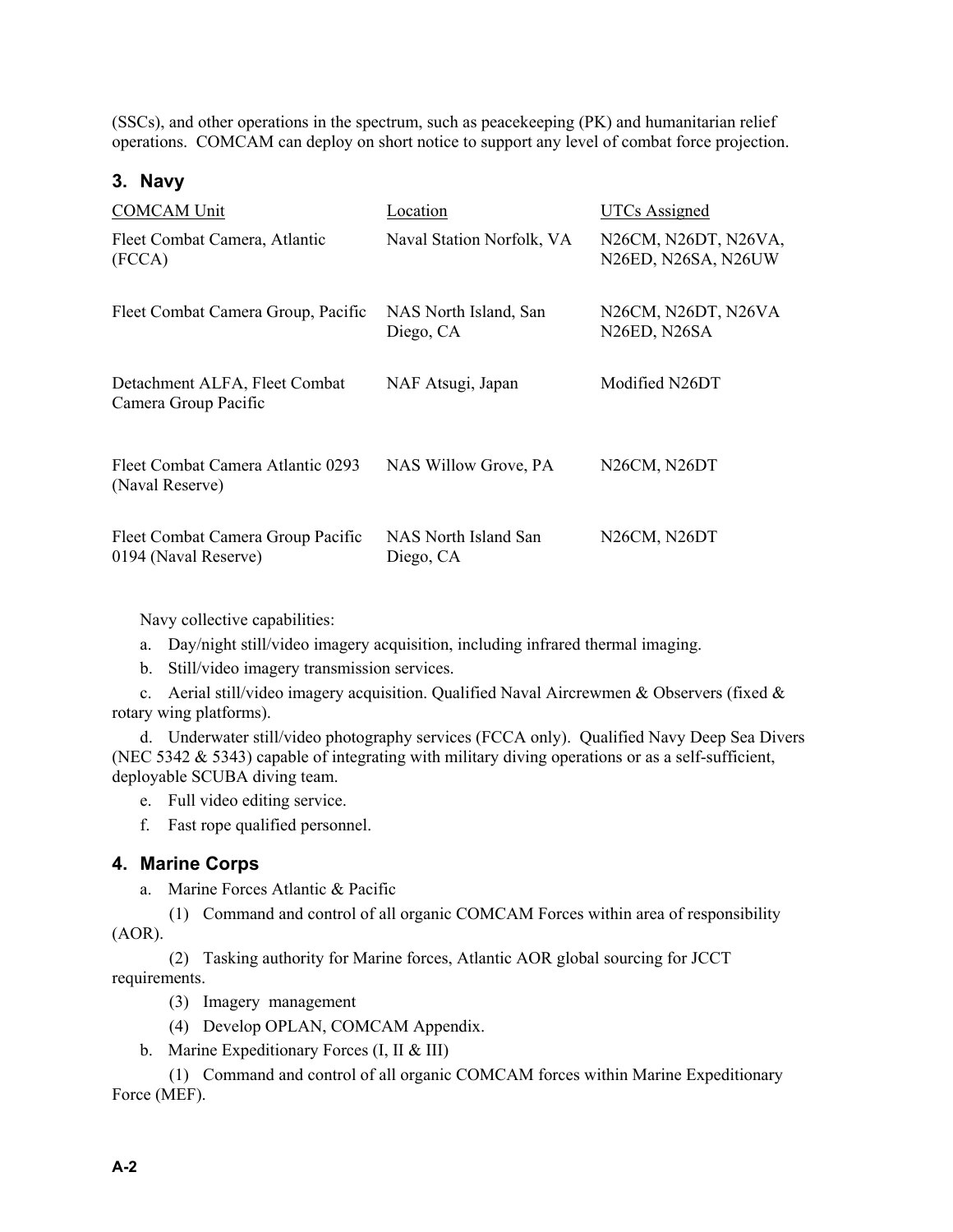- (2) Tasking authority for Marine exercises and operations within MEF.
- (3) Imagery distribution.
- (4) Develop OPLAN, COMCAM appendix.
- c. Marine Divisions (1st, 2nd, & 3rd)
	- (1) Digital still and motion imagery acquisition and production.
	- (2) Robust lithographic/reproduction capability.
	- (3) Multimedia production.
	- (4) Imagery transmission via organic USMC communications.
	- (5) Day & night acquisition.
	- (6) All weather capable.
	- (7) Every Marine is a rifleman.
- d. Marine Expeditionary Units (11th, 13th, 15th, 22nd, 24th, 26th and 31st)
	- (1) Digital still and motion imagery acquisition and production.
	- (2) Multimedia production.
	- (3) Imagery transmission via organic USMC communications.
	- (4) Day and night acquisition.
	- (5) All weather capable.
	- (6) Every Marine is a rifleman.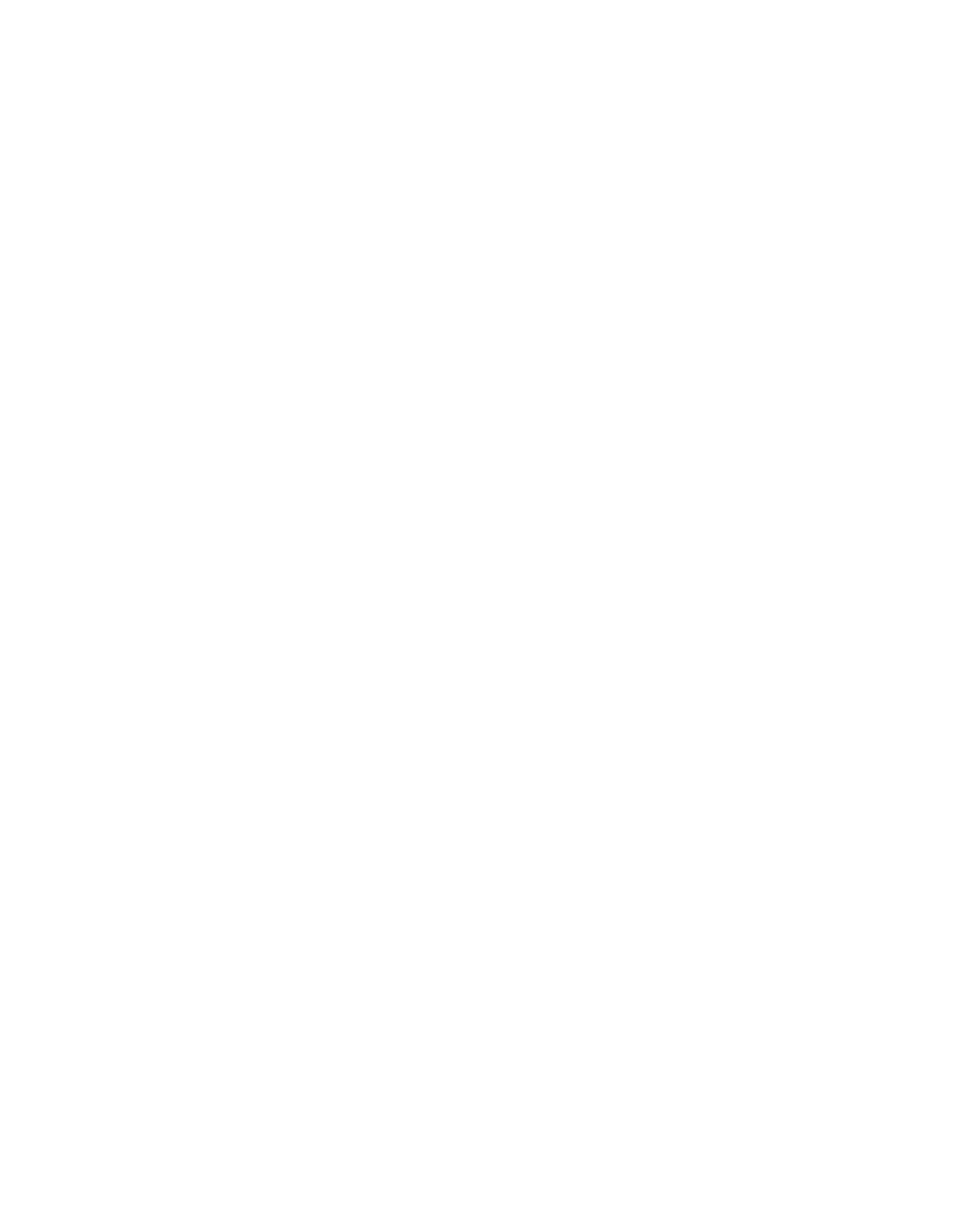#### **Appendix B**

## **Joint COMCAM Tasking Matrices**

#### **1. Air Force Tasking Matrix**

a. 1st Combat Camera Squadron

OPERATIONAL TASKING (OPCON CHOP)

FM *(Requesting Activity)//* TO JOINT STAFF WASHINGTON DC//J3-JOD/J39// INFO AMFINFOS WASHINGTON DC//DVI/JCCC// USTRANSCOM SCOTT AFB IL//TCJ3/TCJ3-OD// HQ AMC SCOTT AFB IL//SCY/SCYT// AMC CSS SCOTT AFB IL//TACV// 621AMOG MCGUIRE AFB NJ//CC// 1CTCS CHARLESTON AFB SC//CC/DO//

EXERCISE TASKING (NO CHOP)

FM *(Requesting Activity)//* TO USTRANSCOM SCOTT AFB IL//TCJ3/TCJ3-OD// INFO JOINT STAFF WASHINGTON DC//J3-JOD/J39// AMFINFOS WASHINGTON DC//DVI/JCCC// USTRANSCOM SCOTT AFB IL//TCJ3/TCJ3-OD// HQ AMC SCOTT AFB IL//SCY/SCYT// AMC CSS SCOTT AFB IL//TACV// 621AMOG MCGUIRE AFB NJ//CC// 1CTCS CHARLESTON AFB SC//CC/DO//

#### b. 4th Combat Camera Squadron (Reserve) TASKING

OPERATIONAL TASKING (OPCON CHOP) FM *(Requesting Activity)//* TO JOINT STAFF WASHINGTON DC//J3-JOD/J39// INFO USTRANSCOM SCOTT AFB IL//TCJ3/TCJ3-OD// AMFINFOS WASHINGTON DC//DVI/JCCC// HQ AMC SCOTT AFB IL//SCY/SCYT// AMC CSS SCOTT AFB IL//TACV// HQ AFRC ROBINS AFB GA//SC/SCF/SCFR// HQ 4AF MARCH ARB CA//SC// 4CTCS MARCH ARB CA//CC/DO//

EXERCISE TASKING (NO CHOP)

FM *(Requesting Activity)//* TO USTRANSCOM SCOTT AFB IL//TCJ3/TCJ3-OD// INFO JOINT STAFF WASHINGTON DC//J3-JOD/J39// AMFINFOS WASHINGTON DC//DVI/JCCC// HQ AMC SCOTT AFB IL//SCY/SCYT// AMC CSS SCOTT AFB IL//TACV// HQ AFRC ROBINS AFB GA//SC/SCF/SCFR//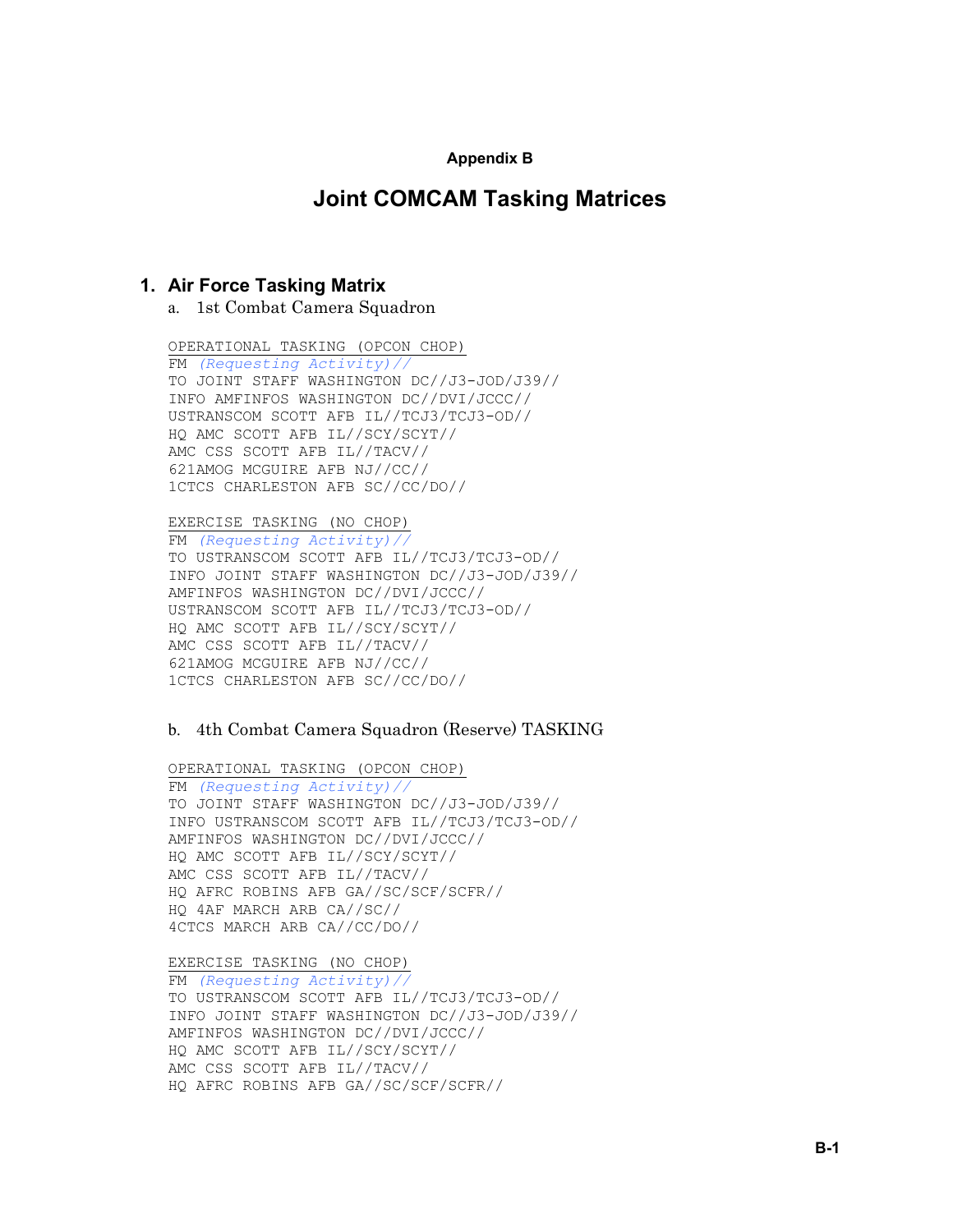HQ 4AF MARCH ARB CA//SC// 4CTCS MARCH ARB CA//CC/DO//

#### **2. Army Tasking Matrix**

OPERATIONAL TASKING (OPCON CHOP) FM *(Requesting Activity)//* TO JOINT STAFF WASHINGTON DC//J3-JOD/J39// INFO AMFINFOS WASHINGTON DC//DVI/JCCC// CDRUSJFCOM NORFOLK VA//J33R/J73// CDRFORSCOM FT MCPHERSON GA//G3/AFOP-TRX// CDRUSAONE FT GILLEM GA//AFKA-OP-OPM// CDRUSANETCOM/9TH ASC FT HUACHUCA AZ//G3// CDR21STSIGBDE FT DETRICK MD//NETC-SYC// CDR55TH SIGNAL CO FT MEADE MD//NETC-SYS-VI// CDRARC FT MCPHERSON GA//AFRC-OPO CDR355THSIGCMD EAST POINT GA//AFRC-SCGA-OP//

#### EXERCISE TASKING (NO CHOP)

FM *(Requesting Activity)//* TO CDRUSJFCOM NORFOLK VA//J33R/J73// INFO JOINT STAFF WASHINGTON DC//J3-JOD/J39// AMFINFOS WASHINGTON DC//DVI/JCCC// CDRFORSCOM FT MCPHERSON GA//G3/AFOP-TRX// CDRUSANETCOM/9TH ASC FT HUACHUCA AZ//G3// CDR21STSIGBDE FT DETRICK MD//NETC-SYC// CDR55TH SIGNAL CO FT MEADE MD//NETC-SYC-VI// CDRARC FT MCPHERSON GA//AFRC-OPO CDR355THSIGCMD EAST POINT GA//AFRC-SCGA-OP//

U.S. Army Forces Command, Fort McPherson, GA:

DRFORSCOM FT MCPHERSON GA//AFOP-OCT//

NETCOM/9th ASC, Fort Huachuca, AZ:

CDR NETCOM/9th ASC FT HUACHUCA AZ//NETC-OPC//

21st Signal Brigade, Fort Detrick, MD:

CDR 1108 SIG BDE FT DIETRICK MD//AFSY-OP//

55th Signal Company (Combat Camera), Fort Meade, MD: CDR 55 SIGNAL CO FT MEADE MD//AFSY-SRD

## **3. Navy Tasking Matrix**

a. Fleet Combat Camera Atlantic Tasking

OPERATIONAL TASKING (OPCON CHOP)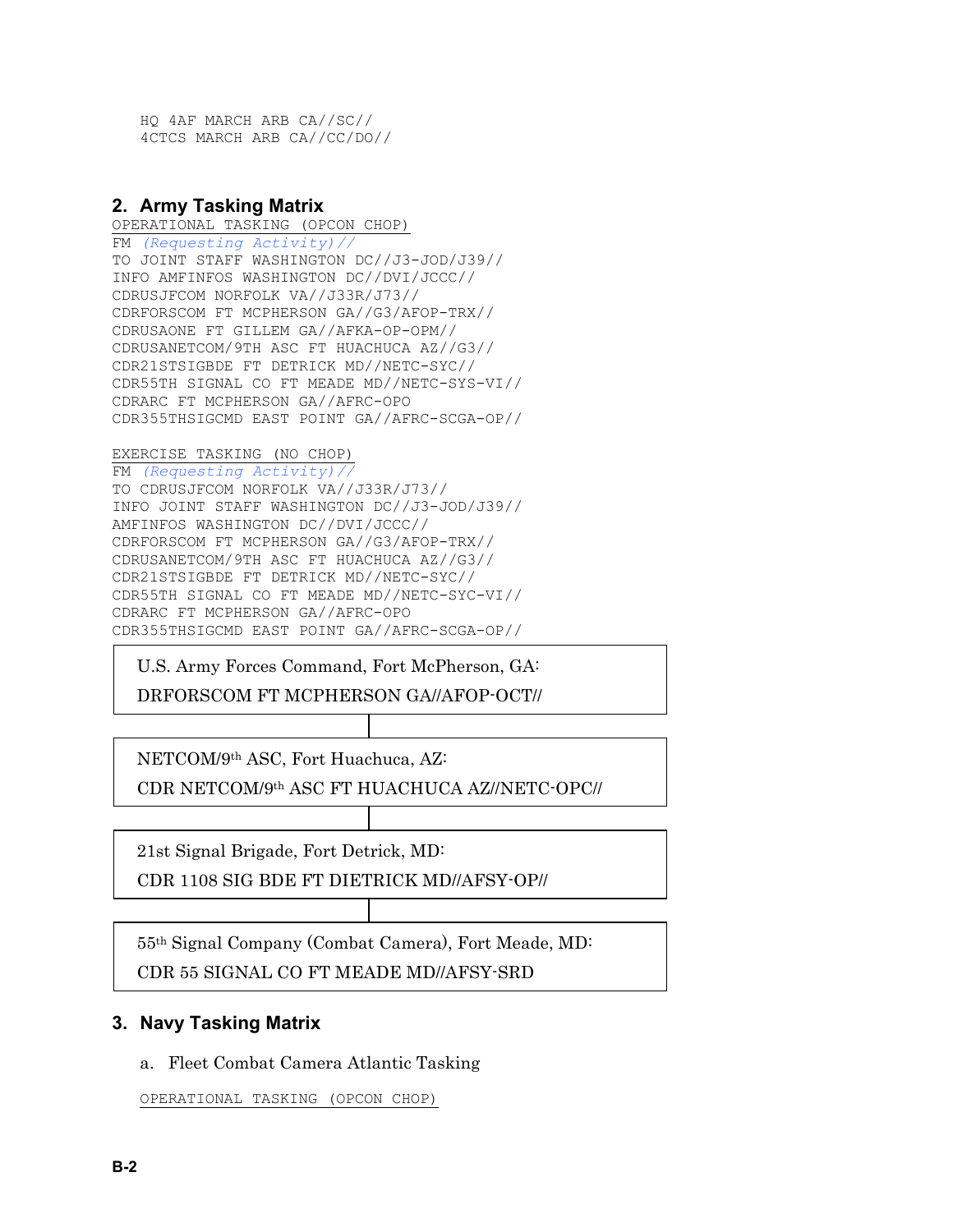FM *(Requesting Activity)//* TO JOINT STAFF WASHINGTON DC//J3-JOD/J39// INFO AMFINFOS WASHINGTON DC//DVI/JCCC// CDRUSJFCOM NORFOLK VA//J33R/J73// COMLANTFLT NORFOLK VA/N3/N5/N7/N357VI// FLTCOMBATCAMLANT NORFOLK VA//00//

EXERCISE TASKING (NO CHOP)

FM *(Requesting Activity)//* TO CDRUSJFCOM NORFOLK VA//J33R/J73// INFO JOINT STAFF WASHINGTON DC//J3-JOD/J39// AMFINFOS WASHINGTON DC//DVI/JCCC// COMLANTFLT NORFOLK VA/N3/N5/N7/N357VI// FLTCOMBATCAMLANT NORFOLK VA//00//

#### b. Fleet Combat Camera Group Pacific Tasking

OPERATIONAL TASKING (OPCON CHOP) FM *(Requesting Activity)//* TO JOINT STAFF WASHINGTON DC//J3-JOD/J39// INFO AMFINFOS WASHINGTON DC//DVI/JCCC// USPACOM HONOLULU HI//J3/J3911// COMPACFLT PEARL HARBOR HI//N3/N31/N311VI// COMNAVAIRPAC SAN DIEGO CA//N3/N30B// FLTIMAGCOMPAC SAN DIEGO CA//00/N30// FLTCOMCAMGRUPAC SAN DIEGO CA//00/30//

EXERCISE TASKING (NO CHOP)

FM *(Requesting Activity)//* TO USPACOM HONOLULU HI//J3/J3911// INFO JOINT STAFF WASHINGTON DC//J3-JOD/J39// AMFINFOS WASHINGTON DC//DVI/JCCC// COMPACFLT PEARL HARBOR HI//N3/N31/N311VI// COMNAVAIRPAC SAN DIEGO CA//N3/N30B// FLTIMAGCOMPAC SAN DIEGO CA//00/N30// FLTCOMCAMGRUPAC SAN DIEGO CA//00/30//

## **4. Marine Tasking Matrix**

a. Marine Forces Atlantic

OPERATIONAL TASKING (OPCON CHOP) FM (*REQUESTING ACTIVITY)*  TO COMMARFORLANT//G3// INFO AMFINFOS WASHINGTON DC//J3-JOD//J39// CG TECOM QUANTICO VA//C461VIM// CG FIRST MEF//G3// CG FIRSTMARDIV//G3//

b. Marine Forces Pacific

OPERATIONAL TASKING (OPCON CHOP) FM (*REQUESTING ACTIVITY)*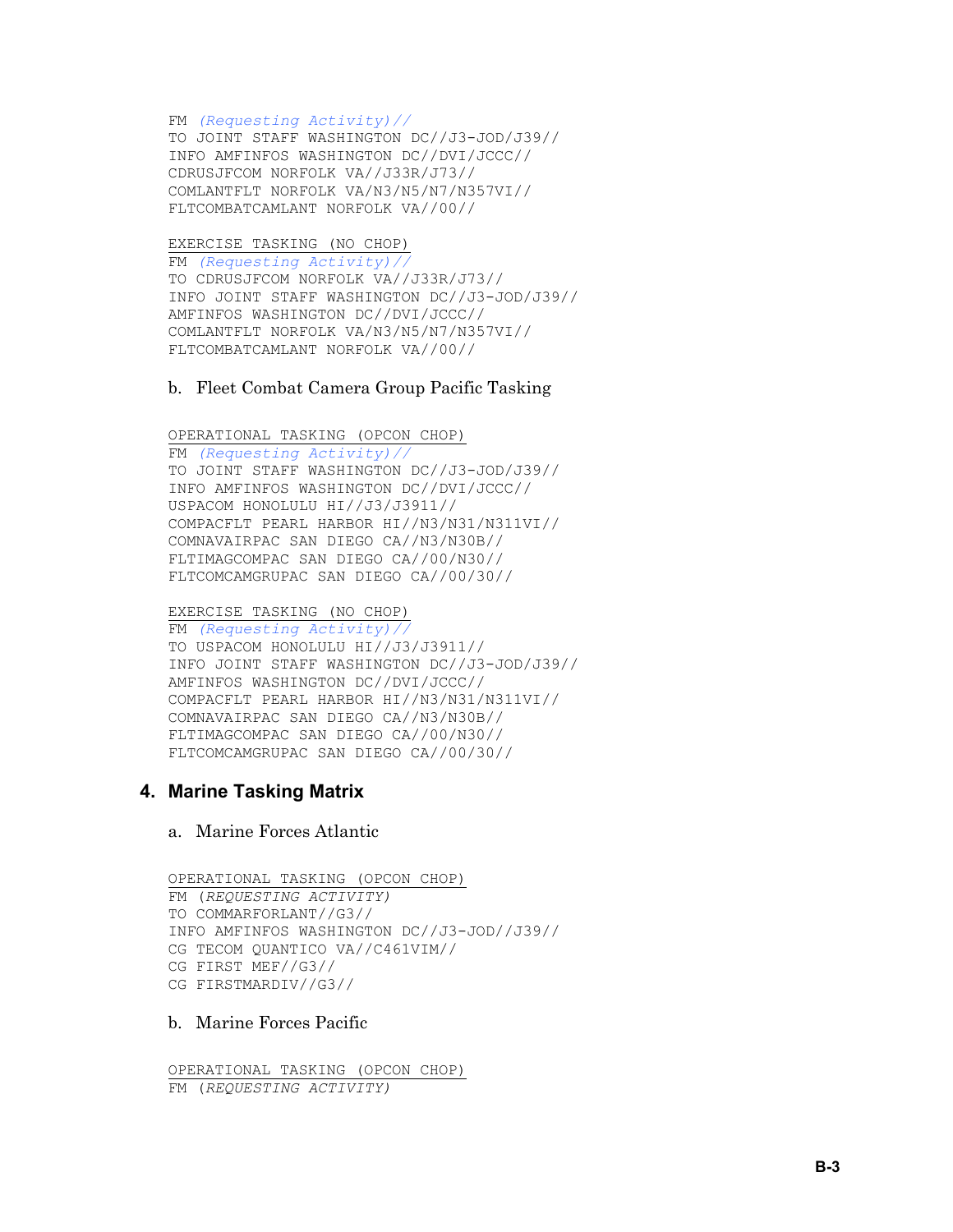TO COMMARFORPAC//G3// INFO AMFINFOS WASHINGTON DC//J3-JOD//J39// CG TECOM QUANTICO VA//C461VIM// CG SECOND MEF//G3// CG SECOND MARDIV//G3//

#### c. Marine Forces Reserve

OPERATIONAL TASKING (OPCON CHOP) FM (*REQUESTING ACTIVITY)*  TO COMMARFORRES//G3// INFO AMFINFOS WASHINGTON DC//J3-JOD//J39// CG TECOM QUANTICO VA//C461VIM//



**Figure B-1. Marine Corps COMCAM Tasking Matrix**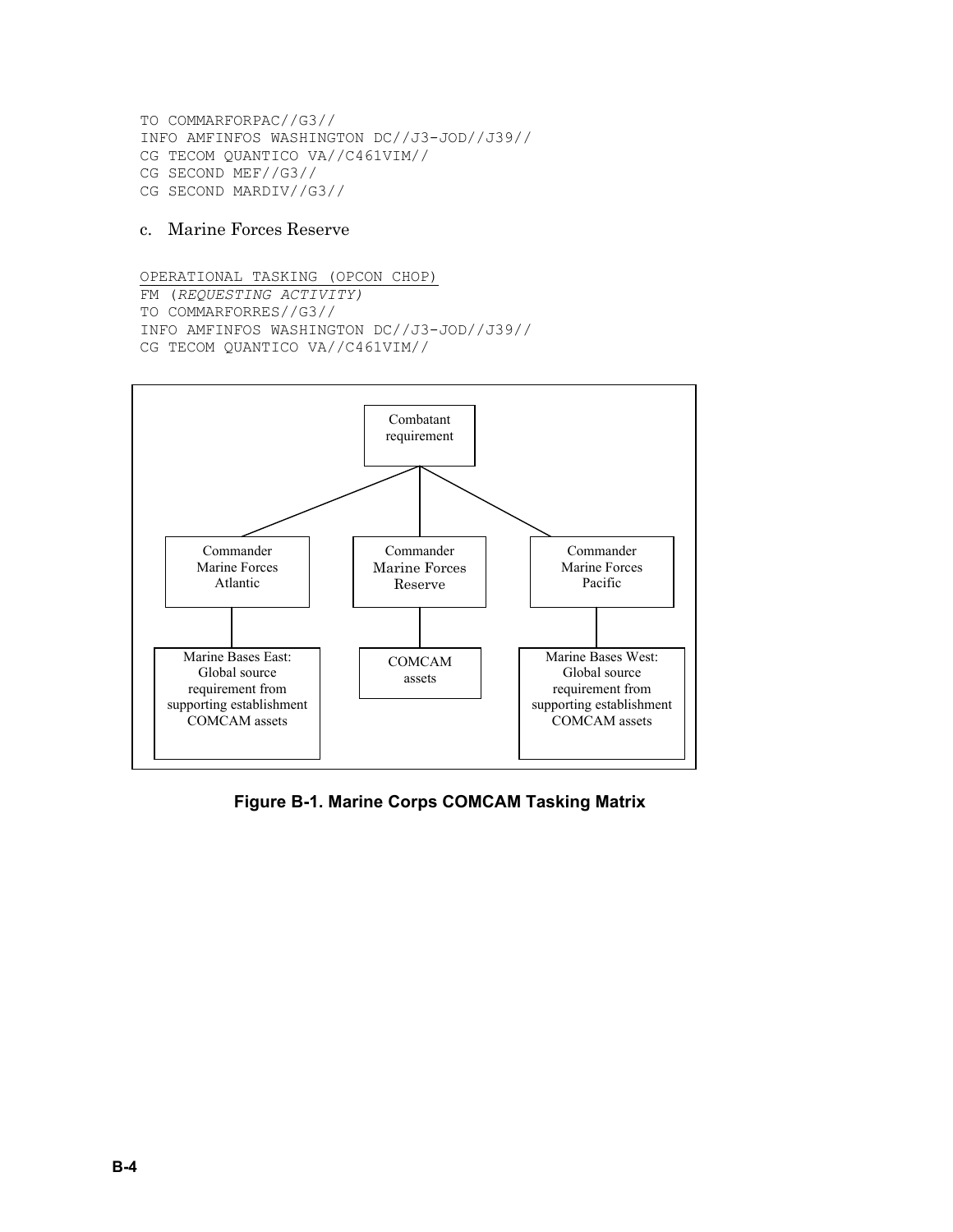#### **Appendix C**

## **Example of Appendix 9, Annex C to an OPLAN**

#### JOINT COMBAT CAMERA OPERATIONS (U)

#### REFERENCES:

a. (U) DOD Directive 5040.4, Joint Combat Camera (COMCAM) Program, 13 August 2002 (U).

b. (U) CJCSI 3205.01, Joint Combat Camera, 21 September 1998 (U).

c. (U) CJCSM 3122.01, Joint Operations Planning and Execution System Volume 1, 14 July 2000, (U).

d. (U) DOD Directive 5040.2, Visual Information Policy, 10 May 1999 (U).

e. (U) DOD Directive 5040.5, Alteration of Official DOD Imagery, 29 August 1995 (U).

f. (U) DOD Directive 5200.1, DOD Information Security Program, 13 December 1996 (U).

**1. (U) Situation.** This appendix provides guidance for theater management of COMCAM imagery acquisition, collection, processing and distribution to support the combatant commander's strategic concept. Combat documentation is used as an information tool for commanders of operational forces, which supports operational decision making, situational awareness briefings, special operations, information operations, psychological operations, civil affairs, intelligence, historical and PA purposes. Documentation should include all phases of the operation. COMCAM Forces should be deployed at the earliest stages of any contingency to ensure concise, complete documentation, which accurately depicts the efforts of U.S. forces. COMCAM personnel should not be confused with base activity VI personnel, COMCAM forces are Service units trained to provide dedicated support to a deployed JTF, and they receive specialized training required to operate in austere or combat environments including specialized capabilities (i.e., aircrew, diver, airborne). (NAME OF COMMAND) policy regarding all COMCAM elements within its AOR is specified in Tab A and amplifies guidance listed in references (a) through (f).

- a. (U) Enemy. See Annex B.
- b. (U) Friendly. See base plan and Annex A.
- c. (U) Assumptions

(1) (U) Continental United States (CONUS) based VI support is available to assist in fulfilling post-production requirements.

(2) (U) Resources are available to meet the increased operational tempo of the JCCC to support combat operations.

(3) (U) Forces will deploy using established UTCs and appropriate entries will be made within JOPES under the guidelines of reference (c).

(4) (U) COMCAM Teams deploy with enough supplies to operate self-sustained for a minimum of 30 days. Teams will receive re-supply as necessary.

(5) (U) No host nation lab facilities will be available.

(6) (U) COMCAM Forces deployed to support (NAME OF COMMAND) will be designated a Joint Combat Camera Team (JCCT), reporting to the JTF J-3, through the J-39 (IO).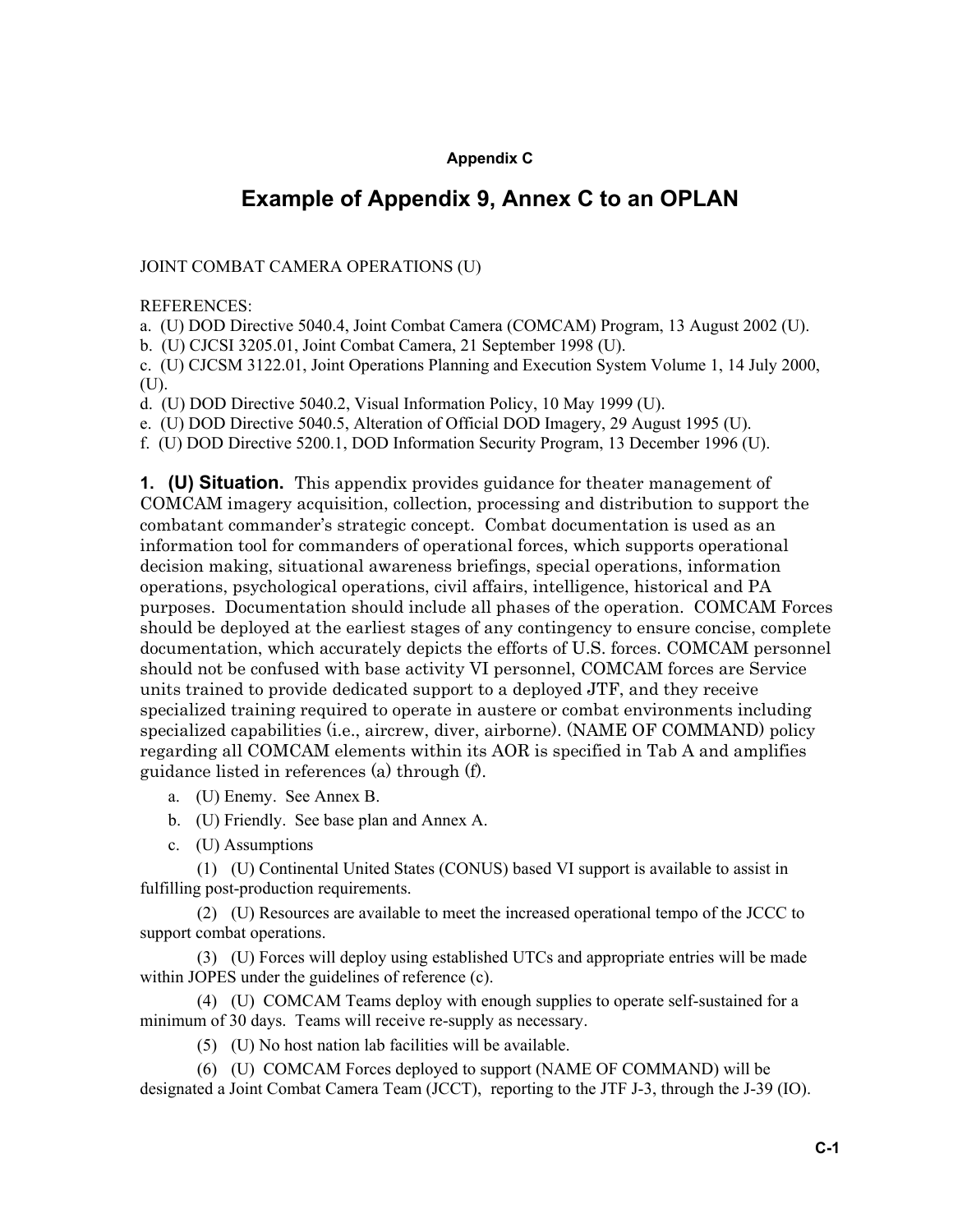**2. (U) Mission.** The mission of COMCAM is to provide the (NAME OF COMMAND) with a directed imagery capability in support of operational and planning requirements during crises, contingencies, exercises and wartime operations.

**3. (U) Execution**. (NAME OF COMMAND) J-3/J-39 and the Task Force (TF)/JTF J-3 staff are primarily responsible for tasking and employing COMCAM capabilities. imagery will be forwarded as expeditiously as possible to the JCCC, located in the Pentagon, for inclusion in operational briefings to the J-3 Directorate of the CJCS and other offices within the DOD (The goal is within 12-24 hours). The process of tasking and employing COMCAM forces requires support from USTRANSCOM, USJFCOM, HQ USMC, FORSCOM, USAISC, COMCLANTFLT or COMPACFLT (THEATER COMPONENT COMMANDS, ALL SERVICES). Samples of tasking messages can be found in Tab (as per OPLAN).

a. (U) Concept of Operations. See base plan.

b. (U) Tasks

(1) (U) HQ (NAME OF COMMAND)

(a) (U) Task components for COMCAM documentation support as required.

(b) (U) As required, establish a Joint Combat Camera Management Team (JCMT) colocated with the TF/JTF staff to provide for centralized management of COMCAM resources in theater, and serve as the reception and distribution point for all imagery in support of the TF/JTF Commander.

(c) (U) As required, request through OSD, a Joint COMCAM representative to serve as COMCAM operations planner/liaison officer to support (NAME OF COMMAND) contingency plans.

(d) (U) Determine JCCT organization. Task for COMCAM support through the appropriate joint command for initial mobilization of COMCAM forces to document action proceeding an operation or event.

(e) (U) Task for immediate COMCAM support through USTRANSCOM to provide initial, rapid response for imagery acquisition and management capability to HQ (NAME OF COMMAND). Task remainder of JCCT to fulfill long term documentation and imagery requirements of a TF/JTF.

(f) (U) Identify the (NAME OF COMMAND) TF/JTF J-3 /J-39 representative who serves as the senior representative for COMCAM issue coordination and prioritization of in-theater documentation objectives.

(g) (U) Consolidate imagery requirements and develop a prioritized imagery distribution list, which includes the JCCC, for dissemination to the National Command Authorities, joint staff and other offices internal to the DOD.

(h) (U) Task component commands and/or COMCAM units to provide their organic imagery technicians and equipment to assist (NAME OF COMMAND) and staff in receiving, managing and redistributing imagery.

(i) (U) Exercise OPCON over all deployed COMCAM forces through the senior COMCAM officer (normally assigned to the JCMT).

(j) (U) The HQ (NAME OF COMMAND) J-3/J-39 will be responsible to (NAME OF COMMAND) for all matters pertaining to the planning, acquisition and use of products, as well as the readiness of COMCAM personnel, equipment and materials throughout the operation.

(2) (U) USTRANSCOM. Request USTRANSCOM provide USAF COMCAM elements to (NAME OF COMMAND) when requested via message in support of a joint operation. Input UTC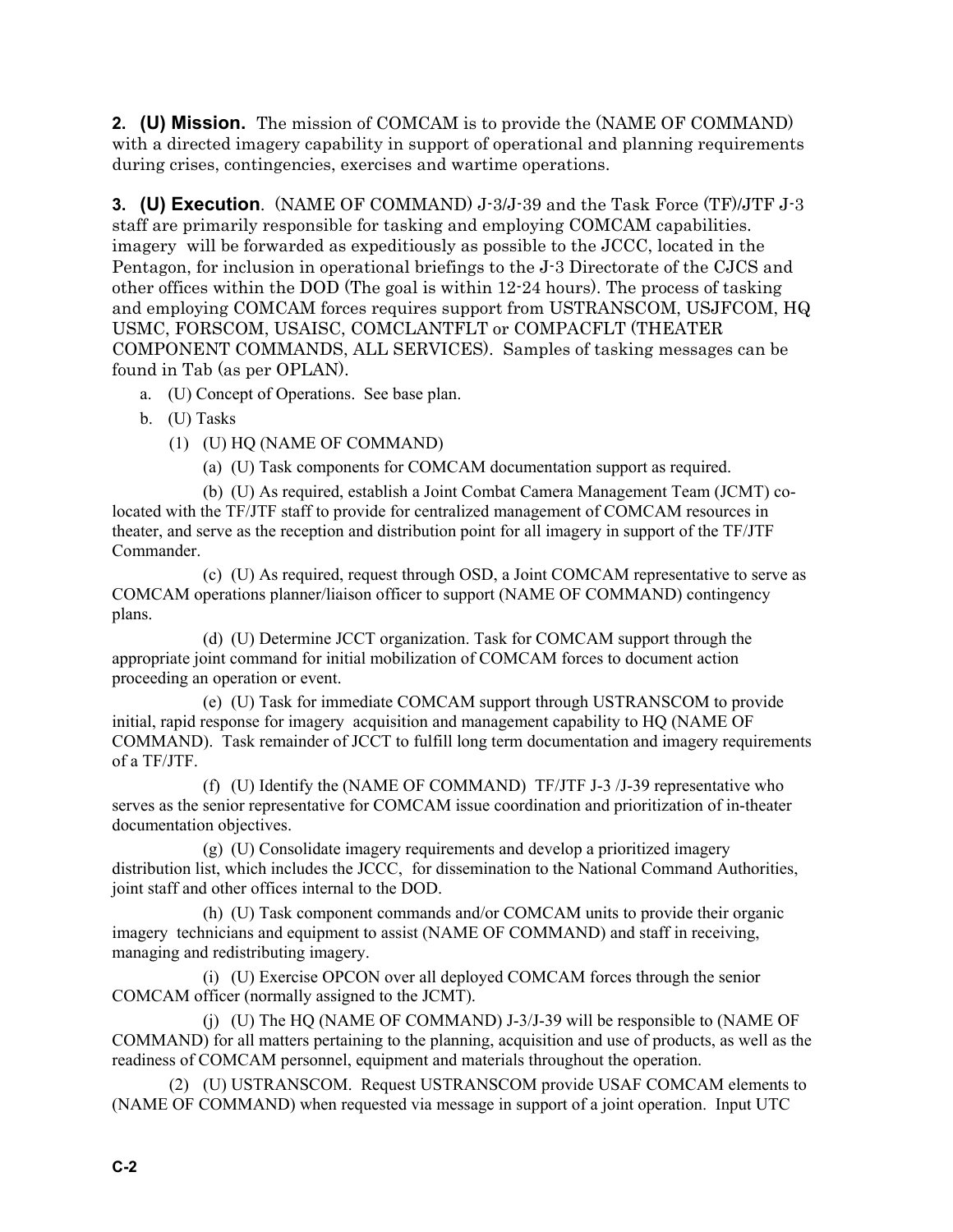information into JOPES to establish unit line numbers (ULN) for strategic movement based on requirements outlined in message request for COMCAM support. Contact Joint COMCAM Program Manager for assistance obtaining deployment data.

(3) (U) USJFCOM/USPACOM. Request USJFCOM/USPACOM provide US Army, US Navy and US Marine Corps COMCAM elements to (NAME OF COMMAND) when tasked. Input UTC information into JOPES to establish ULN for strategic movement based on requirements outlined in message request for COMCAM support. Contact the Joint COMCAM Program Manager for assistance obtaining deployment data.

(4) (U) Joint Combat Camera Management Team.

(a) (U) Per references (a) and (b), JCCT are a function assigned as part of J-3 operations, through the J-39 IO officer. A JCMT will serve as the management control point for JCCTs, and will be attached to the TF/JTF staff under the J-39 (IO).

(b) (U) Under the direction of the TF/JTF J-39 (IO), the JCMT Officer in Charge (OIC) will coordinate and prioritize documentation mission assignments based on the objectives of the JTF operations staff. Operational documentation takes priority in all instances.

(c) (U) The JCMT OIC shall direct documentation operations to meet objectives provided by the (NAME OF COMMAND) TF/JTF staff.

(d) (U) Serves as the single point of contact for all COMCAM activities. Provide management to ensure still and video documentation, digital imagery processing, video editing, and imagery transmission capabilities exist. Additionally, maintain the capability to perform nighttime missions, and if requested, provide TF/JTF support for Weapons Support Video (WSV) management, processing and distribution.

(e) (U) Coordinate, direct and supervise theater COMCAM operations, exercise OPCON over all deployed COMCAM forces through the JCMT OIC.

(f) (U) Ensure procedures are developed to provide for imagery flow from Service component VI activities to the JCCT for dissemination to the TF/JTF staff.

(g) (U) Serve as the hub for all imagery movement within the AOR and move imagery simultaneously to JTF, (NAME OF COMBATANT COMMAND) and the JCCC.

(h) (U) Coordinate logistical support requirements for the mobilization of JCCTs to include transportation, billeting and messing for operations.

(i) (U) Assist team members to ensure detailed documentation of the entire scope of operations. This includes coordinating through the JTF J-6 for network and telecommunications connectivity to meet the requirements for transmitting both still and motion imagery to the JCCC.

(j) (U) Coordinate communications connectivity to support electronic transmission requirements for the movement of video files through the TF/JTF to the JCCC. COMCAM imagery file sizes will necessitate network systems management support to ensure adequate bandwidth is available during peak times as specified by the TF/JTF J-6.

(k) (U) Provide badges and special authorization orders to COMCAM team members for identification and access to appropriate operations areas.

(l) (U) Provide a weekly SITREP summary of significant changes to personnel, equipment and mission, to include the quantity of images and minutes of video transmitted to the JCCC. SITREP should be sent to the (NAME OF COMMAND) J-39, JTF J-39, component COMCAM points of contact, JCCC and the Joint COMCAM Program Manager.

(5) (U) Common Tasks for Component Commanders. All component commanders are responsible for the following tasks. Subparagraphs (b) through (g) do not apply to Commanders, Special Operations Command (name of supported command).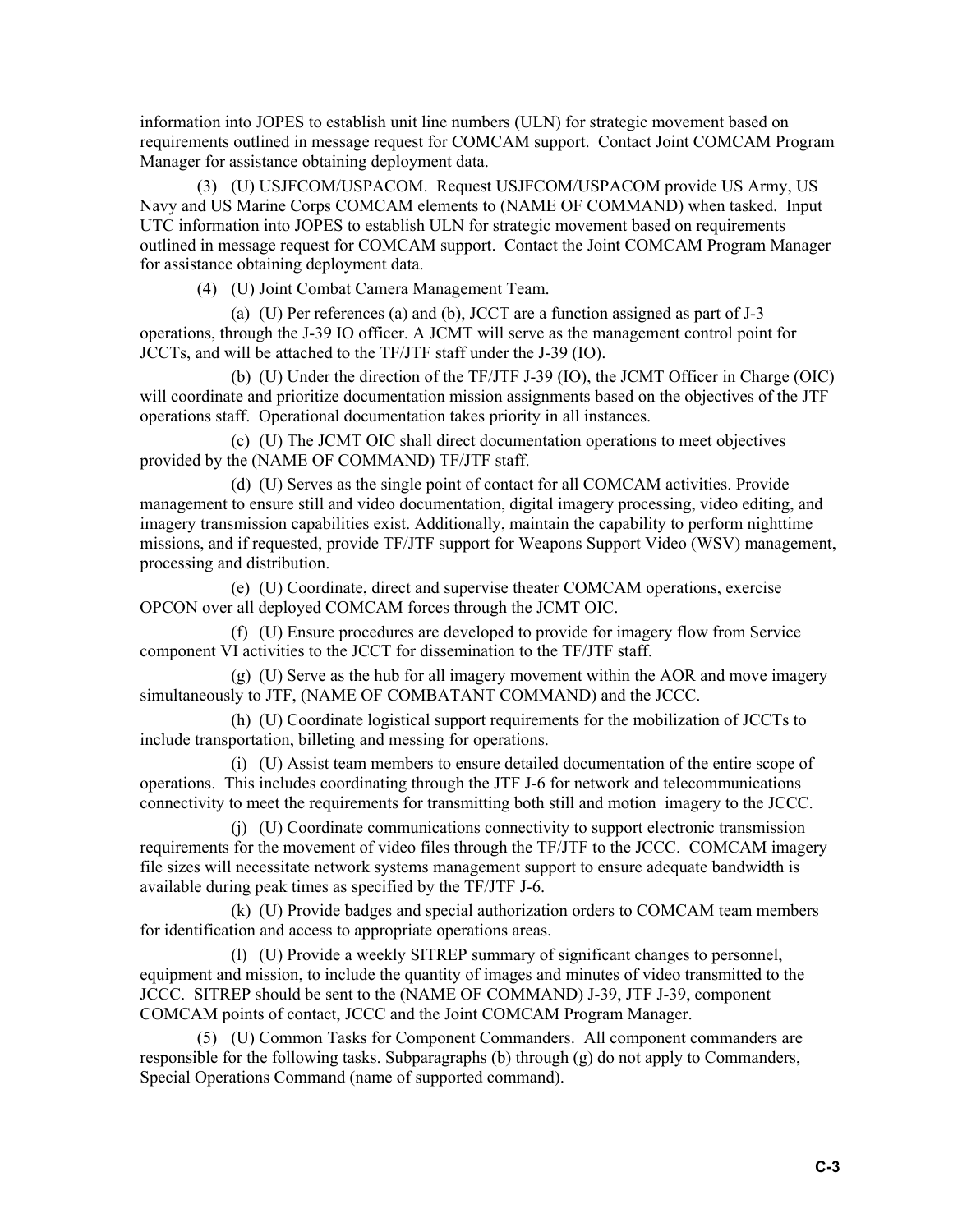(a) (U) During joint training exercises and wartime posture, provide a COMCAM staff officer as requested by the HQ (NAME OF COMMAND) J-3. Coordinate with the JCCT OIC to identify, coordinate and process component COMCAM requirements, including the weapons systems video, in support of OSD, JCS, (NAME OF COMMAND) and component operational requirements.

(b) (U) Provide quarters, rations, transportation and component unique logistical support for COMCAM assets deployed in theater. The (NAME OF COMMAND) executive agent for COMCAM will identify, coordinate and document joint requirements in component wartime logistics operation plans.

(c) (U) Provide trained and equipped mobile COMCAM assets equal to and consistent with the forces they are tasked to support. During joint training exercises and wartime posture, component COMCAM assets will be operationally controlled by the (NAME OF COMMAND) J-39 or the TF/JTF operations staff/JCMT OIC.

(d) (U) Provide JCMT communications support through the component Command, Control, Communications and Computers directorate to ensure subordinate units support COMCAM taskings and provide technical communications support for the transmission of still and video imagery to the TF/JTF and JCCC.

(e) (U) Input TPFDD, validate ULNs, transportation requirements and phase forces to arrive at appropriate time to provide required imagery support.

(f) (U) Maintain a 30-day theater supply of expendable visual information supplies.

(g) (U) Component VI activities within the (NAME OF COMMAND) AOR will respond to documentation requests initiated by the TF/JTF through the JCMT OIC.

(6) (U) (THEATER AF COMMAND)

(a) (U) Provide weapons systems video systems capability supporting HQ (NAME OF UNIFIED COMMAND) J-2/J-3 and TF/JTF operations staff.

(b) (U) Serve as the central distribution and processing point for WSV from all military services COMCAM units.

(7) (U) (THEATER SOF COMMAND)

(a) (U) Task for COMCAM support through the (NAME OF COMMAND)/JTF/TF J-3 directorate. If support is required for extended periods of operations, request a dedicated team to ensure complete documentation of operations.

(b) (U) Provide quarters, rations, transportation and component unique logistical support for COMCAM assets deployed in theater. The (NAME OF COMMAND) executive agent for COMCAM will identify, coordinate and document joint requirements in component wartime logistics operation plans.

(c) (U) Provide communication support to ensure transmission of visual information commensurate with the imagery classification. Establish additional distribution procedures and priorities, if required, to meet commanders' imagery needs.

(8) (U) Coordinating Instructions. COMCAM units are considered a national asset. Most units are based in CONUS. For assistance in tasking Joint COMCAM assets, contact the Joint COMCAM Program Manager at DSN: 328-0637 (312-328-0637 from overseas).

#### **4. (U) Administration and Logistics**

- a. (U) Administration
	- (1) (U) Classification Information

(a) (U) Classification or political sensitivity will not be used as a basis to deny operational COMCAM documentation. COMCAM teams are trained to properly label, handle and safeguard classified material.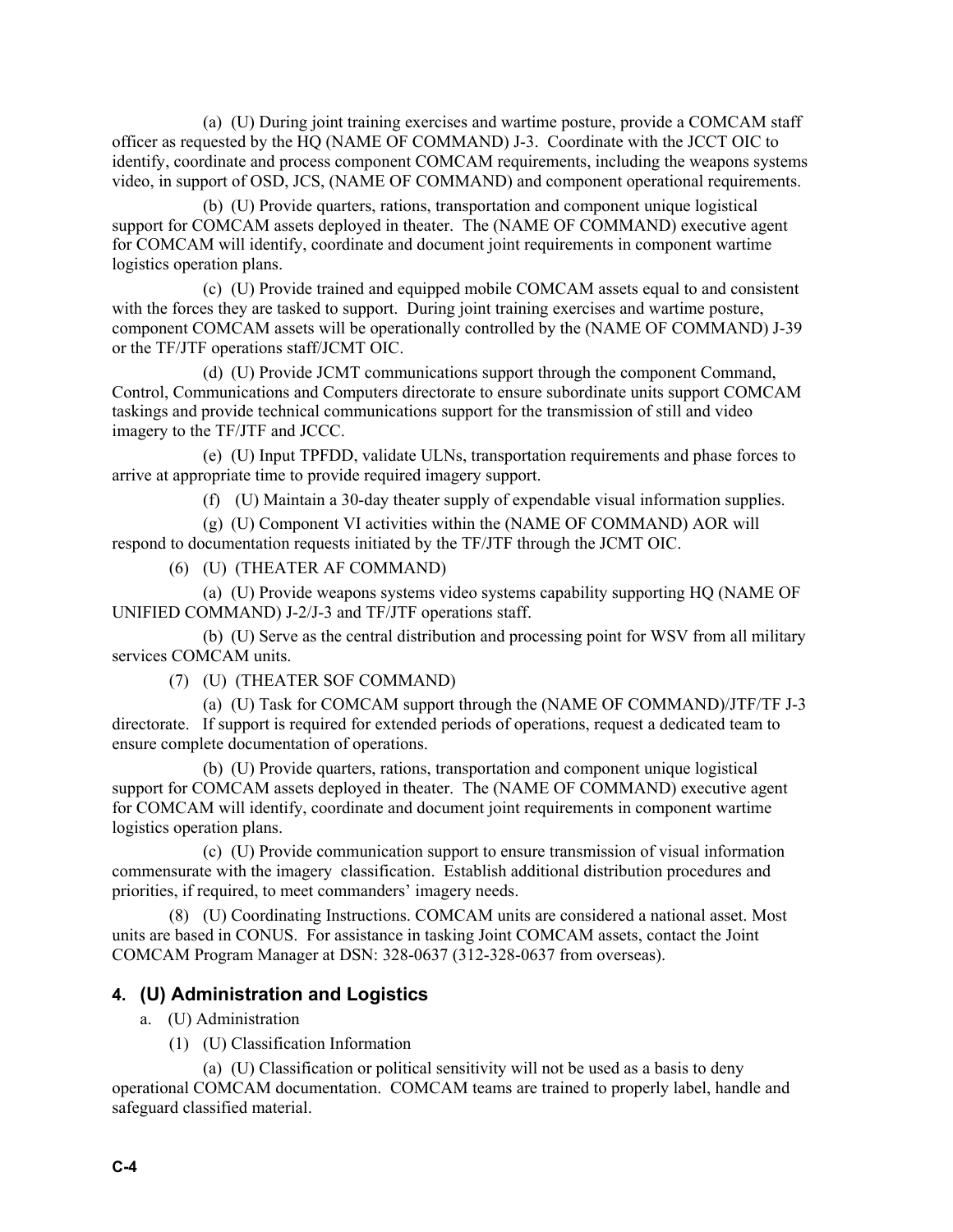(b) (U) COMCAM teams will be allowed access to all significant operations. Classified operations will include COMCAM support teams. These teams will be instructed on any elements of the operation that are considered classified. COMCAM troops will follow all DOD, Service HQ (NAME OF COMMAND) policies and directives for safeguarding sensitive information.

(c) (U) In the absence of instruction on classification of activities documented and/or cataloged, the following rules will apply.

• (U) All imagery and captions of activities preparatory to potential armed conflict will be considered for official use only, at least until there is no opportunity to compromise any element of tactical surprise. Classification beyond this time will be at the discretion of local commanders.

• (U) All WSV and battle damage assessment (BDA) imagery will be considered classified unless it is data masked and declassified by the designated JTF representative. Once the clips have been appropriately sanitized and declassified, the HQ (NAME OF UNIFIED COMMAND) PA or TF/JTF PA will authorize transmission of video clips to the JCCC for further dissemination. The JCCC has SIPRNET connectivity and classified imagery handling capability. The JCCC can receive, store and disseminate imagery to requestors who have proper clearance and authorization for access to classified imagery. WSV requests by the joint staff and other key DOD decision-making agencies, necessitates immediate delivery of specified imagery to facilitate critical operational assessment requirements.

• (U) COMCAM imagery of operations involving special forces teams will be handled by the special forces unit commander for disposition determination. Imagery of special forces activities will avoid identifying their personnel. Imagery that shows tactics and techniques will automatically be considered sensitive until reviewed. Imagery that shows the results of special forces operations will be classified as designated by the unit commander and will be forwarded to the TF/JTF J-3/J-39 (IO).

(d) (U) all other activities will be classified according to the criteria provided in JP 3-

(e) (U) Additional guidance may be found in Appendix 3 to Annex F of this plan.

b. (U) Logistics. Component commands assigned JCCTs will provide quarters, rations, Uniform Code of Military Justice support, transportation and unique service logistical support for COMCAM assets deployed in theater.

(1) (U) Deploying Forces. Deploying forces must maintain a 30-day theater supply of expendable visual information supplies.

(2) (U) In-place Forces. Not applicable.

c. (U) Command, Control, Communications and Computers. (NAME OF COMMAND) exercises operational control of deployed COMCAM forces through the (NAME OF COMMAND) appointed TF/JTF Staff and/or the JCMT OIC. The JCMT OIC will direct the activities of the deployed team.

(1) (U) LAN/WAN Connectivity Requirements (for connectivity supplied by local commands and communications units in support of COMCAM teams).

(2) (U) NIPRNET.

61.

- (a) (U) Ethernet LAN drops (RJ-45) with NIPRNET connectivity.
- (b) (U) One to ten NIPRNET E-mail accounts with 50 MB of mailbox storage space.
- (c) (U) Ability to send and receive E-mail attachments of 10 MB or less in size.

(d) (U) Installation's network firewall configured to permit incoming and outgoing FTP traffic access (with RCP command support) to one IP address (Telestream ClipMail Pro server).

(3) (U) SIPRNET.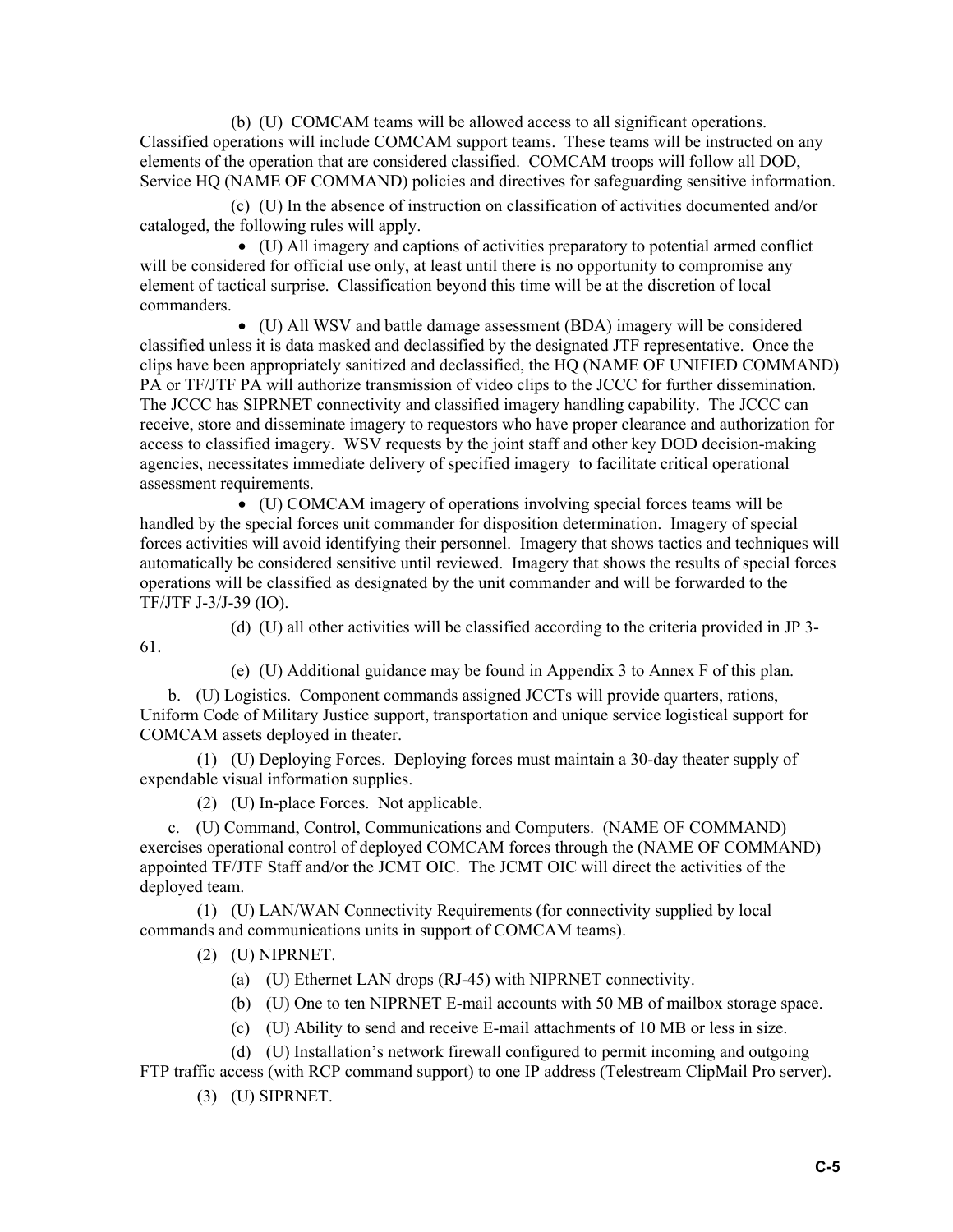- (a) (U) One Ethernet LAN drop with SIPRNET connectivity.
- (b) (U) One shared SIPRNET E-mail account with 100 MB of mailbox storage space.
- (c) (U) Ability to send and receive E-mail attachments of 10 MB or less in size.
- (d) (U) Installation's network firewall configured to permit incoming and outgoing

FTP traffic access (with RCP command support) to one IP address (Telestream ClipMail Pro server).

- d. (U) Equipment.
	- (1) (U) Attached to NIPRNET.

(a) (U) One Windows NT/2000 workstation with MS Office and Adobe PhotoShop (Indigenous to COMCAM teams).

- (b) (U) One Telestream ClipMail Pro server. (Indigenous to COMCAM teams.)
- (2) (U) Attached to SIPRNET.
- (a) One Windows NT/2000 workstation with MS Office and Adobe PhotoShop. (Indigenous to COMCAM teams.)
	- (b) (U) One Telestream ClipMail Pro server. (Indigenous to COMCAM teams.)
- (3) (U) Stand Alone. M4 INMARSAT terminals for alternate communication with COMCAM field teams and movement of imagery. (Indigenous to COMCAM teams.
	- (4) (U) Direct DSN capable FAX and STU-III/STE phones.
	- e. (U) Minimum Daily Data Requirements.
		- (1) (U) Over NIPRNET: approximately 640 MB per day.
			- (a) (U) Still Imagery (high-resolution JPEG files): 100 MB/day.
			- (U) Reception of 50 MB from COMCAM teams in the field per day.
			- (U) Transmission of 50 MB to (NAME OF COMMAND) and the JCCC per day.
			- (b) (U) Motion Imagery (MPEG-2 broadcast quality 9 MBPS encoding): up to 540

MB per day.

• (U) Reception of 270 MB (approximately four minutes of video) from COMCAM teams in the field per day.

• (U) Transmission of 270 MB to (NAME OF COMMAND) and JCCC per day.

(2) (U) Over SIPRNET. Use of SIPRNET for the transmission of COMCAM imagery is dependent directly on the requirement(s) for classified COMCAM imagery or when NIPRNET connectivity or other suitable transmission methods are unavailable for the transmission of unclassified imagery. In case of the latter, the requirements are the same as for over NIPRNET.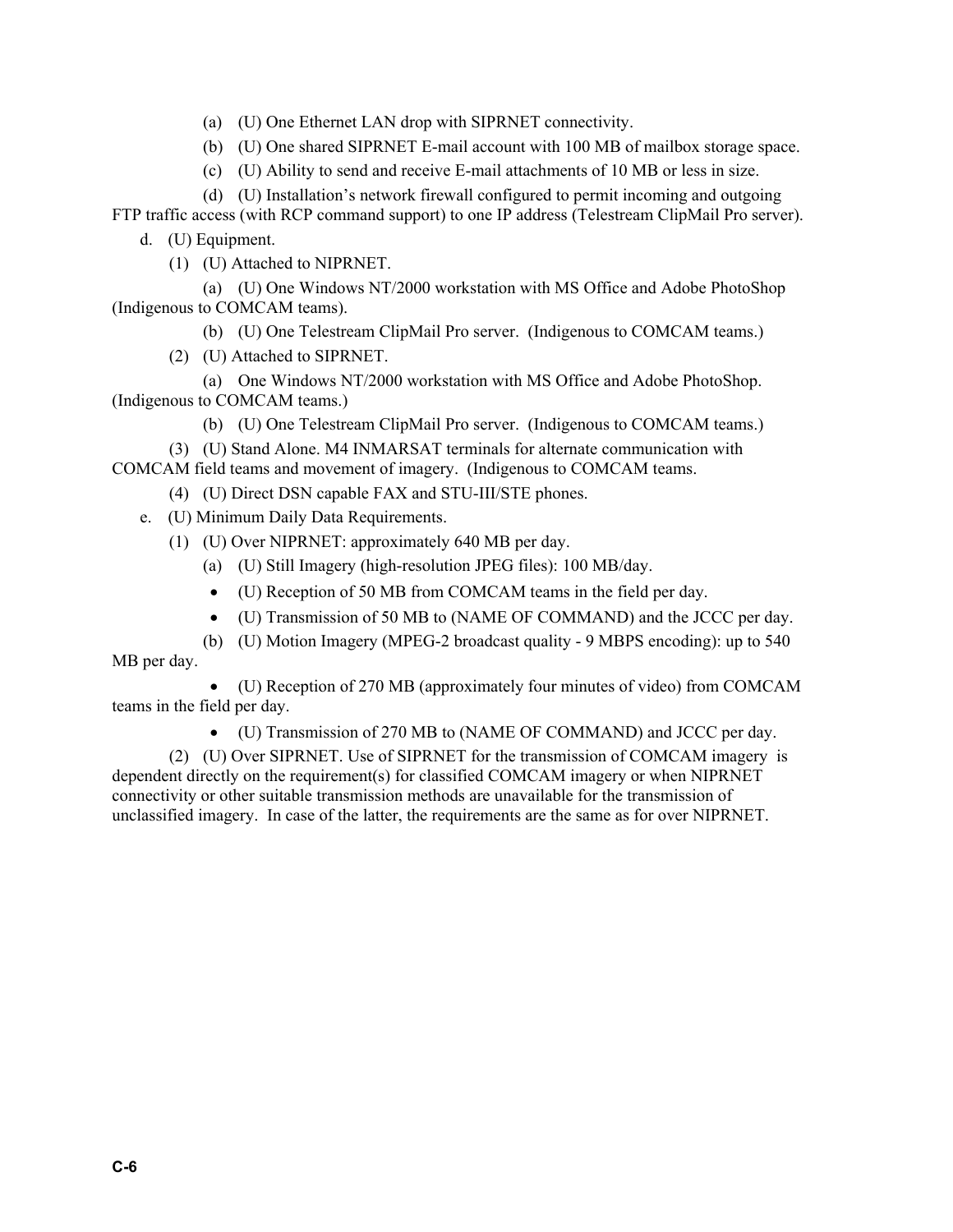

**Figure C-1. COMCAM Communications Means**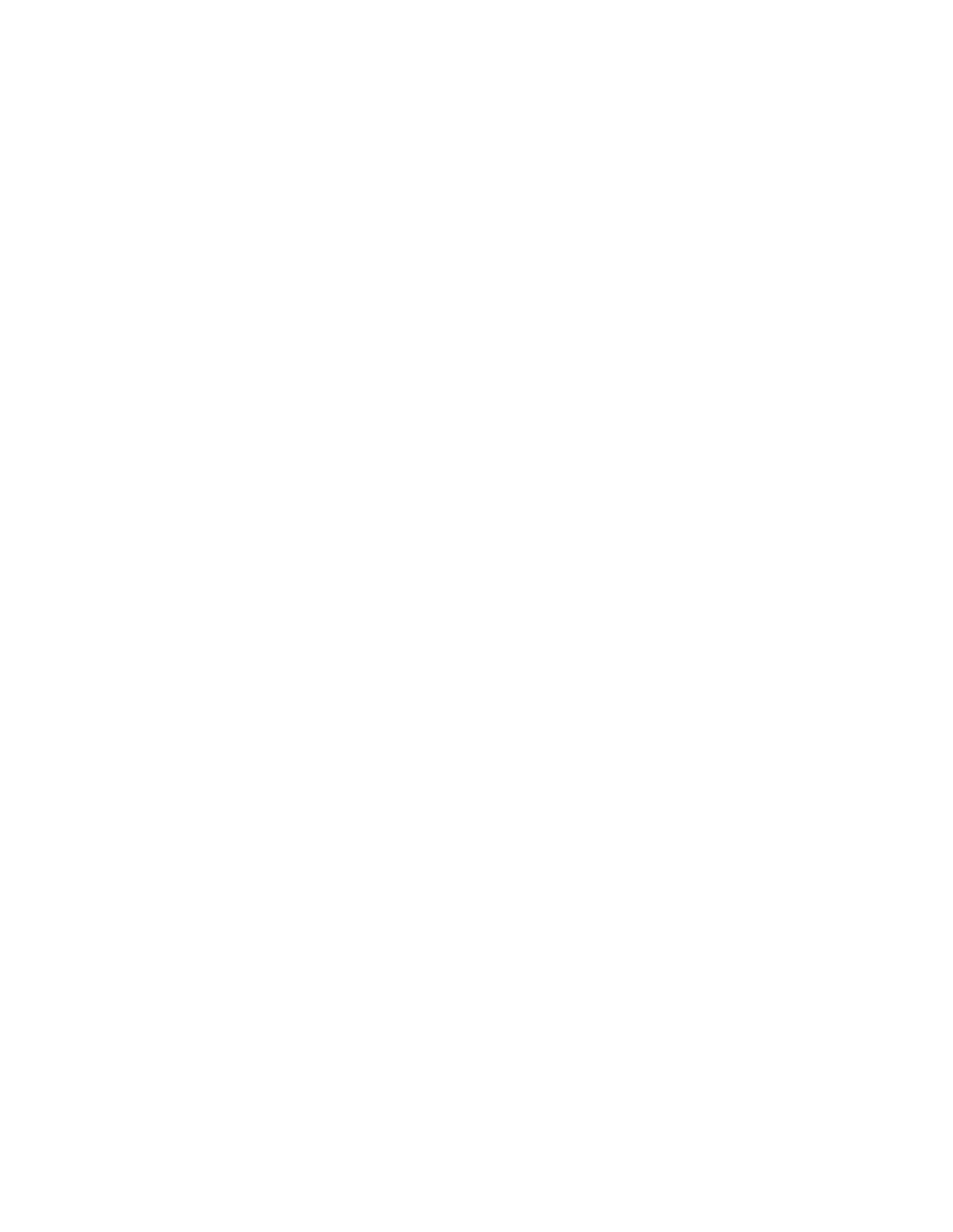#### **Appendix D**

## **Unit Type Codes (UTCs)**

(Note: at the time of publication the USMC did not have listed UTCs for Marine COMCAM units; as these UTCs are developed, they will be added to this document)

#### **1. Air Force COMCAM UTCs**

**6KPWV TITLE – COMCAM WEAPONS SYSTEMS VIDEO (WSV)** 

STRENGTH RETRIEVED - OFF 1 AMN 3 CIV 0 TOTAL 4

MISSION CAPABILITIES STATEMENT (UNCLASSIFIED). PROVIDES THEATER LEVEL CAPABILITY TO COLLECT, CATALOG, PROCESS, STORE, EDIT, REPRODUCE AND DISTRIBUTE WEAPONS SYSTEM VIDEO (WSV) AND ASSOCIATED MISREP VIA SIPRNET/NIPRNET. MANAGES WEB BASED MULTIMEDIA SERVER IN A CENTRALIZED LOCATION DURING COMBAT OPERATIONS AND EXERCISES, SERVING INTELLIGENCE, OPERATIONS AND PUBLIC/INTERNAL INFORMATION USERS. DISTRIBUTES WSV IN MPEG FORMAT, AND IS CAPABLE OF REPLICATING MEDIA ON COMPACT DISC AND VHS (NTSC/PAL/SECAM) FORMATS. RECEIVES DIGITAL WSV CLIPS (UP TO 30 SECONDS) IN MPEG FORMAT FROM GEOGRAPHICALLY DISBURSED TACTICAL AVIATION UNITS AND SQUADRONS. CAPABLE OF MANAGING WSV FROM OTHER SERVICES AS REQUIRED BY JFACC. DOES NOT PROVIDE IMAGE ANALYSIS. SUPPORT 24-HOUR SHIFT OPERATION. FIRST USE ACRONYMS NOT INCLUDED. MB, LB.

#### MANPOWER DETAIL

| <b>POSITION TITLE</b>        |       |          | AFSC SEI GRADE QUANTITY |
|------------------------------|-------|----------|-------------------------|
| COMM & INFORMATION           | 033V4 | $() - 3$ |                         |
| VISUAL INFO PRO DOC CRMN     | 3V073 |          |                         |
| VISUAL INFO PRO DOC JR 3V053 |       |          |                         |
| VIS IMAG & INTR DET SY 2E154 |       |          |                         |

#### **6KPCM TITLE - COMCAM OFFICER**

STRENGTH RETRIEVED - OFF 1 AMN 0 CIV 0 TOTAL 1

MISSION CAPABILITIES STATEMENT (UNCLASSIFIED): LEADS AND PROVIDES CENTRAL MANAGEMENT FOR COMBAT CAMERA UTCS AT SINGLE OR MULTIPLE LOCATIONS. NEEDED TO AUGMENT HIGHER HQ STAFF FOR MANAGING COMBAT CAMERA ASSETS. OVERSEES COMBAT CAMERA OPS, MANAGES TASKINGS, COMPILES SITREPS, ENSURES STILL AND MOTION EDITING/DUPLICATION, WEAPONS SYSTEMS VIDEO SUPPORT AND TRANSMISSION/DISTRIBUTION OF PRODUCTS. REQUIRED TO EXPAND PRODUCTIVITY AND/OR HOURS OF OPERATIONS OF 6KPDT/CR/ED/WV UTCS. CLEARED FOR TOP SECRET. CAN SUBSTITUTE WITH A FIELD GRADE OR SENIOR GRADE OFFICER WHEN THIS UTC IS USED TO MEET AIR FORCE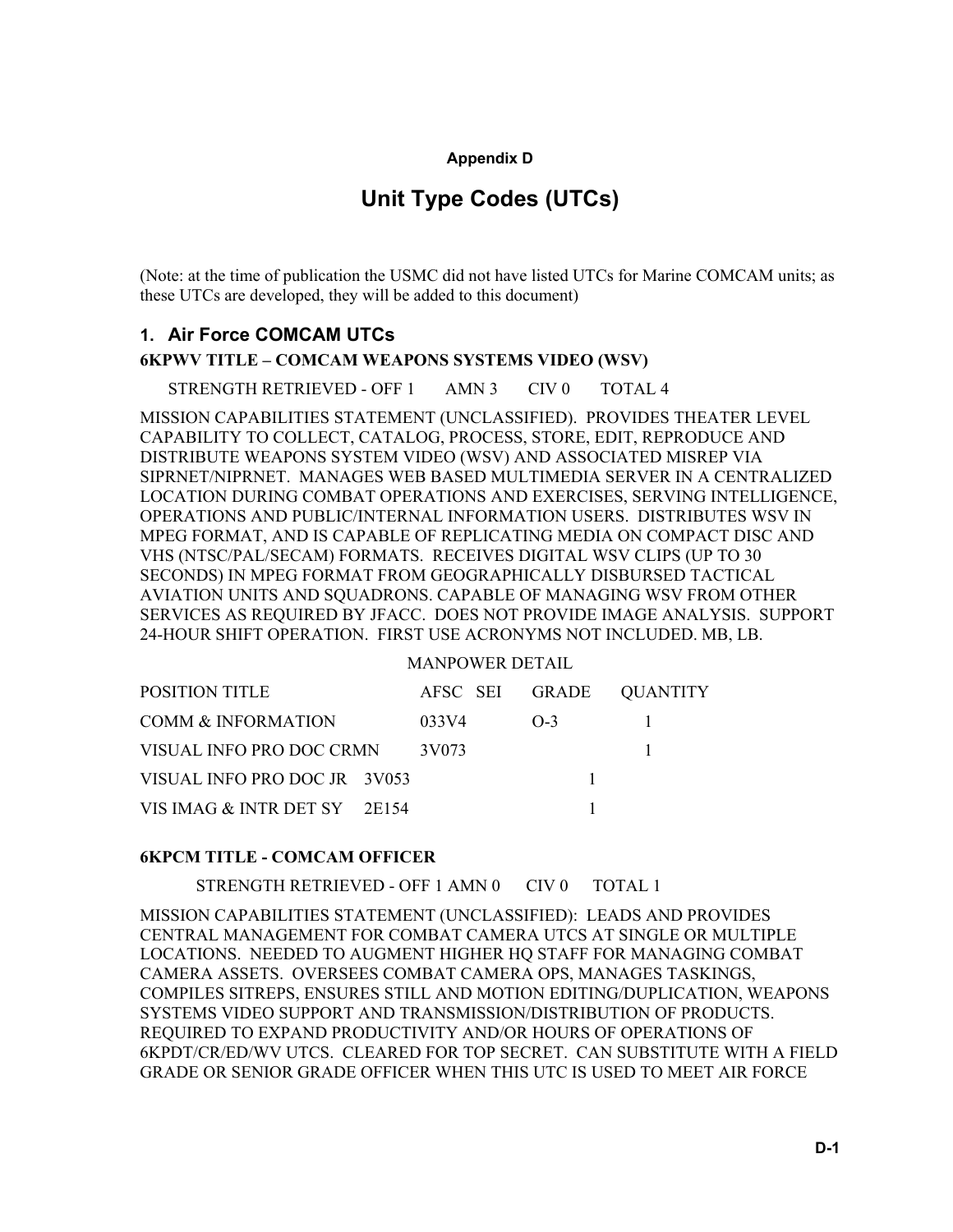REQUIREMENTS IN SUPPORT OF JOINT/COMBINED COMBAT CAMERA OPERATIONS. MB, LB, SB, BB.

#### MANPOWER DETAIL

| POSITION TITLE           | AFSC SEI GRADE |     | QUANTITY CRM NUMBER |     |
|--------------------------|----------------|-----|---------------------|-----|
| COMM & INFORMATION 033S3 |                | 03. |                     | 001 |
| TOTAL EQUIPMENT:         |                |     |                     |     |

#### **6KPCR TITLE – AVS AEW COMCAM CRISIS RESPONSE**

STRENGTH RETRIEVED - OFF 1 AMN 4 CIV 0 TOTAL 5

MISSION CAPABILITIES STATEMENT (UNCLASSIFIED). QUICK-RESPONSE DOCUMENTATION TEAM; RESPONDS IN 24 HOURS OR LESS. EQUIPMENT CAN BE FLOOR-LOADED. ACQUIRES VIDEO AND STILL DIGITAL IMAGERY OF ARMED FORCES IN COMBAT FOR USE BY INFORMATION OPERATIONS AGENCIES. DOCUMENTS DAY/NIGHT CONDITIONS, GROUND/AERIAL PLATFORMS. LIMITED EDITING CAPABILITY; PROVIDES DEPLOYED COMMANDERS 2 VHS DUBS/DAY; VHS CAPABLE OF WORLDWIDE STANDARDS (NTSC/PAL/SECAM). PROVIDES NON-SECURE DIGITAL STILL AND VIDEO IMAGERY TRANSMISSION VIA PHONE LINES (2 CLASS A LINES REQUIRED), ESTABLISHED NETWORKS, OR PORTABLE SATELLITE TERMINAL. REQUIRES ONE VIDEOGRAPHER AND ONE PHOTOGRAPHER BE 9D AIRCREW QUALIFIED. 033S3 POSITION CAN BE SUBSTITUTED WITH SNCO. UTC REQUIRES 4WD VEHICLE (OR SUITABLE ALTERNATIVE). MB, LB, SB, BB.

#### MANPOWER DETAIL

| POSITION TITLE                    | AFSC SEI |     | <b>GRADE</b>   | <b>QUANTITY</b> |
|-----------------------------------|----------|-----|----------------|-----------------|
| <b>COMM &amp; INFORMATION</b>     | 03383    |     | 0 <sup>3</sup> |                 |
| STILL PHOTO JNMN 3V052            |          |     |                |                 |
| VIS INFO PRO DOC JR               | 3V053    |     |                |                 |
| STILL PHOTO CFMN X3V072           |          | 332 |                |                 |
| VIS INFO PRO DOC CFM              | X3V073   |     | 333            |                 |
| <b>TOTAL EQUIPMENT: 2,143 lbs</b> |          |     |                |                 |

#### **6KPDT TITLE - COMCAM DETACHMENT**

STRENGTH RETRIEVED - OFF 1 AMN 7 CIV 0 TOTAL 8

MISSION CAPABILITIES STATEMENT (UNCLASSIFIED). ACQUIRES, EDITS, DUPLICATES AND DISTRIBUTES VIDEO AND STILL DIGITAL IMAGERY FOR DECISION MAKING USE BY INFORMATION OPERATIONS AGENCIES. DOCUMENTS DAY/NIGHT CONDITIONS, GROUND/AERIAL PLATFORMS. PROVIDES FUNCTIONAL MANAGEMENT OF THEATER COMBAT CAMERA RESOURCES. PERFORMS NON-LINEAR VIDEO EDITING. FINAL VIDEO PRODUCTS MASTERED IN DIGITAL VIDEO FORMAT (MPEG OR AVI) AND DISTRIBUTED IN VHS (NTSC/PAL/SECAM), OR COMPACT DISC (CD ROM). PRODUCES 25 PRINTS/DAY (8 ½ X 11). PROVIDES NON-SECURE STILL AND VIDEO DIGITAL IMAGERY TRANSMISSION VIA ESTABLISHED NETWORK CONNECTIONS, 2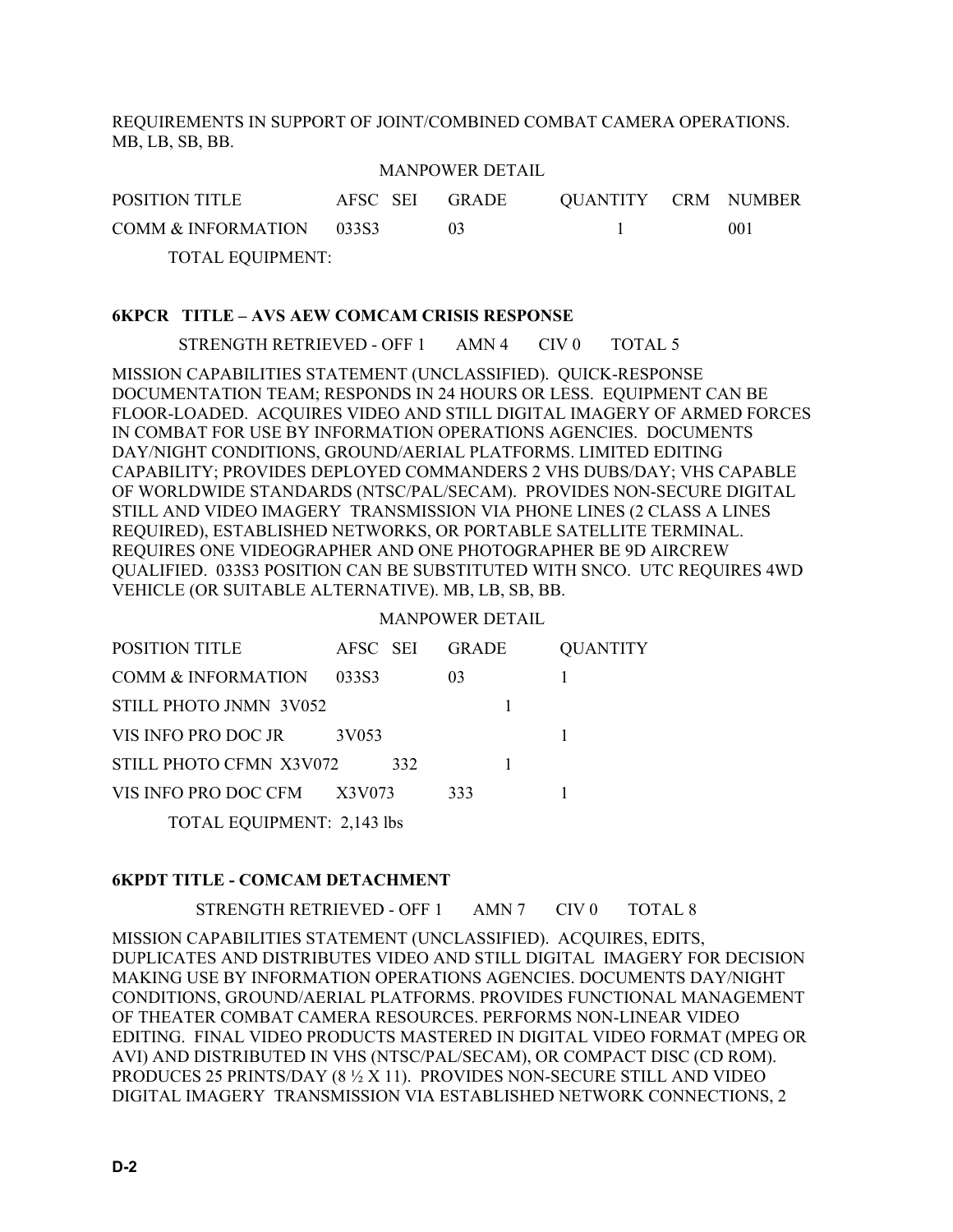CLASS A PHONE LINES REQUIRED OR PORTABLE SATELLITE TERMINALS. MAINTENANCE PROVIDES CRITICAL FIELD INSPECTION/REPAIR AND CLEANING OF ALL MULTIMEDIA EQUIPMENT. REQUIRES ONE 9D AIRCREW QUALIFIED PHOTOGRAPHER AND VIDEOGRAPHER. REQUIRES 4WD VEHICLES (OR SUITABLE ALTERNATIVE). AUGMENTED BY 6KPCM, 6KPCR, 6KPVA, 6KPSA AND 6KPMX TO EXPAND OPS/MANAGEMENT. MB, LB, SB.

#### MANPOWER DETAIL

| POSITION TITLE AFSC SEI           |        | <b>GRADE</b> |     |                             |  | QUANTITY CRM NUMBER |
|-----------------------------------|--------|--------------|-----|-----------------------------|--|---------------------|
| COMM & INFORMATIO                 | 03383  | 03           |     |                             |  |                     |
| VIS IMAG&INTR DET SY              | 2E154  |              |     |                             |  |                     |
| STILL PHOTO JNMN 3V052            |        |              |     | 2                           |  |                     |
| VIS INFO PRO DOC JR               | 3V053  |              |     | $\mathcal{D}_{\mathcal{L}}$ |  |                     |
| STILL PHOTO CFMN X3V072           |        | 332          |     |                             |  |                     |
| VIS INFO PRO DOC CFM              | X3V073 |              | 333 |                             |  |                     |
| <b>TOTAL EQUIPMENT: 2,628 lbs</b> |        |              |     |                             |  |                     |

#### **6KPED TITLE - COMCAM VIDEO EDITING CENTER**

STRENGTH RETRIEVED - OFF 0 AMN 4 CIV 0 TOTAL 4

MISSION CAPABILITIES STATEMENT (UNCLASSIFIED). THEATER LEVEL HUB COMBAT CAMERA TEAM. RECEIVES, PROCESSES, COLLECTS, MANAGES AND EDITS VIDEO IMAGERY FROM FIVE THEATER LOCATIONS TO SUPPORT AFFOR AND UNIFIED COMMAND STAFF DURING COMBAT OPERATIONS, CONTINGENCIES, EXERCISE AND SIGNIFICANT EVENTS. DUPLICATES AND DISTRIBUTES CAMERA ORIGINALS AND EDITED PRODUCTS. CAN PROVIDE UP TO 20 COPIES EACH PER DAY OF VIDEO PRODUCTS IN VHS (NTSC/PAL/SECAM), BETA SP OR DIGITAL VIDEO FORMATS (CD ROM) FOR THEATER-WIDE DISTRIBUTION TO OPERATIONAL UNITS AND, THROUGH PA CHANNELS, TO INTERNATIONAL MEDIA. ACCEPTS AND EDITS VHS, AND MULTIPLE DIGITAL VIDEO FORMATS. VIDEO EDITING IS PERFORMED ON HIGH END NON-LINEAR EDIT SYTEMS. MAINTENANCE PERSONNEL PROVIDES CRITICAL FIELD INSPECTION/REPAIR AND CLEANING OF ALL MULTIMEDIA EQUIPMENT. BOS NOT INCLUDED. MB, LB.

#### MANPOWER DETAIL

| <b>POSITION TITLE</b>             |       | AFSC SEI GRADE | <b>QUANTITY</b> |  |
|-----------------------------------|-------|----------------|-----------------|--|
| VIS INFO PRO DOC JR               | 3V053 |                |                 |  |
| VIS INFO PRO DOC CRMN 3V073       |       |                |                 |  |
| VIS IMAG&INTR DET SY              | 2E174 |                |                 |  |
| <b>TOTAL EQUIPMENT: 2,307 lbs</b> |       |                |                 |  |

#### **6KPHQ TITLE - COMCAM HEADQUARTERS**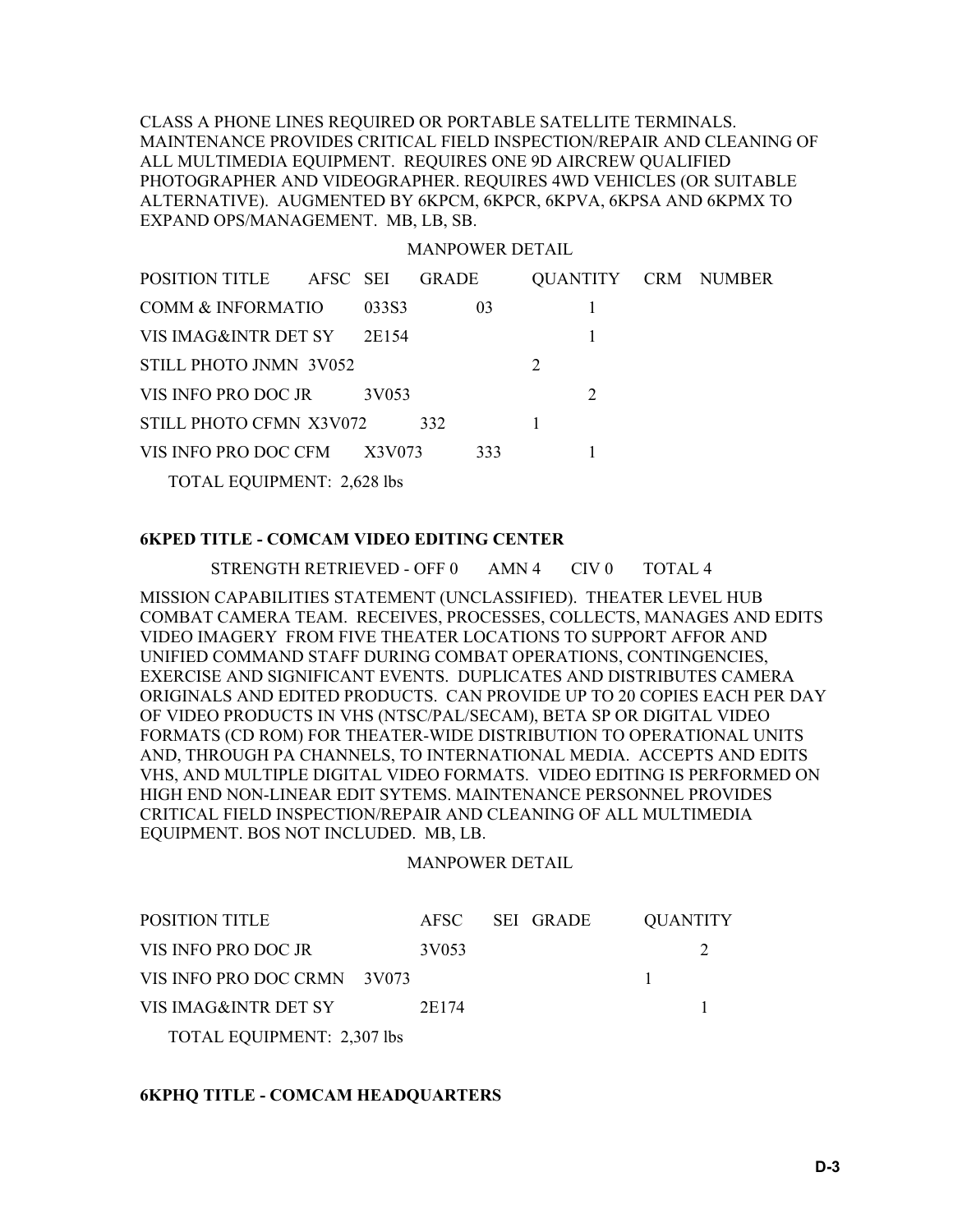#### STRENGTH RETRIEVED - OFF 2 AMN 5 CIV 0 TOTAL 7

MISSION CAPABILITIES STATEMENT (UNCLASSIFIED). PROVIDES COMMAND/CONTROL AND FUNCTIONAL MANAGEMENT OF DEPLOYED COMBAT CAMERA UNITS SUPPORTING AFFOR/UNIFIED COMMAND. COORDINATES ALL USAF COMBAT CAMERA OPERATIONS INCLUDING MANAGING TASKINGS, COMPILING SITREPS, ARRANGING COMBAT CAMERA PRODUCT TRANSMISSIONS, STILL PHOTO EDITING AND MANAGEMENT OF THE AFFOR AERIAL DOCUMENTATION MISSION. EXECUTES LOGISTICAL SUPPORT AND MANAGEMENT; ARRIVAL/BEDDOWN; MAINTENANCE AND SPARES; SUPPLY, PRODUCT DISTRIBUTION; AND TRANSPORTATION. MAY BE USED AS AIR FORCE AUGMENTATION TO UNIFIED COMMAND. REQUIRES CLASS A AND LAN CONNECTIVITY. SECURE CONNECTIVITY IS REQUIRED. REQUIRES 4WD VEHICLES (OR SIMILAR SUITABLE ALTERNATIVE). BOS, MB, LB, SB.

#### MANPOWER DETAIL

| <b>POSITION TITLE</b>             |       | AFS SEI | <b>GRADE</b> |  | <b>QUANTITY</b> |
|-----------------------------------|-------|---------|--------------|--|-----------------|
| <b>COMM &amp; INFORMATION</b>     |       | 033V4   | 05           |  |                 |
| <b>COMM &amp; INFORMATION</b>     |       | 033V4   | 04           |  |                 |
| SUPPLY MGMT CFMN                  |       | 2S071   |              |  |                 |
| VISUAL INFO SVS SUPT              |       | 3V090   |              |  |                 |
| <b>INFO MANAGEMENT JNMN 3A051</b> |       |         |              |  |                 |
| <b>STILL PHOTO CFMN</b>           | 3V072 |         |              |  |                 |
| VIS INFO JRNYMN                   | 3V051 |         |              |  |                 |
| <b>TOTAL EQUIPMENT: 4,185 lbs</b> |       |         |              |  |                 |

#### **6KPMX TITLE - COMCAM SYSTEMS MAINTENANCE**

STRENGTH RETRIEVED - OFF 0 AMN 1 CIV 0 TOTAL 1

MISSION CAPABILITIES STATEMENT (UNCLASSIFIED): PROVIDES VISUAL INFORMATION AND COMBAT CAMERA PHOTO, GRAPHICS AND VIDEO EQUIPMENT TO INCLUDE CLEANING, ADJUSTMENTS AND COMPONENT REPLACEMENT. MAY SUPPORT 6KPES, 6KPVS, 6KPVA, 6KPCR, 6KPRD AND 6KPSA. SUPPORTS JOINT COMBAT CAMERA CENTER (PENTAGON) AND JOINT COMBAT CAMERA SUPPORT TO UNIFIED HQ. MB, LB, SB, BB.

#### MANPOWER DETAIL

| <b>POSITION TITLE</b>   | AFSC SEI GRADE | QUANTITY |
|-------------------------|----------------|----------|
| VIS IMAG&INTR DET SY    | 2E154          |          |
| <b>TOTAL EQUIPMENT:</b> |                |          |

#### **6KPSA TITLE - COMCAM STILL ACQUISITION**

STRENGTH RETRIEVED - OFF 0 AMN 2 CIV 0 TOTAL 2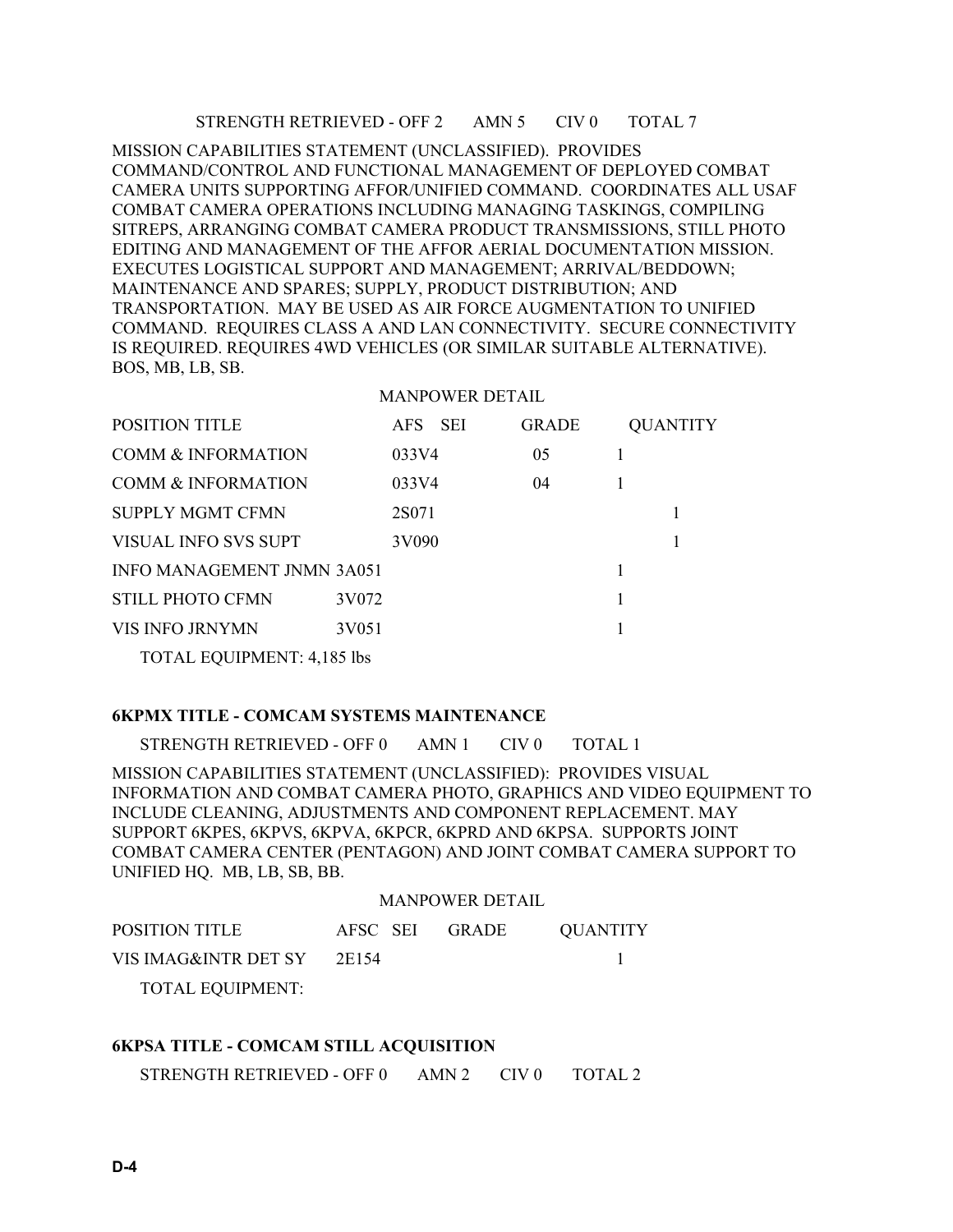MISSION CAPABILITIES STATEMENT (UNCLASSIFIED). ACQUIRES STILL PHOTOGRAPHIC IMAGERY OF ARMED FORCES ENGAGED IN COMBAT FOR DECISION-MAKING USE BY INFORMATION OPERATIONS AGENCIES. CAPABLE OF DOCUMENTING IN DAY/NIGHT, GROUND/AERIAL IN DIGITAL FORMAT. CAPABLE OF NON-SECURE IMAGERY TRANSMISSION VIA SATELLITE/PHONE/DATA LINES (IF AVAILABLE). PROVIDES DEPLOYED COMMANDERS WITH IMAGERY. REQUIRES ONE 3V0X2 BE A 9D AIRCREW QUALIFIED PHOTOGRAPHER. THIS UTC FORMS AN INDEPENDENT COMBAT CAMERA OPERATING LOCATION WHEN ATTACHED TO UTCS 6KPVA AND 6KPCM. THIS UTC IS SUPPORTED THROUGH DESIGNATED 6KPDT. UTC REQUIRES 4WD VEHICLE (OR SIMILAR SUITABLE ALTERNATIVE). MB, LB, SB, BB.

MANPOWER DETAIL

POSITION TITLE AFSC SEI GRADE QUANTITY STILL PHOTO JNMN 3V052 1 STILL PHOTO CFMN 3V072 332 1 TOTAL EQUIPMENT: 816 lbs

#### **6KPVA TITLE - COMCAM VIDEO AQUISITION**

STRENGTH RETRIEVED - OFF 0 AMN 2 CIV 0 TOTAL 3

MISSION CAPABILITIES STATEMENT (UNCLASSIFIED). ACQUIRES VIDEO DOCUMENTATION OF ARMED FORCES ENGAGED IN COMBAT FOR DECISION MAKING USE BY INFORMATION OPERATIONS AGENCIES. CAPABLE OF DOCUMENTING IN DAY/NIGHT, GROUND/AERIAL. ACQUIRES VIDEO DOCUMENTATION IN DIGITAL FORMAT. CAPABLE OF NON-SECURE DIGITAL IMAGERY TRANSMISSION VIA SATELLITE/PHONE/DATA LINES (IF AVAILABLE). REQUIRES ONE 3V0X3 (VIDEOGRAPHER) BE 9D AIRCREW QUALIFIED VIDEOGRAPHER. THIS UTC FORMS AN INDEPENDENT COMBAT CAMERA OPERATING LOCATION WHEN ATTACHED TO UTC'S 6KPSA AND 6KPCM. THIS UTC IS SUPPORTED THROUGH DESIGNATED UTC 6KPDT. UTC REQUIRES 4WD VEHICLE (OR SIMILAR SUITABLE ALTERNATIVE). MB, LB, SB, BB.

#### MANPOWER DETAIL

| POSITION TITLE                   |       | AFSC SEI GRADE | OUANTITY |  |
|----------------------------------|-------|----------------|----------|--|
| VIS INFO PRO DOC JR              | 3V053 |                |          |  |
| VIS INFO PRO DOC CRMN 3V073      |       |                |          |  |
| <b>TOTAL EQUIPMENT: 1553 lbs</b> |       |                |          |  |

#### **2. ARMY**

- a. Unit Type Code (UTC): 699BB
	- (1) This UTC does not break down into standard packages.
	- (2) Enter this UTC into JOPES & you get the entire company.
	- (3) Modify this UTC to request a modified package.
	- (4) Unit Identification Code (UIC): WDBCAA
	- (5) Modular Concept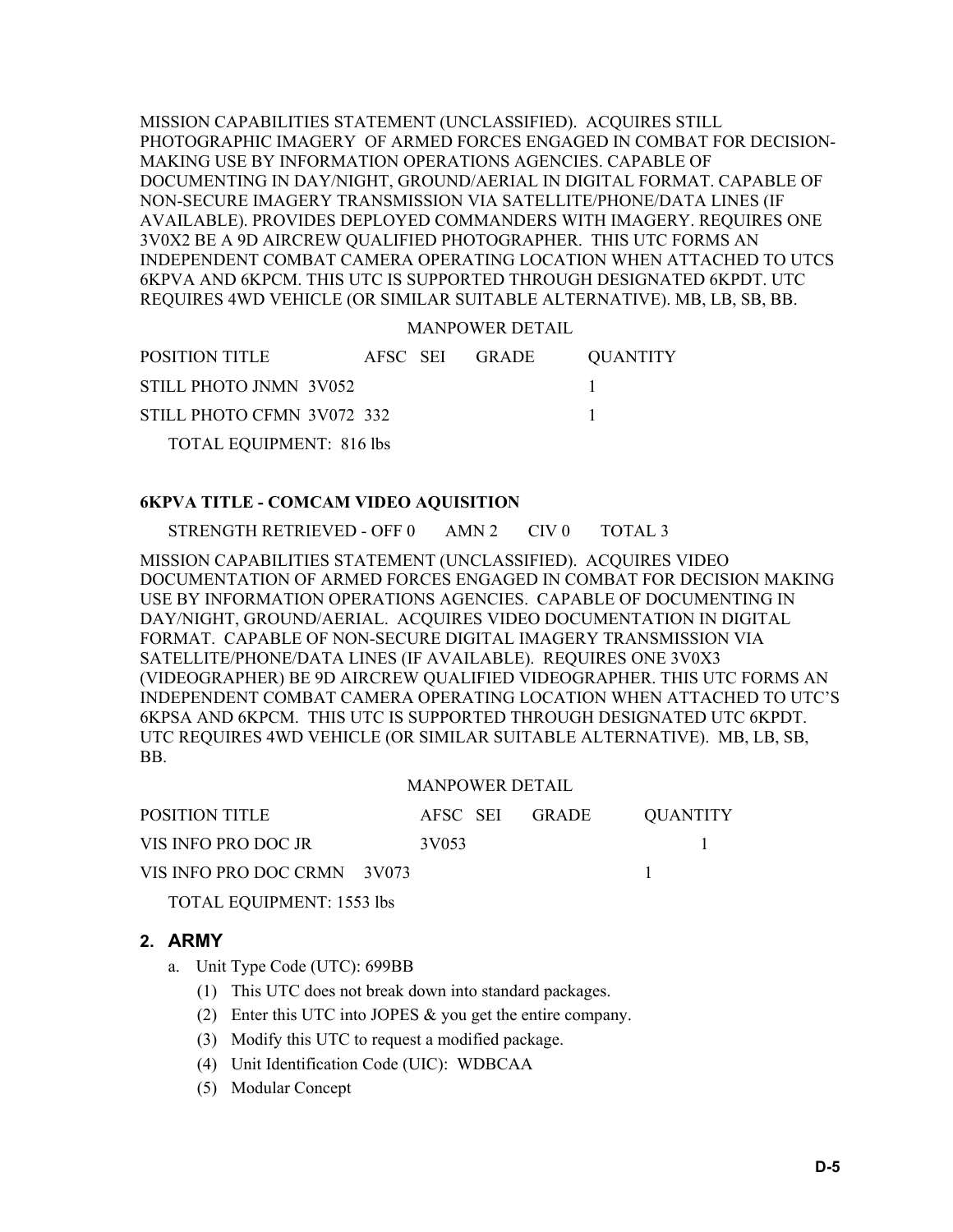- (6) Use now to task Army COMCAM using modified UTCs.
- (7) TPFDD will align to the modular concept in the future, FY 2004.
- b. 55th Module Types

(1) Theater COMCAM Company Headquarters. The mission of the company headquarters is to provide command, control and supervision of the operations and activities of assigned platoons and to ensure they execute their Joint, Unified and Army VIDOC missions. It also provides control and coordination of COMCAM VIDOC missions in the Theater/Joint AO to include COMCAM VI staff planning. The company headquarters provides limited administrative and logistical support for all assigned personnel, to include procuring the operational, logistical and battlefield information services required to accomplish the mission. This includes:

(a) Coordinating the unit's supply activities, to include requesting, receiving, storing, issuing, accounting for and preserving individual, organizational, installation and expendable supplies and equipment.

(b) Issuing, receiving, maintaining, securing and controlling the unit's weapons and ammunition.

(c) Training, advising and supervising the unit on the operation and maintenance of chemical equipment.

- (d) Executing the unit's human resource support functions.
- (e) Maintaining the unit's maintenance management system and prescribed load list

(PLL).

(f) Maintaining the company's environmental control unit, vehicles and generators. The typical Company HQ should be manned with:

- O-3 (25C) Company Commander
- E-8 (25Z50) 1st SGT
- E-5  $(92Y20)$  Supply NCO
- E-4  $(92Y10)$  Armorer
- E-5 (54B20) NBC NCO
- E-4 (92G10) Cook
- E-4 (75B10) Personnel Admin Specialist

(2) Theater Operations Section. The theater operations section is responsible for planning, coordinating and supervising the operations of all theater, corps, and division-level COMCAM documentation support missions and distributing associated products to support the mission requirements of the ASCC G3. It develops and distributes annexes to operations orders (OPORDs) and operations plans (OPLANs), and ensures the execution of COMCAM VIDOC by assigned platoons. It is responsible for coordination/liaison among Theater J3, ASCG G3, corps and division COMCAM support elements. It exercises direct control over the documentation and editing squads assigned to the theater operations section.

(3) Operation / Support Platoon HQ. The typical Operation/Support Platoon HQ should be manned with:

|     | $O-2(25C)$   | Platoon Leader                                                            |
|-----|--------------|---------------------------------------------------------------------------|
|     | $E-7(25Z40)$ | Platoon Sergeant                                                          |
| (4) |              | Operations Section. The typical Operations Section should be manned with: |
|     | $E-7(25Z40)$ | <b>Operation Sergeant</b>                                                 |
|     | $E-7(25Z40)$ | VI Liaison                                                                |
|     | $E-6(25V30)$ | Documentation Production NCO                                              |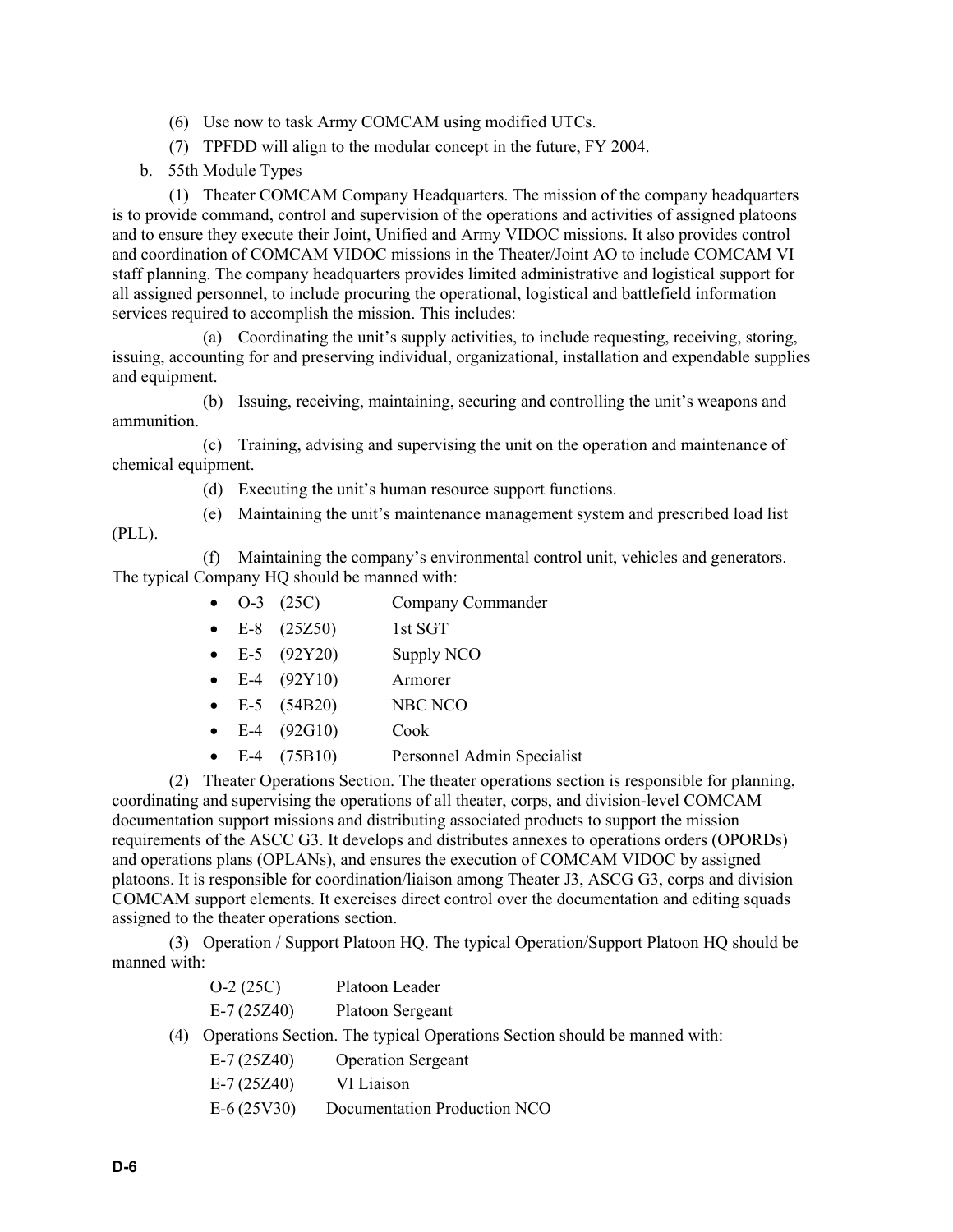- E-5 (25V20) VI Equipment Operator/Maintainer
- E-3 (71L10) Administer Clerk
- (5) Editing Squad, 6 Personnel. The typical Editing Squad should be manned with:
	- 1 E6 (25M30) Multi-Media Supervisor
	- 1 E6 (25V30) Video Editing Supervisor
	- 2 E3/4 (25V10) Motion Video/Documentation Specialist
	- 1 E4 (25M10) Multi-Media Illustrator
	- 1 E3 (25R10) Visual Information Equipment Operator/Maintainer
- (6) Support Section. The typical Support Section should be manned with:
	- 1 E-7 (25Z40) VI Supervisor
	- 1 E-5 (25V20) Combat Documentation Specialist
	- 2 E-3/4 (25V10) Combat Documentation Specialist
	- 1 E-3 (25V10) Combat Documentation Specialist
	- 1 E-4 (46R10) Broadcast Journalist
	- 1 E-3 (46R10) Broadcast Journalist
- (7) Motor Pool. The typical Motor Pool should be manned with:
	- 1 E-5 (92A20) Equipment Record SGT
	- 3 E-4 (63B10) Light Wheel Mechanic
	- 1 E-4 (52D10) Power Generator Mechanic
	- 1 E-3 (52C10) Utility Equipment Specialist
- (8) Documentation Platoon, 26 personnel

(a) Platoon Headquarters. The platoon headquarters provides command, control and supervision over the COMCAM missions and elements within the corps and division area. The Platoon Leader serves as the corps and division COMCAM VI Staff Officer.

(b) Documentation Platoon, 26 man

1 0-2 (25C) Platoon Leader / VI Planner

1 E7 (25Z40) Platoon Sergeant / VI Planner (NOTE: VI Planner, 1

Personnel can be deployed with out full platoon 0-2 or E-7 (25C or 25Z40) VI Planner)

(9) VI (Visual Information) Planner.

(a) The VI Planner is responsible for advising and providing information to the commander and the G-3 on COMCAM capabilities and operation.

(b) Making recommendations on the capabilities, limitations and employment of COMCAM assets to support the mission objectives.

(c) Planning and recommending COMCAM missions and monitoring execution of decisions. Preparing, updating, and maintaining COMCAM annexes to plans and orders.

(d) Processing, analyzing and disseminating COMCAM information, to include submitting COMCAM products and information to the appropriate staff element.

(e) Identifying and analyzing problems that might affect or be affected by COMCAM.

(f) Conducting staff coordination with the command, other staff officers and sections

at the higher, lower, adjacent and supporting echelons of command and corresponding joint staff elements.)

(g) The VI Planner is responsible for: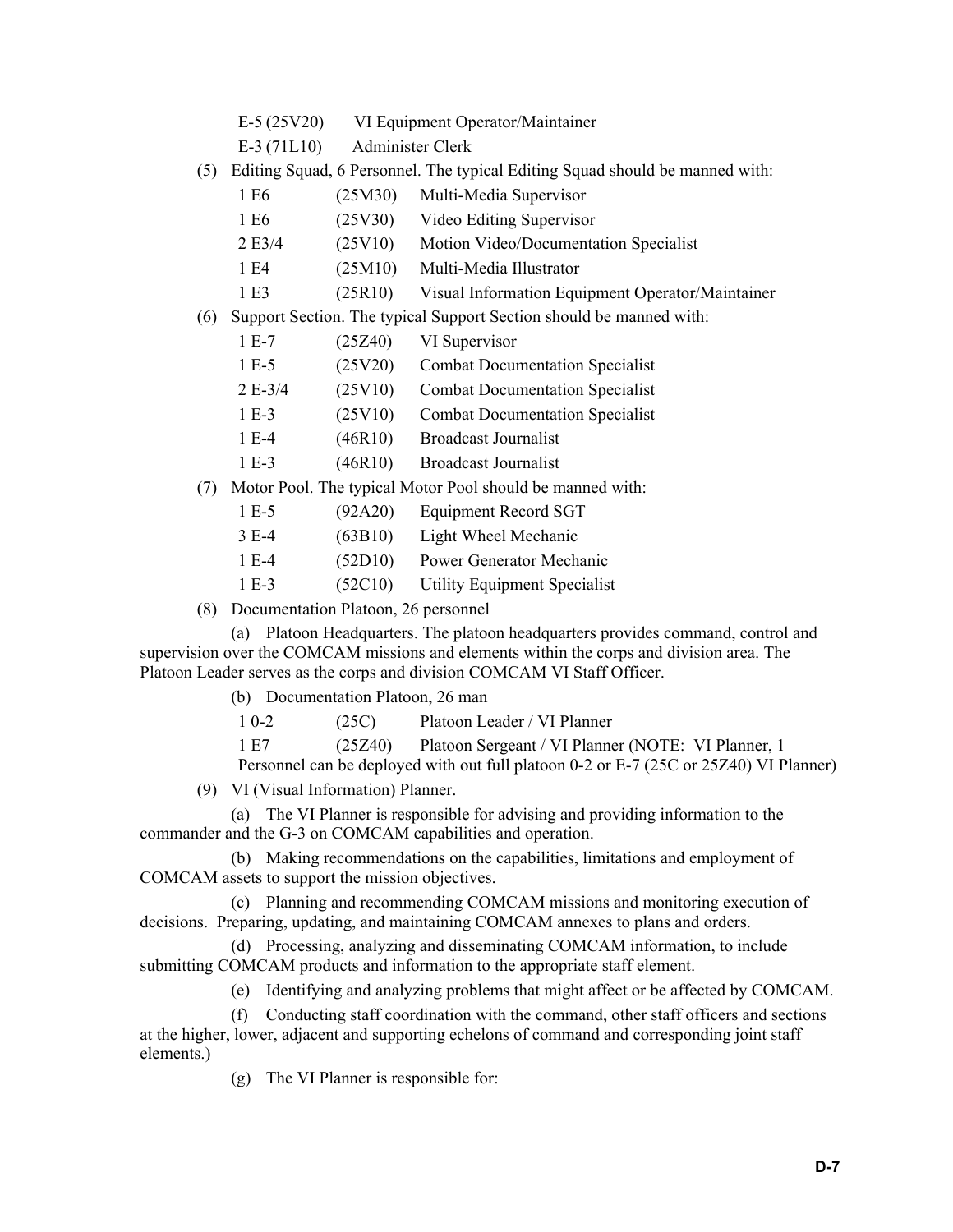- 3 Documentation Squads
- 1 Edit Squad
- Total 26 Personnel

(10) Documentation Squad. The documentation squad provides on-site day and night COMCAM still and video imagery acquisition, limited transmission capability, and rough video editing in support of the theater, corps, division and below and is responsible for the supervision and direction of the three documentation teams in the squad.

Documentation Squad, 6 personnel:

| 1 E <sub>6</sub> | (25V30) | Squad Leader             |
|------------------|---------|--------------------------|
| 2 E <sub>5</sub> | (25V20) | Team Leader              |
| $3 \text{ E}3/4$ | (25V10) | Documentation Specialist |

(11) Editing Squad. The editing squad is responsible for providing still and video editing for finished products at division, corps and theater. It tailors still and motion media products, graphics products, narration support and video reports. It also collects, edits and distributes video and photographic products in support of the operational headquarters. The editing squad operates using two critical systems: the still photography editing and processing system (SPEPS) and the motion video editing system (MVES).

Editing Squad, 6 Personnel:

| 1 E <sub>6</sub> | (25M30) | Multi-Media Supervisor                           |
|------------------|---------|--------------------------------------------------|
| 1 E <sub>6</sub> | (25V30) | Video Editing Supervisor                         |
| 2E3/4            | (25V10) | Motion Video/Documentation Specialist            |
| 1 E4             | (25M10) | Multi-Media Illustrator                          |
| 1 E3             | (25R10) | Visual Information Equipment Operator/Maintainer |

(12) Documentation Team. The documentation team provides day and night COMCAM still and video imagery acquisition, limited transmission capability in support of the units throughout the theater, down to the maneuver battalion level.

Documentation Team, 2 personnel:

| 1 E <sub>5</sub> | (25V20) | Team Leader              |
|------------------|---------|--------------------------|
| 1 E3/4           | (25V10) | Documentation Specialist |

(13) 982nd Signal Company (Reserve Component), Wilson, NC. The 982nd Signal Company (Combat Camera) has the same task organization and capabilities as the 55th Signal Company (Combat Camera). They are tasked through the U.S. Army Reserve Command and the 355th Theater Signal Command, Fort McPherson, GA.

## **3. NAVY UTCs**

a. N26CM (COMBAT CAMERA MANAGEMENT) Provides command and control, functional management and/or staff assistance of COMCAM resources. This UTC is capable of overseeing COMCAM operations including: tasking, compiling SITREPs, product transmission, still, video and limited digital editing and duplication, staff and training support. The management core plans and coordinates the arrival and redistribution of subordinate units, maintenance and spares program, budget and supply, equipment distribution, transportation and personnel. UTC is capable of coordinating Navy COMCAM issues. Tactical radios are included. Members are small arms qualified and deploy with own weapons. Can augment any N26 series UTC.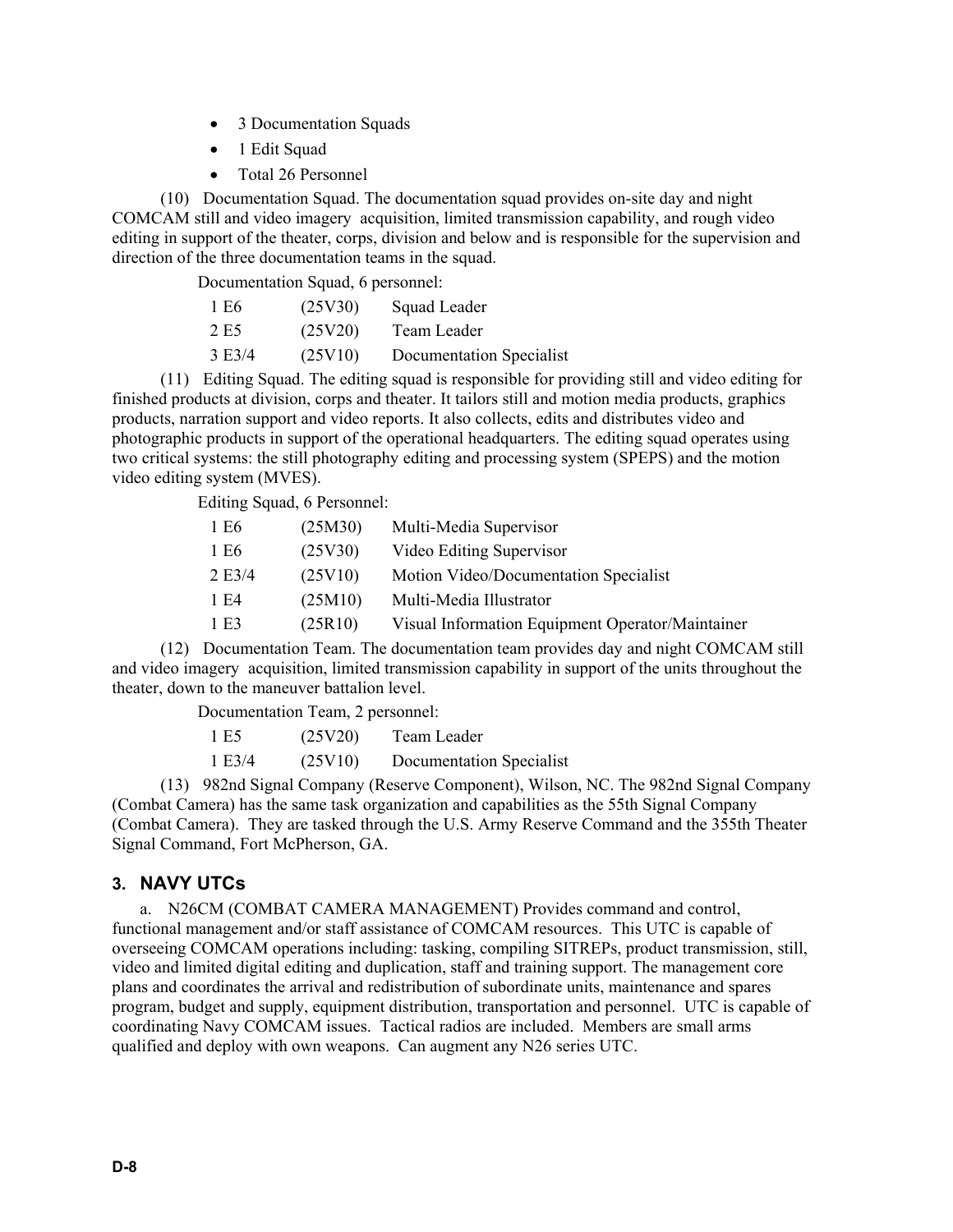| <b>TITLE</b>   | NEC       | <b>RANK</b> | <b>NUMBER</b> |
|----------------|-----------|-------------|---------------|
| COMCAM Officer | 647 X     | $O1-O3$     |               |
| Leading Chief  | 8144/8148 | E6-E7       |               |

b. N26DT (COMCAM DOCUMENTATION DETACHMENT) Provides independent documentation of combat operations, contingencies, and significant events. This UTC augments battle staff to provide functional management of COMCAM resources and coordinates activities of organic photo assets when required. Team can document in day/night, nuclear, biological and chemical (NBC), ground, at sea, and aerial environments. Capabilities include digital still and video acquisition, editing, limited duplication and transmission services using portable/installed secure/nonsecure equipment; logistic and management function for detachment, including maintenance, supply, spares, equipment and transportation. Tactical radios are included. Members are small arms qualified and deploy with own weapons. If assigned ashore UTC must be provided two four-wheel drive (4WD) vehicles by operational commander to support ground mobile operations. This UTC is a combat trained field unit.

| <b>TITLE</b>                  |             | NEC       |              | <b>RANK</b> | NUMBER |
|-------------------------------|-------------|-----------|--------------|-------------|--------|
| Crew Chief                    |             | 8144/8148 |              | $E6-E7$     |        |
| Videographer/Editor           |             | 8144      |              | $E5-E6$     |        |
| Videographer                  |             | 8143      |              | E4-E6       |        |
| Videographer (Aerial)         | 8143 (8288) |           | E4-E6        |             |        |
| Photojournalist               |             | 8148/8147 |              | E5-E6       | 2      |
| Electronic Imaging Specialist | 8193        |           | E4-E6        |             |        |
| Aerial Photographer           | 8288        |           | $E3-E5$      |             |        |
| Video Engineer                |             | 4747      |              | E5-E6       |        |
| Journalist (Broadcaster)      | 3221        |           | <b>E4-E5</b> |             |        |

c. N26ED (VIDEO EDITING) Capabilities: video editing and limited duplication. Maintenance capability is limited to cleaning, field inspection and minor repair. Tactical radios are included. Members are small arms qualified and deploy with own weapons.

| TITLE                         | NEC       | <b>RANK</b> | IMBER. |
|-------------------------------|-----------|-------------|--------|
| Videographer/Editor           | 8144/9143 | E6-E7       |        |
| Videographer/Editor           | 8143      | E5-E6       |        |
| Journalist (Broadcaster) 3221 | E4-E5     |             |        |
| Video Engineer                | 4747      | E5-E6       |        |
|                               |           |             |        |

d. N26VA (VIDEO DOCUMENTATION TEAM) Capable of providing video documentation of combat operations contingencies, exercises and significant events. Team can document in day/night, nuclear, biological and chemical (NBC), ground and at sea environments. Tactical radios are included. Members are small arms qualified and deploy with own weapons. If assigned ashore, UTC must be provided a four-wheel drive (4WD) vehicle by operational commander to support ground mobile operations. This UTC is a combat trained field unit.

| <b>TITLE</b> | NEC       | <b>RANK</b> | NUMBER |
|--------------|-----------|-------------|--------|
| Videographer | 8144      | E6-E7       |        |
| Videographer | 8144/8143 | E5-E6       |        |
| Videographer | 8143      | E5          |        |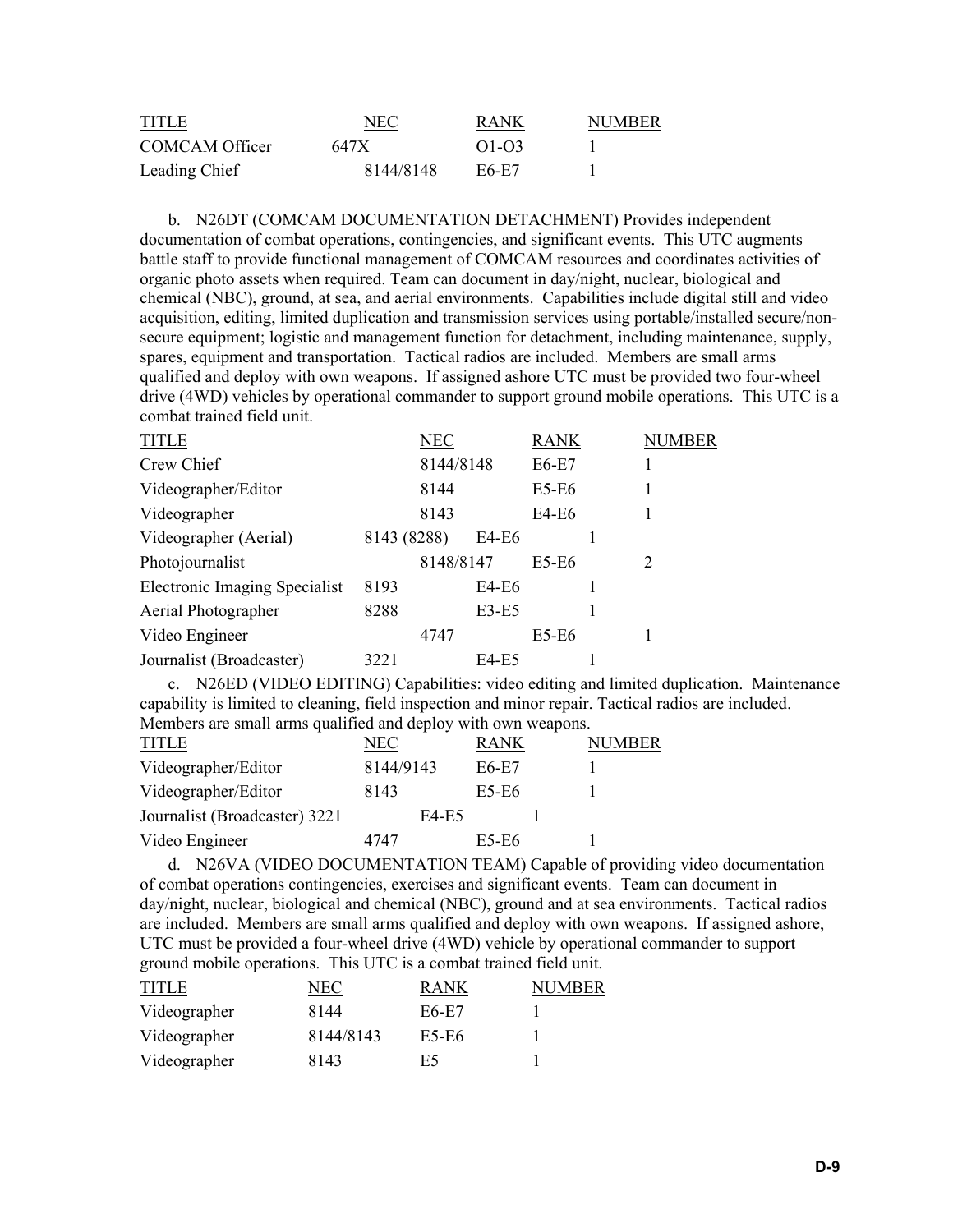e. N26SA (STILL DOCUMENTATION TEAM) Provides still documentation of combat operations, contingencies, exercises and significant events. Team can document in day/night, NBC, ground and at-sea environments. Images are acquired in digital format. Team can transmit imagery using installed/portable secured/non-secured equipment. Operator maintenance is limited to cleaning and field inspection. Tactical radios are included. Members are small arms qualified and deploy with their own weapons. If assigned ashore, UTC must be provided one four-wheel drive (4WD) vehicle by operational commander to support ground mobile operations.

| <b>TITLE</b>                  |       | NEC       | RANK  | NUMBER |
|-------------------------------|-------|-----------|-------|--------|
| Photojournalist               |       | 8148/8147 | E5-E6 |        |
| Photojournalist               |       | 8148/8147 | E4-E5 |        |
| Electronic Imaging Specialist | -8193 | E4-E5     |       |        |

f. N26UW (UNDERWATER COMBAT DOCUMENTATION TEAM) Capable of providing imaging and documentation support of multi-service underwater operations (underwater construction team (UCT), explosive ordnance disposal (EOD), special operation commands, mobile diving and salvage units (MDSU)) including: still digital and 35mm film based systems, digital video and transmission and limited video editing. Members are qualified Navy Divers (NEC 5342 or 5343). Most members have secondary specialties of electronic imaging specialist, NEC 8193; Videographer NEC 8143; Videographer editor NEC 8144. Tactical radios are included. Members are small arms qualified and deploy with their own weapons. A team can deploy alone or can augment any N26 series UTC as required.

| <b>TITLE</b>                                    |         | NEC.       | RANK. | NUMBER |
|-------------------------------------------------|---------|------------|-------|--------|
| Diving Supervisor/Underwater Photographer       | 5342 E7 |            |       |        |
| First Class Diver/Underwater Photographer       |         | 5342 E5-E6 |       |        |
| Second Class Diver/Underwater Photographer 5343 |         | E4-E5      |       |        |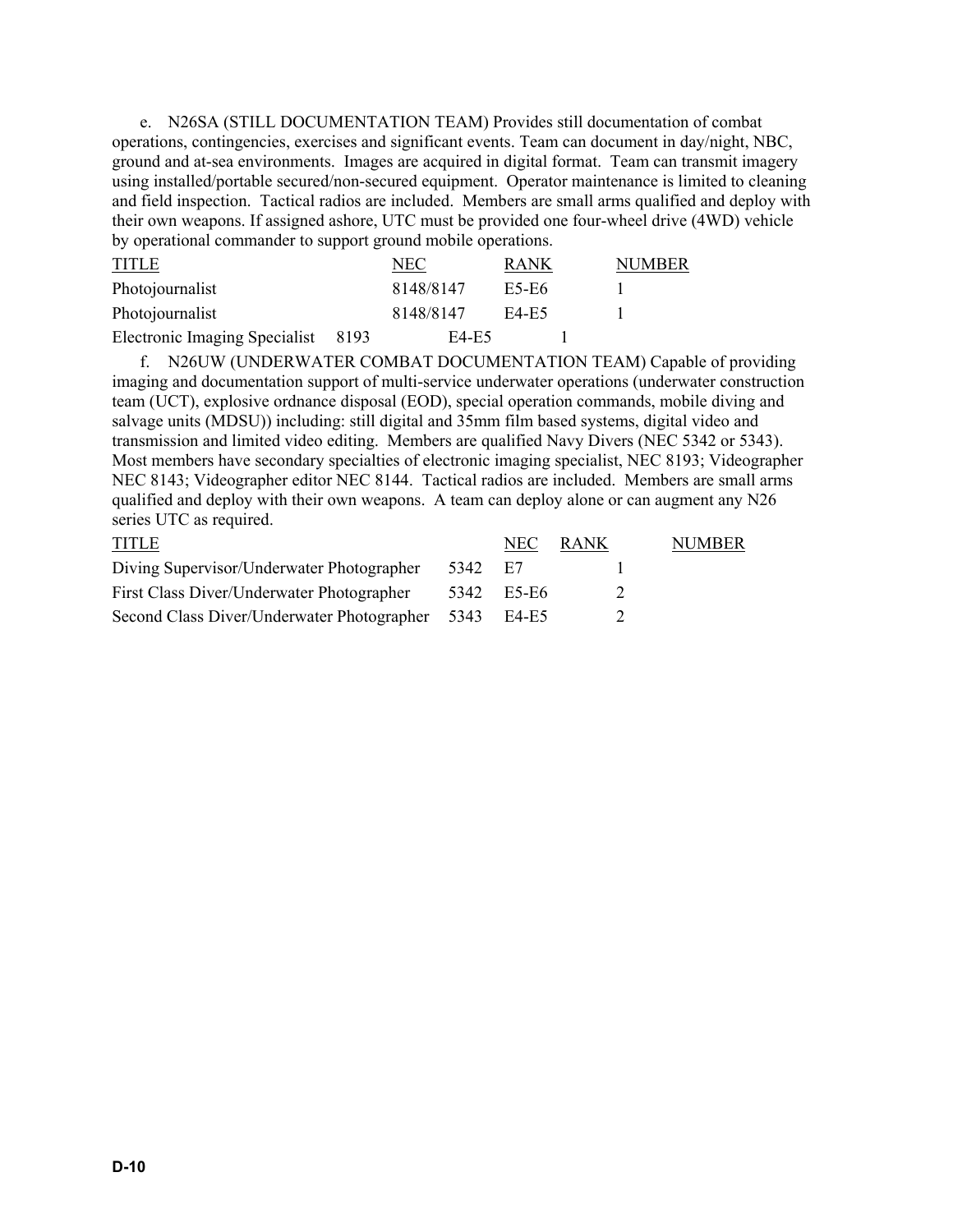## **REFERENCES**

#### **Joint**

<span id="page-56-0"></span>CJCSI 3205.01, Joint Combat Camera, Sep 1998

CJCSM 3122.03, Joint Operation Planning and Execution System, Vol. II, Dec 1999

Joint Publication 1-02, DOD Dictionary for Military and Associated Terms, April 2001

DOD Directive 5040.2, Visual Information (VI), Dec 1987

DOD Directive 5040.4, Joint Combat Camera (COMCAM) Program, August 2002

DOD 5200.1-PH, DOD Guide to Marking Classified Documents, April 1997

#### **Army**

FM 6-02.40 (FM 24-40) Visual Information Operations, Jan 2002

AR 25-1, Army Information Management, May 2002

Department of the Army Pamphlet 25-91, Visual Information Procedures, Sep 1991

#### **Marine Corps**

MCWP 3-3.7, COMCAM in Expeditionary Operations (MCO 3104.1), 1 Oct 2002

#### **Navy**

SECNAVINST 3104.1 Department of the Navy Visual Information and Combat Camera Program,

OPNAVINST 3104.1 Naval Visual Information and Combat Camera Program Policy and Responsibilities,

OPNAVINST 3104.3 Naval Combat Camera (COMCAM) Program, Policy, Responsibilities

OPNAVINST 3501.320A, Required Operational Capabilities (ROC)/Projected Operational Environment (POE) for Fleet Imaging Commands (FLTIMAGCOM)

## **Air Force**

AFI 33-117, Visual Information (VI) Management, Nov 2001

AFI 33-132, Weapons System Video Program, Apr 2001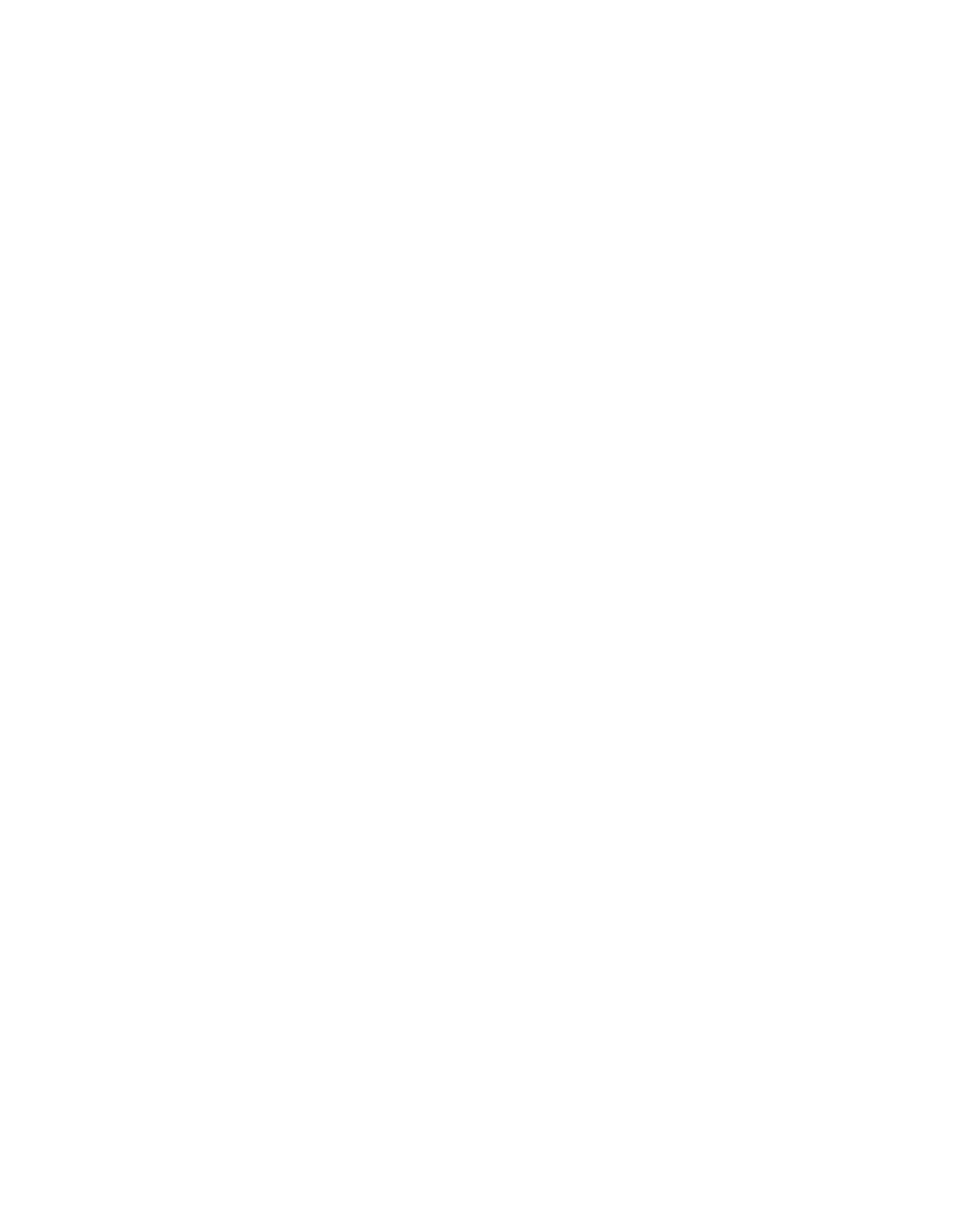## **GLOSSARY Part I-ABBREVIATIONS AND ACRONYMS**

<span id="page-58-0"></span>**A** 

| AMC<br>AO<br><b>AR</b><br><b>ASC</b><br><b>ASCC</b><br><b>ATRRS</b><br><b>AVIMO</b><br>в                        | Army Materiel Command / Air Mobility Command<br>area of operations<br>Army regulation<br>Army Signal Command<br>Army Service Component Command<br>Army Training Resources and Requirements System<br>Army Visual Information Management Office |
|-----------------------------------------------------------------------------------------------------------------|------------------------------------------------------------------------------------------------------------------------------------------------------------------------------------------------------------------------------------------------|
| <b>BDA</b><br>C                                                                                                 | battle damage assessment                                                                                                                                                                                                                       |
| C <sub>2</sub><br><b>CJCS</b><br><b>CJCSI</b><br><b>CMC</b><br><b>COMCAM</b><br><b>COTS</b><br><b>CVIC</b><br>D | command and control<br>Chairman Joint Chiefs of Staff<br>Chairman of the Joint Chiefs of Staff Instruction<br>Commandant of the Marine Corps<br>combat camera<br>commercial-off-the-shelf<br>combat visual information center                  |
| DA<br><b>DOD</b><br><b>DSN</b><br>F                                                                             | Department of the Army<br>Department of Defense<br>Defense Switch Network                                                                                                                                                                      |
| <b>FM</b><br><b>FSSG</b><br>G                                                                                   | field manual (Army)<br>force service support group                                                                                                                                                                                             |
| G <sub>3</sub><br>H                                                                                             | Assistant Chief of Staff, G3 (Operations and Plans)                                                                                                                                                                                            |
| $\mathbf{Hz}$<br>ı                                                                                              | hertz                                                                                                                                                                                                                                          |
| <b>INMARSAT</b><br>10                                                                                           | international maritime satellite system<br>information operations, international organization                                                                                                                                                  |

**J**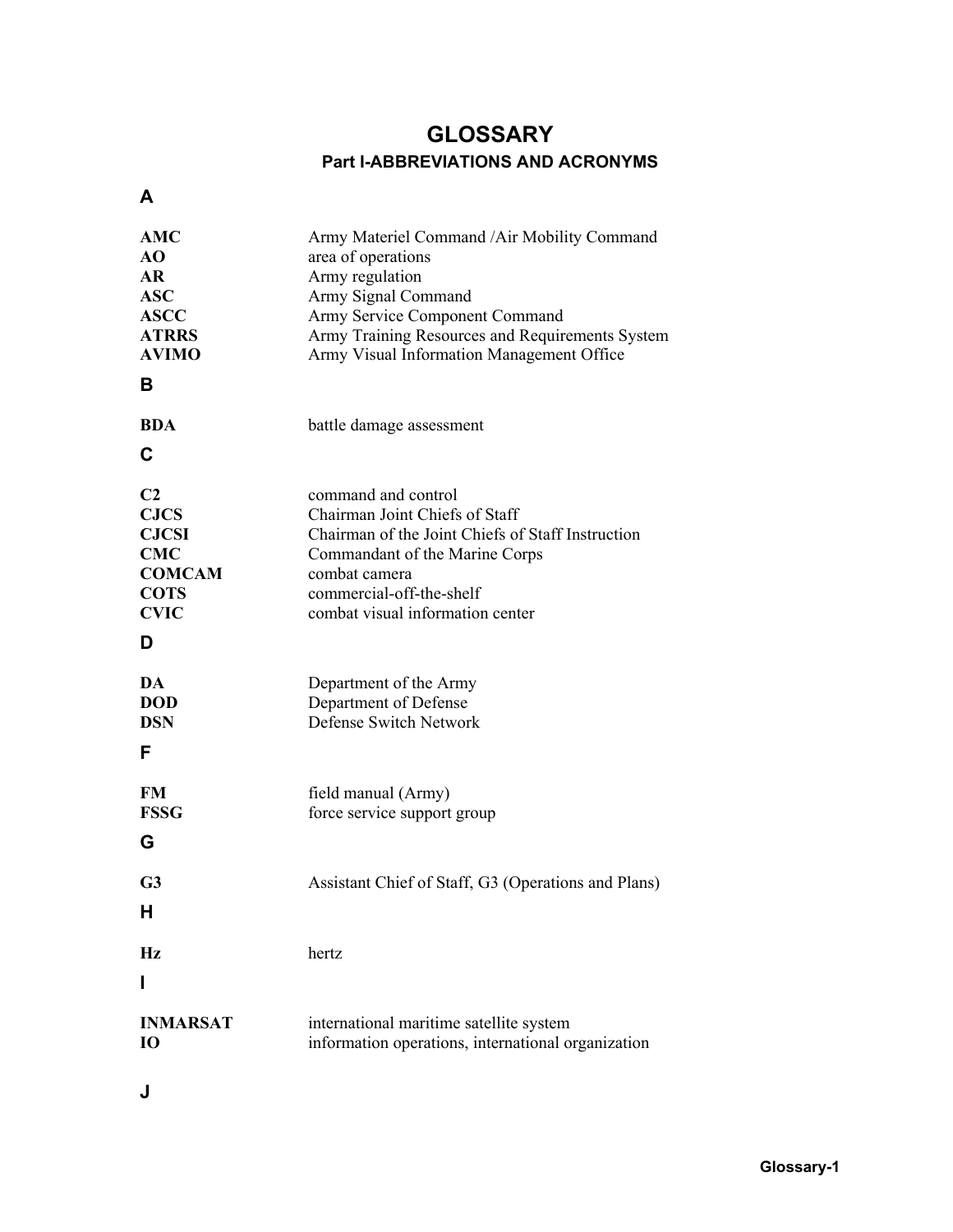| $J-2$<br>$J-3$<br>$J-39$<br><b>JCCC</b><br><b>JCCT</b><br><b>JCMT</b><br><b>JCS</b><br>JTF<br><b>JSOTF</b><br>L                                          | Joint Staff Intelligence<br>Joint Staff Operations<br>Joint Staff information operations<br>Joint combat camera center<br>joint combat camera team<br>Joint combat camera management team<br>Joint Chiefs of Staff<br>joint task force<br>joint special operations task force                                                                 |
|----------------------------------------------------------------------------------------------------------------------------------------------------------|-----------------------------------------------------------------------------------------------------------------------------------------------------------------------------------------------------------------------------------------------------------------------------------------------------------------------------------------------|
| <b>LAN</b><br><b>LIO</b><br><b>LRC</b><br>М                                                                                                              | local area network<br>leadership interdiction operations<br>lesser regional conflict                                                                                                                                                                                                                                                          |
| <b>MACOM</b><br><b>MAGTF</b><br><b>MARFOR</b><br><b>MAW</b><br>MCRP<br><b>MCWP</b><br><b>MEF</b><br><b>MEU</b><br>MIO<br><b>MPEG</b><br><b>MVES</b><br>N | major Army command<br>Marine Air-Ground Task Force<br>Marine Corps forces<br>Marine aircraft wing<br>Marine Corps reference publication<br>Marine Corps warfighting publication<br>Marine expeditionary force<br>Marine expeditionary unit<br>maritime interception operations<br>moving picture experts group<br>Motion Video Editing System |
| NBC<br><b>NCO</b><br>O                                                                                                                                   | nuclear, biological, chemical<br>noncommissioned officer                                                                                                                                                                                                                                                                                      |
| <b>OASD</b> (PA)<br><b>OCOS</b><br><b>ODISC4</b><br><b>OPCON</b><br><b>OPDOC</b><br><b>OPLAN</b><br><b>OPORD</b>                                         | Office of the Secretary of Defense (Public Affairs)<br>Office of the Chief of Signal<br>Office of the Director of Information Systems, Command, Control,<br>Communications, and Computers<br>operational control<br>operational documentation<br>operation plan<br>operation order                                                            |

## **P**

**Glossary-2**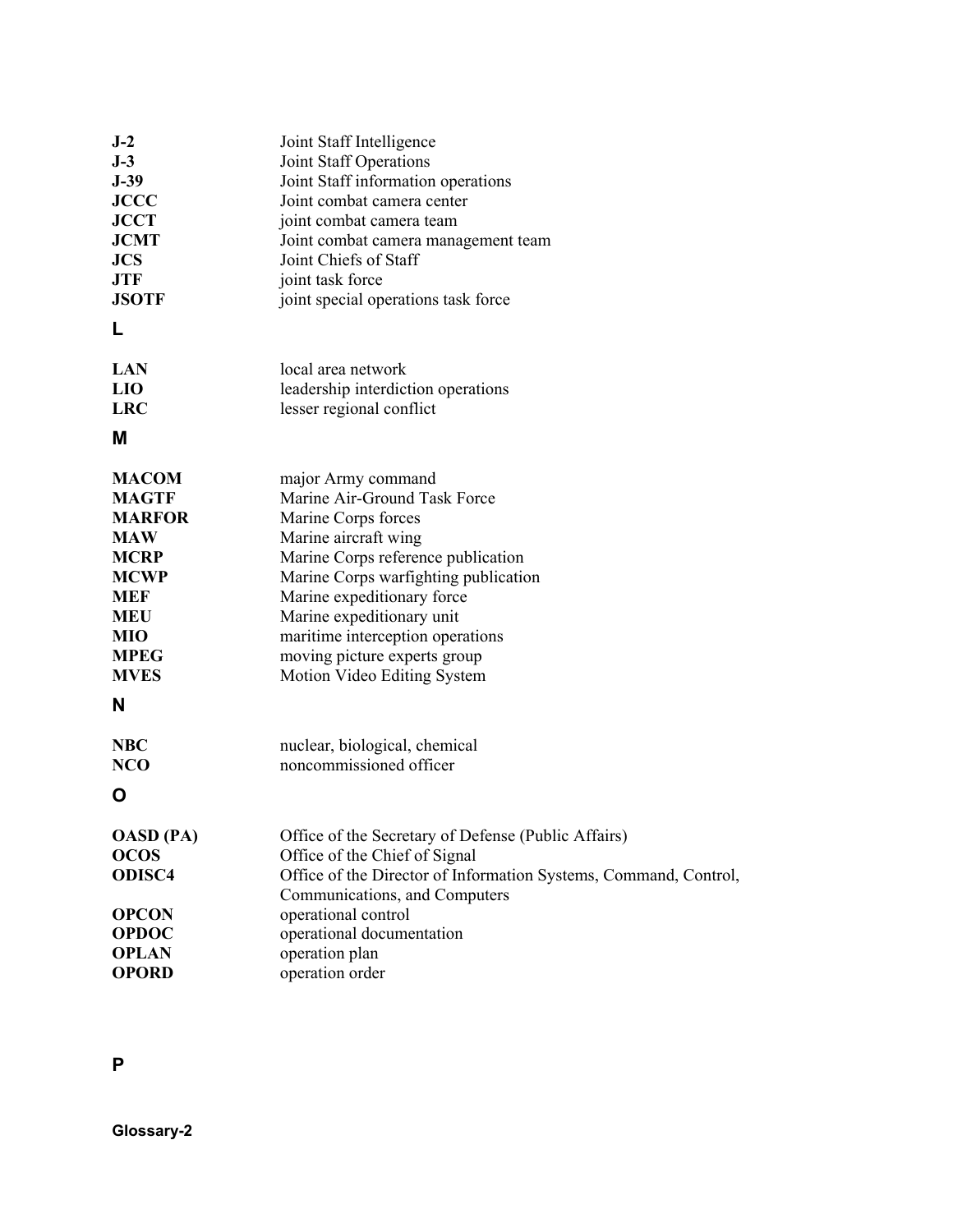| <b>PA</b><br>PE<br><b>PK</b><br><b>PLL</b><br>S                                 | public affairs<br>peace enforcement<br>peacekeeping<br>prescribed load list                                                                                                                                 |
|---------------------------------------------------------------------------------|-------------------------------------------------------------------------------------------------------------------------------------------------------------------------------------------------------------|
| <b>SIPRNET</b><br><b>SOF</b><br><b>SPEPS</b><br><b>SSC</b><br>т                 | SECRET Internet protocol router network<br>special operations forces<br>Still Photography Editing and Processing System<br>small-scale contingency                                                          |
| <b>T-ASA</b><br><b>TDA</b><br><b>TECDOC</b><br><b>TOE</b><br><b>TRADOC</b><br>U | Television-Audiovisual Support Activity<br>tables of distribution and allowances<br>technical documentation<br>$table(s)$ of organization and equipment<br>United States Army Training and Doctrine Command |
| <b>US</b><br>V                                                                  | <b>United States</b>                                                                                                                                                                                        |
| VI<br><b>VIDOC</b><br>W                                                         | visual information<br>visual information documentation                                                                                                                                                      |
| <b>WSV</b>                                                                      | weapons system video                                                                                                                                                                                        |

## **PART II-TERMS AND DEFINITIONS**

## **A**

**Analog.** A method of representing data using continuously varying electrical voltages. Analog video whether transmitted over cables, read from videotapes, or broadcast is subject to degradation due to noise, distortion, and other electronic phenomena. Normal signal levels should be within 0.7 to 1 volt.

**Armament Delivery Recording.** Motion picture, still photography, and video recordings showing the delivery and impact of ordnance. This differs from reconnaissance imagery in that it records the act of delivery and impact and normally is done by the weapon system delivering the ordnance. Armament data recording is used primarily for evaluating strike effectiveness and for combat crew training. It is also one of the principal sources of over-the-target documentation in force employments, and may be used for public affairs purposes. Also called ADR.

## **C**

**Caption Data.** Short explanatory or descriptive data accompanying imagery. Caption data records include DD Form 2537 "Visual Information Caption Sheet," shot sheets/lists, camera operator's notes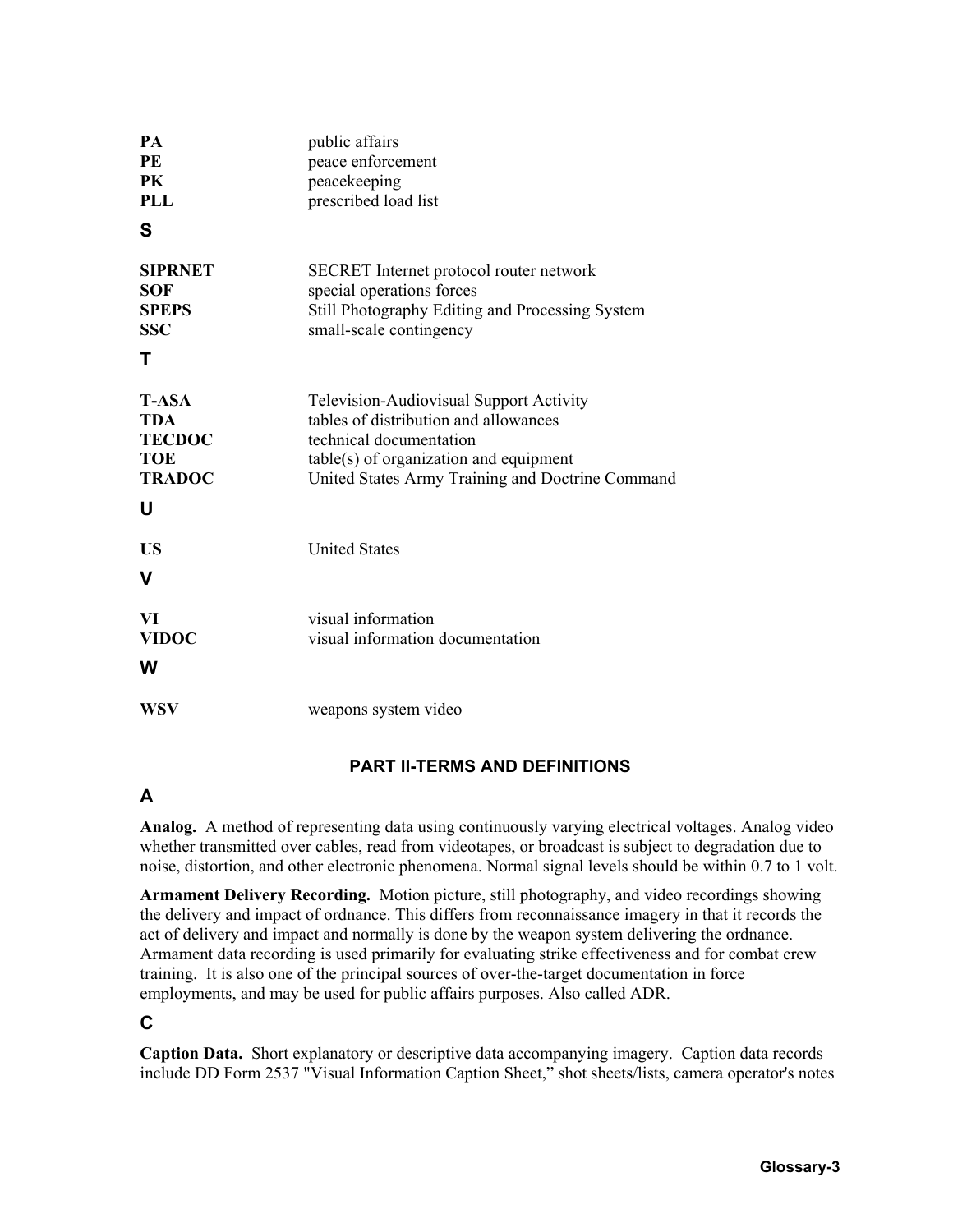in either paper or machine-readable form, and, in digital still images, embedded International Press Telecommunications Council (IPTC) header captions.

**Clearance.** The procedures used to determine release authority for VI products or information proposed for public dissemination. This involves determination that the product or information has no classification, policy, legal, or copyright restrictions that would preclude public access.

**Combat Camera (COMCAM).** COMCAM is the acquisition and utilization of still and motion imagery in support of combat, information, humanitarian, special force, intelligence, reconnaissance engineering, legal, public affairs, and other operations involving the Military Services.

**Compression.** The process of electronically processing a file to make it use less storage, or to allow more data to be sent down a transmission channel.

**Computer Generated Graphics.** The production of graphics through an electronic medium based on a computer or with computer techniques.

## **D**

**Dedicated VI Activity.** A VI activity whose products and services are provided only to a specified organization or function. Includes activities within deployable elements of the operating forces.

**Definition.** The aggregate of fine details available on-screen. The higher the image definition, the greater the number of details that can be discerned.

## **E**

**Electronic News Gathering (ENG).** A form of electronic journalism. The application of a portable video system to record newsworthy events.

**I** 

**Information operations (IO).** Actions taken to affect adversary information and information systems while defending one's own information and information systems.

**Intelligence Report.** A Visual Information report. An assembly of VI documentation prepared to fulfill a duly assigned responsibility for intelligence collection, analysis or dissemination.

## **J**

**Joint Photographic Experts Group (JPEG).** A digital compression standard for still video images that allows the image to occupy less memory or disk space. It includes options for trading off between storage space and image quality.

## **M**

**Moving Picture Experts Group (MPEG).** A digital compression standard for moving video images that allows the images to occupy less memory or disk space. It includes options for trading off between storage space and image quality.

## **O**

**Operational Documentation (OPDOC).** VI COMCAM documentation of activities to convey information about people, places and things. It is general-purpose documentation normally done in peacetime. (See "VI Documentation").

#### **Glossary-4**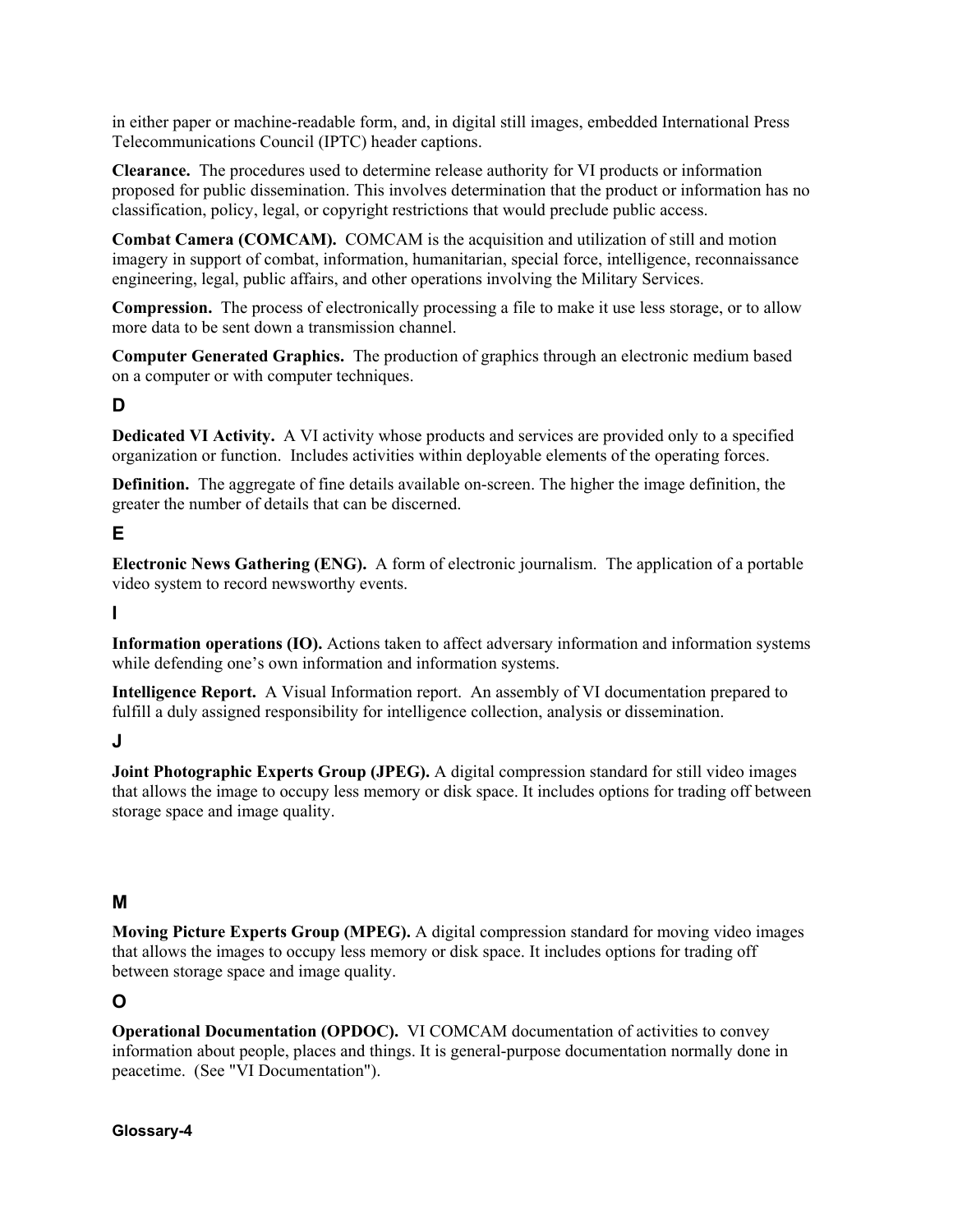## **T**

**Technical Documentation (TECDOC).** VI documentation (with or without sound as an integral documentation component) of an actual event made for evaluation purposes. Typically, TECDOC contributes to the study of human or mechanical factors, procedures, and processes in the fields of medicine; science; logistics; research, development, test and evaluation; intelligence; investigations; and armament delivery.

## **V**

**Visual Information Documentation (VIDOC).** Motion media, still photography, and audio recording of technical and non-technical events, while occurring, and usually not controlled by the recording crew. VIDOC encompasses COMCAM, OPDOC, and TECDOC.

**Visual Information Products.** VI media elements such as motion picture and still photography (photographs, transparencies, slides and film strips), video and audio recordings (tape or disc), graphic arts (including computer generated products), models, and exhibits. The "VI production" is a unique form of VI product and usually is addressed separately.

**Visual Information Records.** Visual information (i.e. imagery and related captions) recorded by a Service activity and designated as record material per the requirements of both Federal law and Federal regulations. While a VI record resides on some form of physical media (such as film, tape, or disk), the record is the informational content as distinct from the media on which it resides.

**Visual Information System.** Equipment or a group of equipment (including IVD and/or visually based equipment) that performs a VI function, produces a VI product, or provides a VI service.

**Visual Information (VI).** Use of one or more of the various visual media with or without sound. VI includes still photography, motion picture photography, video recording with or without sound, graphic arts, visual aids, models, displays, visual presentation services, and the support processes.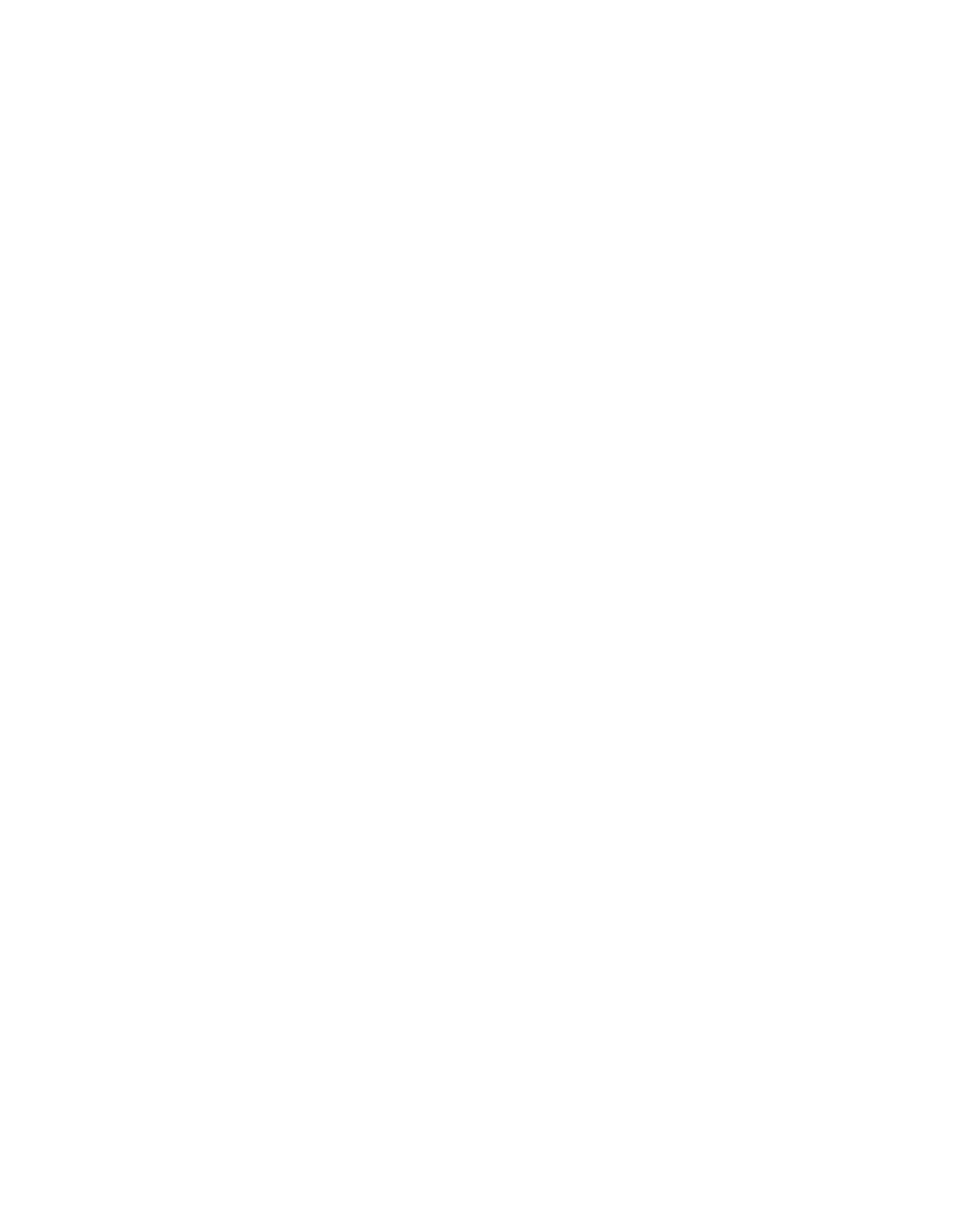## **Index**

```
battle damage assessment (BDA), C-5
```
**C** 

**B** 

Combat Camera (COMCAM), i, iv, v, vi, I-1, I-2, II-1, II-3, II-4, II-5, II-7, II-8, II-10, III-1, III-2, III-3, III-4, III-5, III-6, III-7, III-8, III-9, A-1, A-3, C-1, C-4, C-5, C-6, D-1, D-6, D-8, D-9

Assets and Capabilities, II-1

Joint, II-5

Mission, iv, I-2

Service Level Units

Air Force, A-1, B-1

Army, A-1, B-2

Marine Corps, A-2, B-3

Navy, A-2, B-2

Tasking and Employing in the Joint Environment, III-2

command and control (C2), II-3

Command and control structure, III-4

## **G**

Glossary

ABBREVIATIONS AND ACRONYMS, 1

DEFINITIONS, 3

## **I**

imagery, i, v, I-1, I-2, II-1, II-3, II-4, II-5, II-6, II-10, III-1, III-3, III-5, III-6, III-7, III-8, III-9, A-1, C-1, C-2, C-4, C-5, C-7, D-2, D-3, D-5, D-8, D-9, D-10

aquisition and production, A-3

Distribution to other DOD and non-DOD entities, III-8

distrobution, A-3

JCCC distribution of, III-7

management, A-3

motion, vi, II-4, A-1

Security Review, III-8

still, vi, II-4, A-1

transmission, A-3

Transmission and distribution of, III-6

Use of Imagery, III-8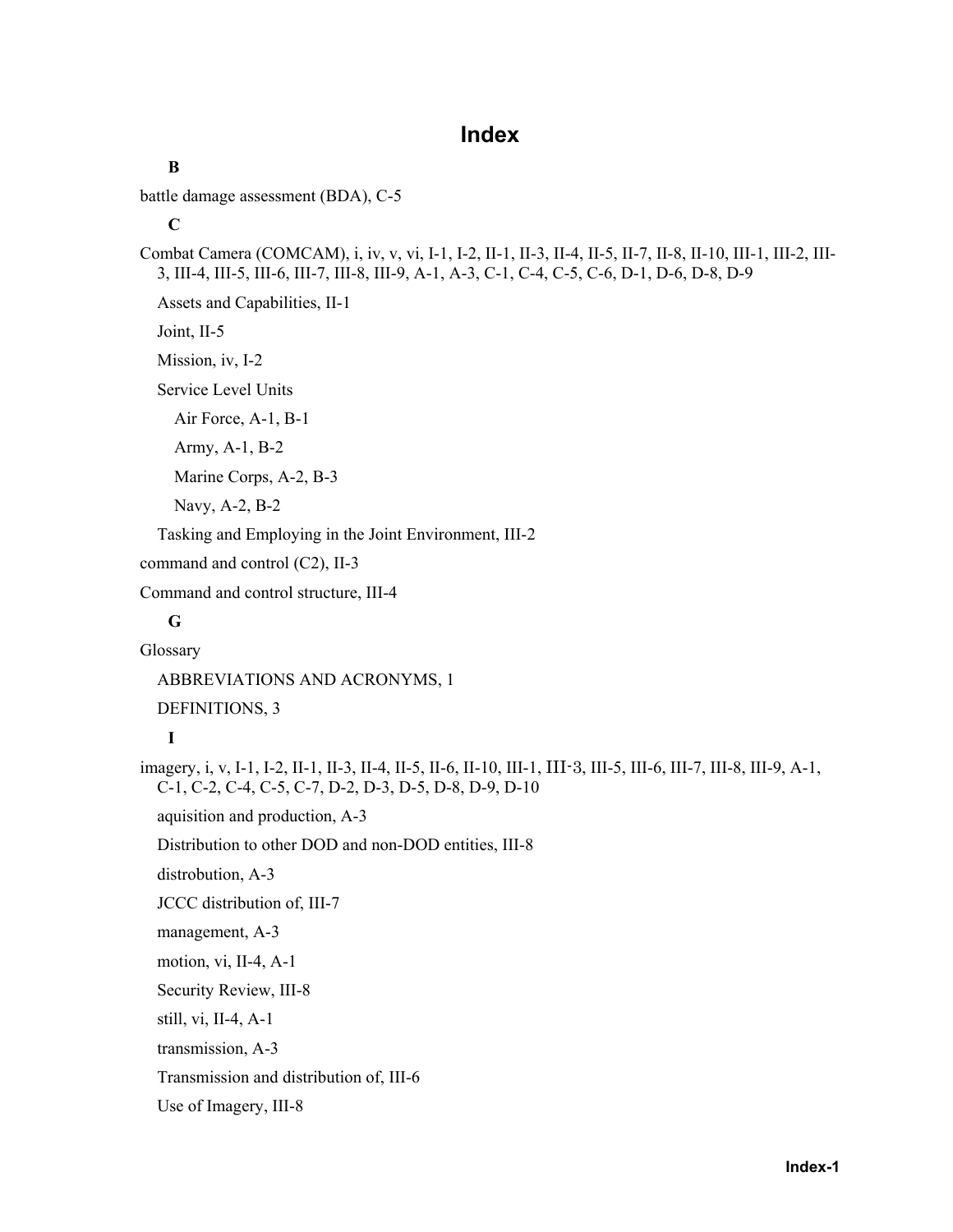information operations (IO), III-4, III-6, III-8, C-2, C-6 Deputy Director, II-6 officer, vi, III-3, III-4, C-3 plan, vii **J**  Joint Combat Camera Program Manager (JCCPM), v, II-5, II-7 Joint Combat Camera Team (JCCT), v, vii, III-3, III-5, III-6, III-7, A-2, C-2, C-3, C-6 forming a JCCT, III-3 Joint COMCAM Center (JCCC), iv, vi, II-2, II-4, II-5, II-6, II-7, II-9, III-6, III-7, III-9, A-2, B-1, B-2, B-3, C-1, C-2, C-3, C-5, C-7 joint COMCAM management team (JCMT), vii, II-6, III-1, III-3, III-4, III-5, III-7, C-2, C-3, C-4, C-6 **O**  OPLANs Appendix 9, Annex C, C-1 **R**  Resource Requirements, II-10 Responsibilities. Chairman of the Joint Chiefs of Staff (CJCS), II-5 Combatant Commanders, II-6 Service and Component Headquarters and Staff, II-7 **T**  Training for Joint Operations, III-9

## **U**

Unit Type Codes (UTCs), D-1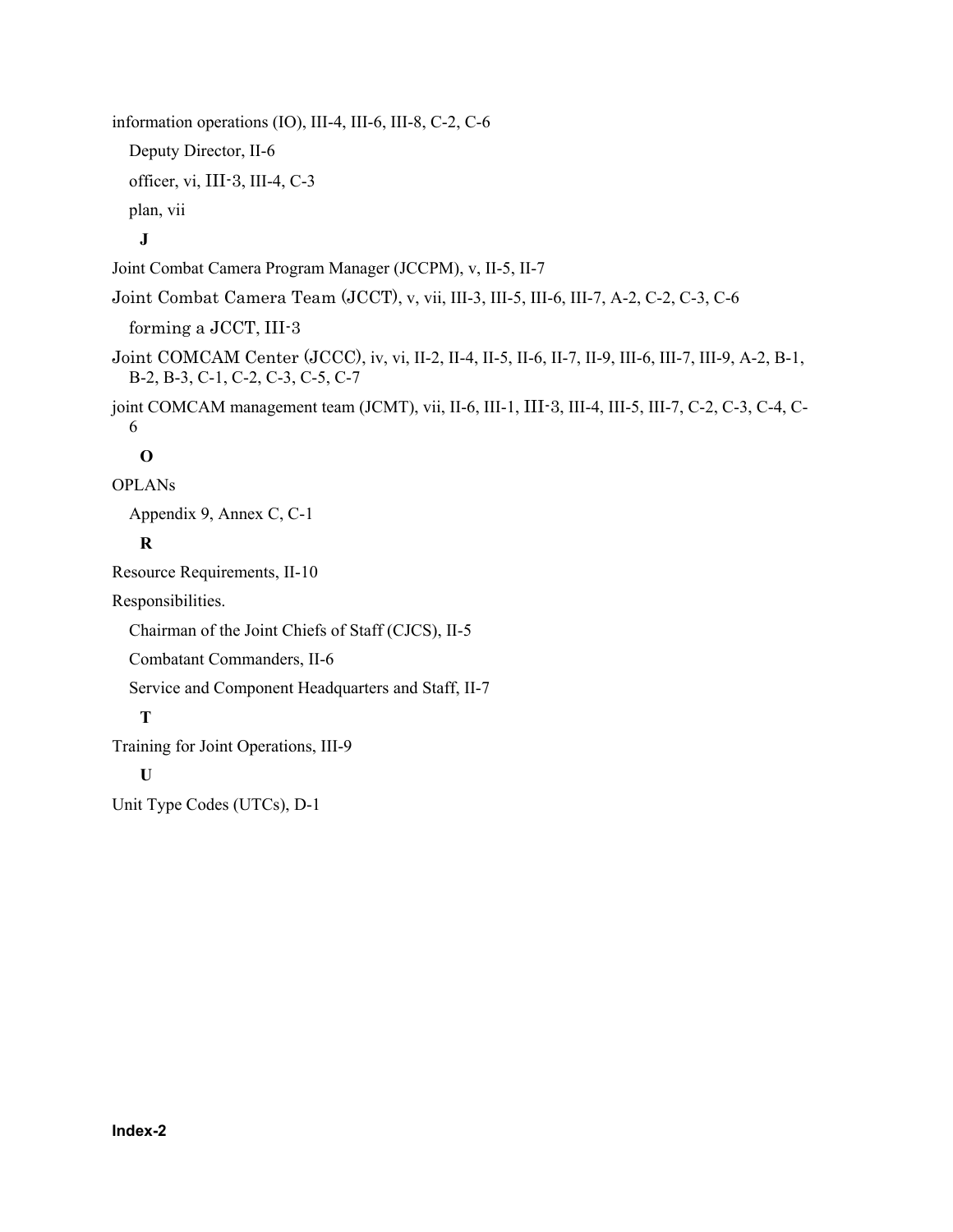**FM 3-55.12 MCRP 3-33.7A NTTP 3-13.12 AFTTP (I) 3-2.41**

**15 MARCH 2003**

By Order of the Secretary of the Army:

**ERIC K. SHINSEKI**  Official: General, United States Army Chief of Staff

**JOEL B. HUDSON**  Administrative Assistant to the Secretary of the Army 0313504

#### DISTRIBUTION:

Active Army, Army National Guard, and U.S. Army Reserve: Distribute in accordance with the initial distribution number IDN 115900, requirements for FM 3-55.12.

By Order of the Secretary of the Air Force:

**DAVID F. MacGHEE, JR.**  Major General, USAF Commander Headquarters Air Force Doctrine Center

Air Force Distribution: F